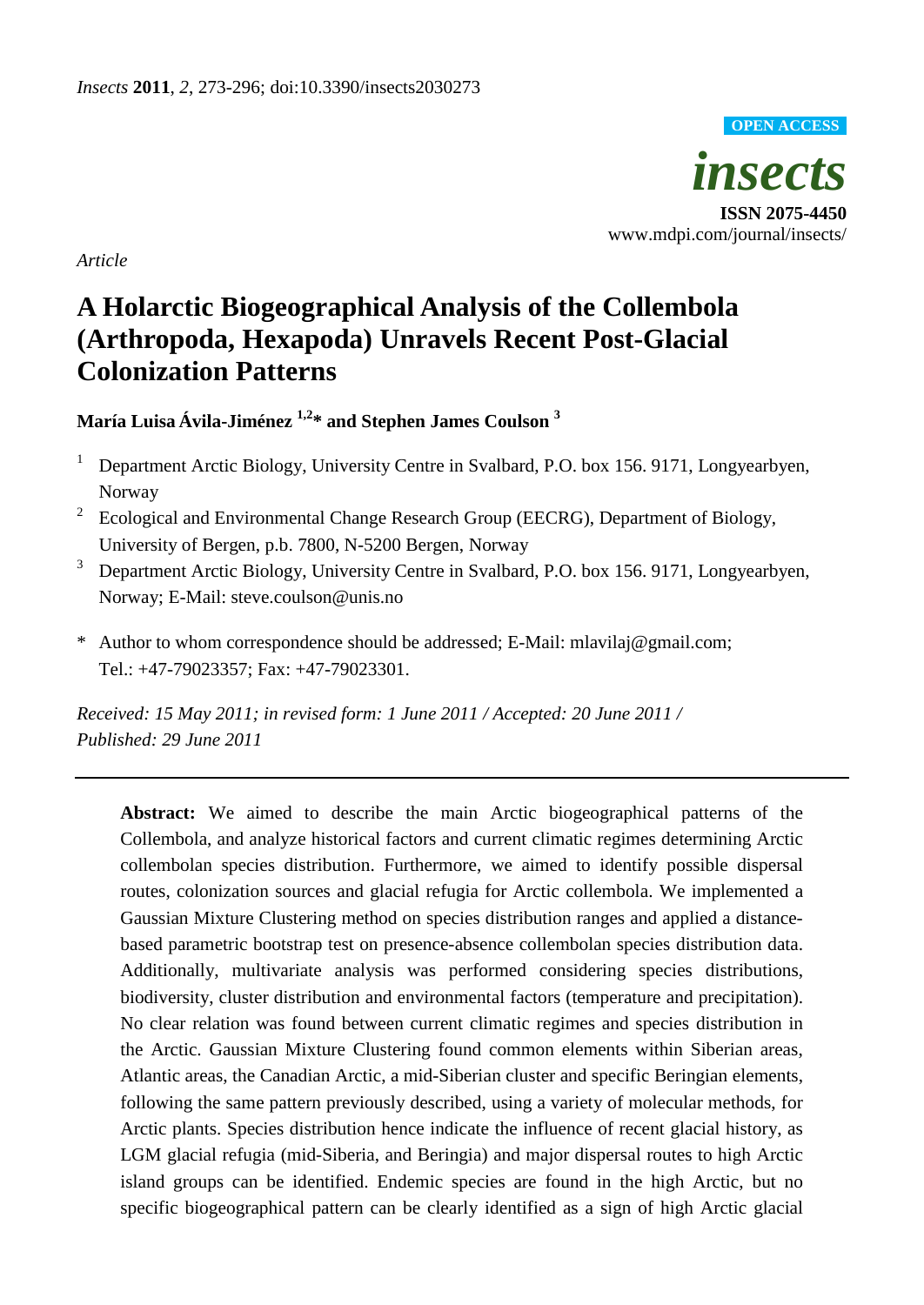refugia. Ocean currents patterns are suggested as being an important factor shaping the distribution of Arctic Collembola, which is consistent with Antarctic studies in collembolan biogeography. The clear relations between cluster distribution and geographical areas considering their recent glacial history, lack of relationship of species distribution with current climatic regimes, and consistency with previously described Arctic patterns in a series of organisms inferred using a variety of methods, suggest that historical phenomena shaping contemporary collembolan distribution can be inferred through biogeographical analysis.

**Keywords:** dispersal; colonization; distribution range; glacial refugia; Gaussian mixture clustering; Arctic

## **1. Introduction**

The historical frame in which contemporary biogeographical patterns in the Arctic have been shaped is as yet a mystery for most species of invertebrates. Furthermore, for most species, whether any overall pattern defines their Arctic distribution has never been clarified, although it is clear that not all species are found everywhere. Environment and physiological limitations, together with dispersal abilities, are frequently highlighted as major factors determining the ranges of species in different taxa [1], but more recently it has been highlighted that historical influences can contribute to contemporary patterns of biodiversity to a similar or greater extent than contemporary climatic regimes [2]. The current geographical distribution of species reflects not only the ability of given species to survive the environmental conditions, compete and successfully reproduce in a particular location, but also their ability to have successfully colonized the area once the appropriate niche became available. The Arctic thus arises as an ideal platform for studying the large scale dispersal abilities of terrestrial invertebrates as, for much of the area, a relatively accurate date estimate can be given to the "*opening of the niche*" event.

Ice ages have been repeatedly shown to have a measurable impact on current Arctic diversity patterns through species range reduction (bottlenecks) and expansion episodes [3–8]. Most of the high Arctic was covered by permanent ice during the Wisconsinan/Weischelian glacial episode, although the exact area and timing of the Last Glacial Maximum (LGM) extension of ice varied between regions [9]. Outlet glaciers of the Laurentide ice sheet in the Canadian Arctic retreated rapidly approximately 12- 10 Ka B.P. [10], while late glacial nunataks showing pioneer dwarf- shrub vegetation were present in southern central Scandinavia 16 Ka B.P. [11]. Recent analysis however points at a Last Scandinavian Ice Sheet deglaciation mostly due to surface thinning rather than marginal retreat [12]. Areas such as Beringia and most of Siberia as far as the Taymyr peninsula were ice-free for most if not all of the glacial period [13–15], leaving a broad area in the eastern Palaearctic that could have potentially provided glacial refugia. The Kara Ice Sheet could have left ice-free ground available along its western sector as early as 15 Ka B.P. [14]. Knowledge of patterns of the LGM ice sheet extension and thickness are in general based on large scale reconstructions, often with doubtful boundaries and low resolving power in the context of identifying small islands of ice-free ground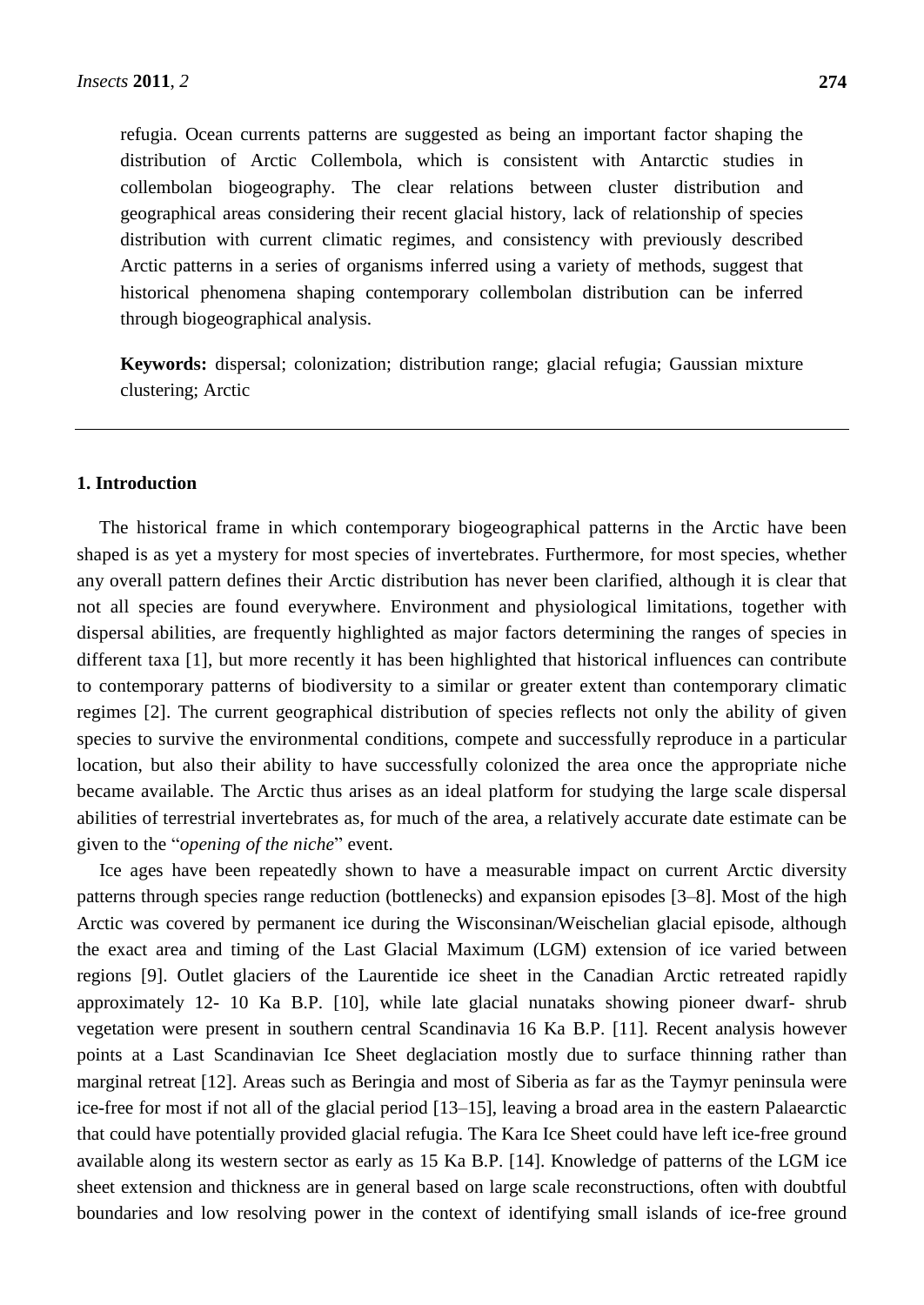(see [14,10,11]). This has led to the concept of cryptic refugia [16], which are areas, probably scattered and in low densities, where organisms could have persisted during major glacial episodes. In the instance of the Svalbard archipelago, it has been suggested that some ice-free areas could have remained in Murchinsonfjorden [17–19] and Danskøya [20], but the currently available reconstructions cannot accurately assess whether those areas were ice-free or covered by a thin cold-based ice sheet [17,19]. In most of the possible ice-free areas in the high Arctic, the environment is thought to have been harsh enough that no soil mesofauna could have survived *in situ*. Genetic data suggest that no Arctic plants were present in high Arctic regions prior to the abrupt end of the LGM 10 Ka. B.P. [5], when large periglacial areas opened for colonization. Several authors nonetheless, point to survival of a number of invertebrate groups in the arguably more severe conditions of continental Antarctica [21–23], thereby challenging current reconstructions of the glacial history of the Antarctic continent [21]. Furthermore, different collembolan ecotypes show different adaptations to harsh environments, and even cryophilic glacial dweller collembolan species have been described [24,25]. This challenges the often unquestioned concept that *nothing could have survived in the high Arctic*, and replaces it with the question of *what could have survived and where?*

How past colonization patterns shaped the current spatial distribution of species is of special interest in determining the historical forces driving species biogeography. For many species, the chance of winning the battle against global extinction depends on their ability to both live in a range of environments and the ability to track them [26]. Even though this is commonly assumed, few studies have applied large-scale biogeographical analyses as a tool to evaluate present biodiversity in the Arctic, even though macroecological approaches are increasingly applied elsewhere [1,2,27–31]. In the case of Arctic soil invertebrates, diversity and distribution patterns are often poorly described or understood [32].

Soil invertebrates play an important role in ecosystem functioning, for example having an impact on nitrogen fixation [33] and carbon availability [34], modifying soil structure and properties [35], indirectly enhancing seedbank persistence [36] or acting as fungal spore vectors [37]. Decomposer communities are essential for ecosystem function, also accounting for the major energy and nutrient pathways in polar terrestrial ecosystems, and the soil microarthropod community fulfils an important role accelerating microbial and fungal uptake, immobilization and mineralization of nutrients required by the autotrophic community [38]. Large scale alterations in distribution patterns of soil invertebrates could thus have significant effects on ecosystem change and development over time.

In most cases, the distribution records of Arctic species are confusing or incomplete, thus data on aspects such as biogeography, dispersal, expansion or reduction of species ranges is difficult, often impossible, to extract. Collembola are an abundant and widespread element of the soil fauna about which there is considerable information available for the polar regions, from molecular biology to ecophysiology [22,39–41], making it an ideal group for macroecological analysis. Early studies showed how collembolan distribution can be determined both by broad zoogeographical factors and short-range ecological determinants. At a global level evidence for a pre- Gondwanaland origin for the Collembola can be inferred through group biogeography [42]. More recent studies suggest present day patterns in collembolan distribution in Antarctica to be the result of the interaction between historical and environmental drivers [43]. In the case of Arctic springtails, the taxonomy has recently been subject to comprehensive revision, and diversity and distribution are well described regionally [32,44–49].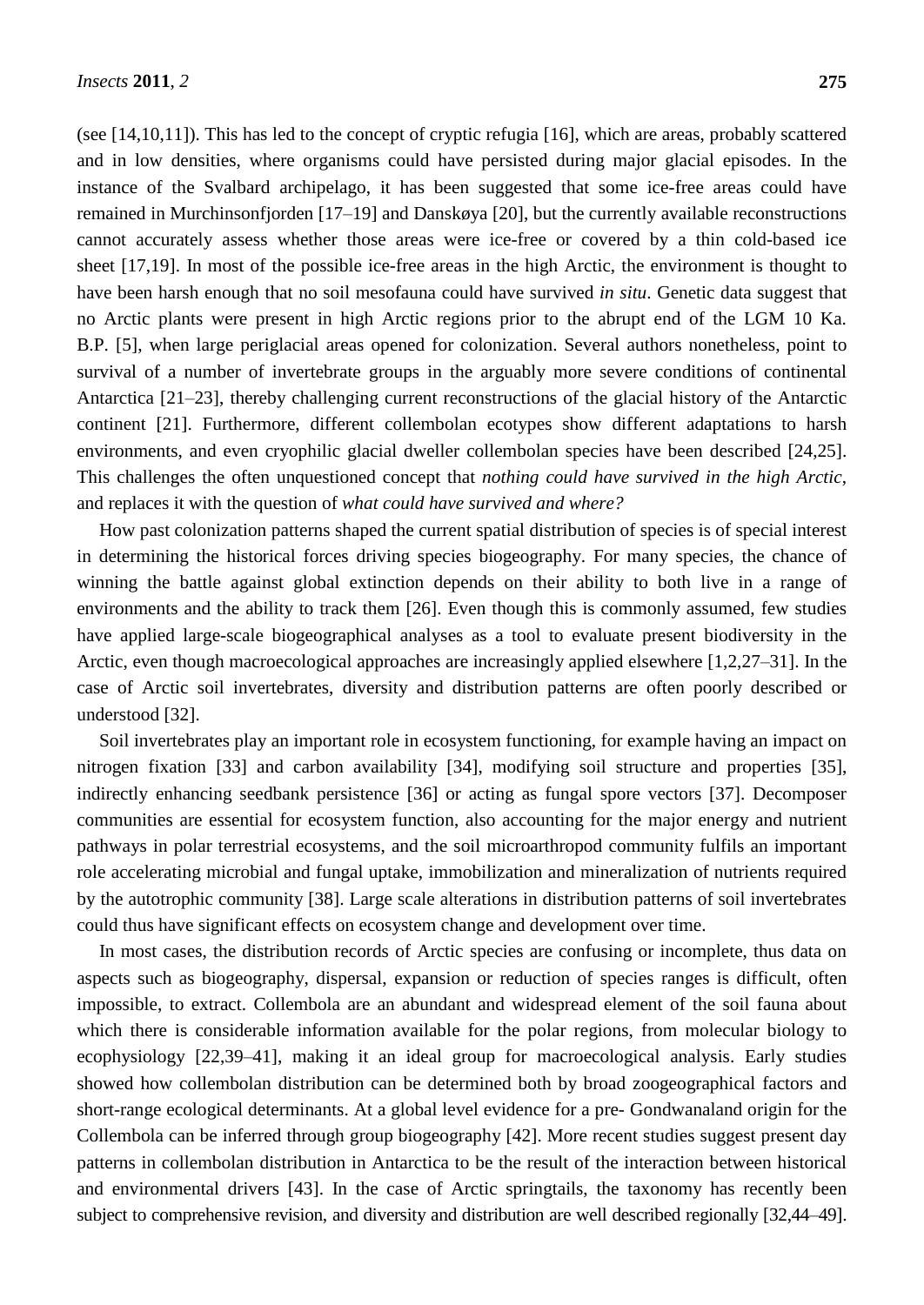Recently, efforts have been made to standardize the existing knowledge into a homogeneous dataset, not only at the regional level [32,50], but for the entire Arctic area [44]. Nonetheless, these data are yet to be used in a comprehensive biogeographical analysis. Arctic springtails possess several attributes which make them particularly suitable to large-scale biogeographical analysis, for example, many species are highly flexible in regard to dietary requirements, and possessing long and flexible life cycles that permit advantage to be taken of short periods of favorable conditions [51–53].

In a rapidly changing Arctic, with temperatures expected to rise up to 5  $\degree$  C by the end of 21st Century [54], current biogeographic patterns may well soon belong to the past. Our study focuses on deciphering historical patterns underlining the existing biogeography in Arctic areas and determining whether, in areas of recent colonization, historical influences on these distribution patterns are more strongly visible than ecophysiological constraints. Distance-based test statistics have been developed to test for the existence of clusters of species according to their ranges [55]. By implementing a multivariate statistical approach on species presence/absence data, in combination with ten years' (1996–2005) environmental data from 15 Arctic areas as indicative of contemporary climatic regimes, we aimed to address the following questions concerning the Collembola: (1) Does any biogeographical pattern exist in the Arctic? (2) Can this pattern be explained solely by contemporary climatic regimes? (3) Do biogeographical patterns in the Arctic relate to historical geographical events? We additionally attempt to provide evidence or interpretation as to (4) Could any terrestrial biota have survived in the Arctic in situ throughout the LGM?

# **2. Experimental Section**

#### *1.1. Diversity Data Collection*

A presence/absence (1/0) matrix was created from the data compiled at the Arctic collembolan catalogue by Babenko and Fjellberg [44], considering 16 geographical areas also as defined by Babenko and Fjellberg [44] (Figure 1), Area C (Urals), although indicated in the main description table (Table 1), was excluded from the statistical analyses as this region has been considerably under-sampled in comparison with the remaining areas and the diversity index is unrealistically low [56]. Additionally, and to avoid bias in the dataset, species with dubious records (marked as a  $\gamma$  in Babenko and Fjellberg [44]), likely recent introductions into Arctic regions (for example *Orchesella*), recently described species (species described from 2005 onwards, as they may have been overlooked in other regions) and species with unresolved status were not included in the current study. Thus 358 species were considered in the study from a total of 390 species described from Arctic areas.

## *1.2. Environmental Data*

Information on contemporary climatic regimes from each mainland area was gathered, including factors previously identified as affecting collembolan species distribution: temperature [39,57] and precipitation [58]. Available meteorological data from the Arctic island archipelagos is in most cases scattered and often biased towards summer measurements. Therefore environmental data from the Arctic islands were not included.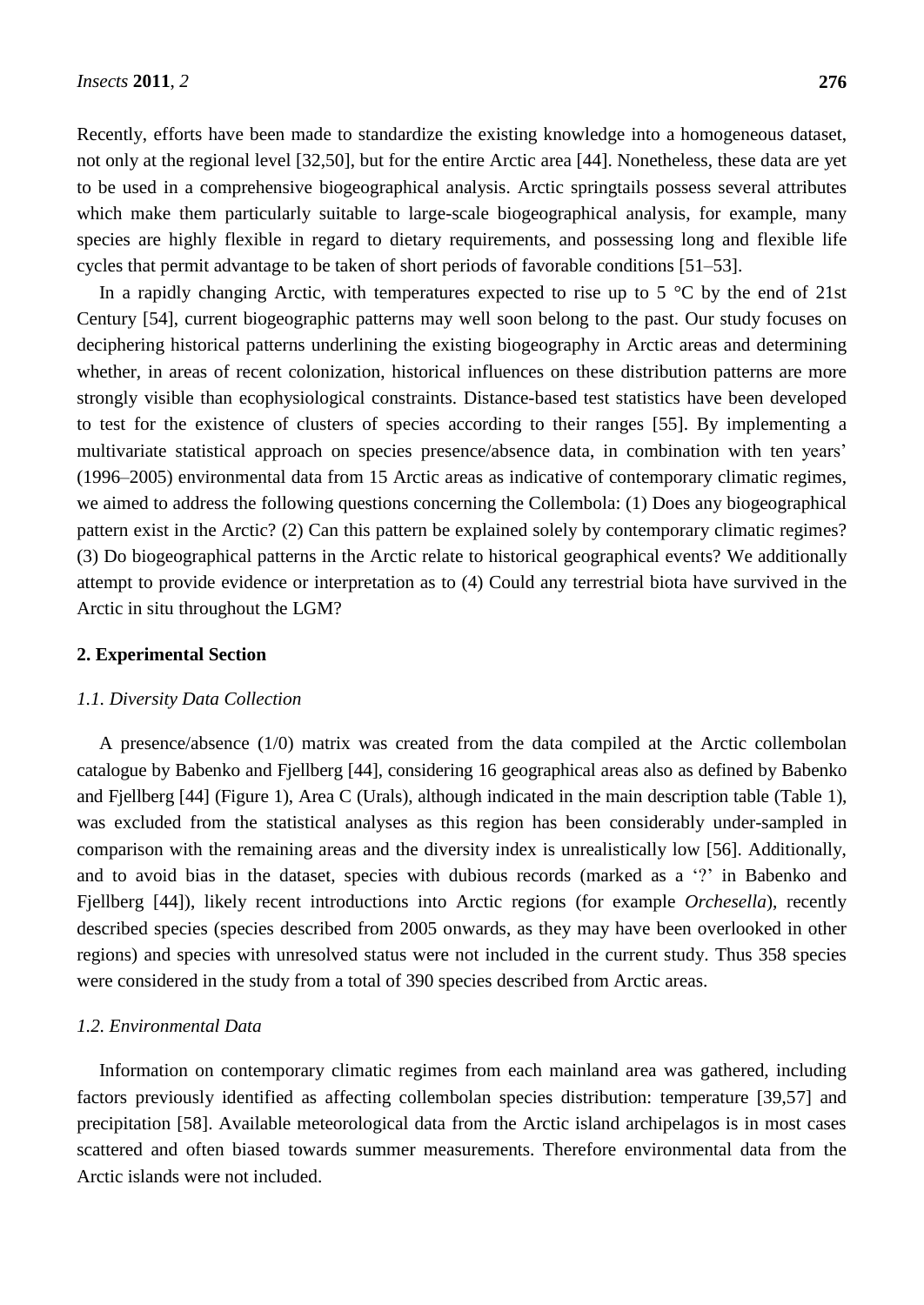**Figure 1.** Area nomenclature and location as defined by Babenko and Fjellberg [44], including indication of weather stations used in the study indicating type of data obtained as t: temperature and p: precipitation (1: Troms ø(t&p), 2: Arkhangelsk(t&p), 3: Ostrov Dikson, (t), 4: Dudinka (p), 5: Tiski (t&p), 6: Shmidta (t), 7: Anadyr' (p), 8: Cape Lisburne (t), 9: Fairbanks (p), 10: Cambridge Bay (t), 11: Inuvik (p), 12: Illulisat (t), 13: Nuuk (p)). Capital letters define continental areas and lower case indicate Arctic islands (A: western Europe, B: eastern Europe, C: Urals, D: west and mid-Siberia, E: east Siberia, F: North- East Asia, G: western America, H: eastern America, I: Greenland, a: Svalbard, b: Franz Josef Land, c: Novaya Zemlya, d: Severnaya Zemlya, e: New Siberian Islands, f: Wrangel island, h: Queen Elisabeth Islands and Ellesmere island).



**Table 1** Number of species described from each area and the number of species showing each main type of distribution. Dubious records, as defined in the text, are not included.

|                     |                                 |                |                |                          |          |          |                |          | Area         |          |                          |                          |                          |                          |                          |                          |                          |
|---------------------|---------------------------------|----------------|----------------|--------------------------|----------|----------|----------------|----------|--------------|----------|--------------------------|--------------------------|--------------------------|--------------------------|--------------------------|--------------------------|--------------------------|
|                     | <b>Number of species</b>        | $\mathbf{A}$   | B              | $\mathbf C$              | D        | E        | $\mathbf{F}$   | G        | H            | I        | $\mathbf a$              | b                        | $\mathbf c$              | d                        | e                        | f                        | H                        |
|                     | <b>Total</b>                    | 159            | 88             | 26                       | 150      | 88       | 125            | 126      | 88           | 83       | 51                       | 11                       | 43                       | 30                       | 37                       | 53                       | 45                       |
|                     | Cosmopolitan                    | 20             | 12             | 3                        | 11       | 8        | 13             | 12       | 9            | 15       | 8                        |                          | 4                        | 4                        | 5                        | 6                        | 7                        |
|                     | <b>Holarctic</b>                | 46             | 34             | 7                        | 42       | 24       | 35             | 42       | 31           | 35       | 31                       | 7                        | 18                       | 11                       | 13                       | 20                       | 28                       |
|                     | <b>Palaearctic</b>              | 73             | 37             | 13                       | 76       | 36       | 41             | 1        | $\Omega$     | 11       | 7                        | $\overline{2}$           | 16                       | 12                       | 12                       | 14                       | $\Omega$                 |
| <b>Distribution</b> | <b>Nearctic</b>                 | 1              | $\Omega$       | $\Omega$                 | $\Omega$ | 1        | 3              | 35       | 32           | 2        | $\Omega$                 | 0                        | $\Omega$                 | $\overline{0}$           | $\Omega$                 | 3                        | 7                        |
|                     | <b>Beringian</b>                |                | 4              | $\Omega$                 | 21       | 19       | 33             | 35       | 15           | 2        |                          |                          | 5                        | 3                        | 7                        | 10                       | 3                        |
|                     | <b>Atlantic</b>                 | 18             | 1              | 3                        | $\Omega$ | $\Omega$ | $\Omega$       | 1        | $\mathbf{1}$ | 18       | 4                        | 0                        | $\theta$                 | $\Omega$                 | $\Omega$                 | $\Omega$                 | $\Omega$                 |
|                     | <b>Exclusive from the area*</b> | 52             | $\overline{2}$ | $\Omega$                 | 18       | 4        | 9              | 22       | 13           | 5        | $\Omega$                 | $\Omega$                 | $\Omega$                 | $\Omega$                 | $\Omega$                 | $\Omega$                 | $\theta$                 |
|                     | Cosmopolitan                    | $\overline{4}$ | $\Omega$       | $\sim$                   | $\Omega$ | $\Omega$ | $\theta$       | $\Omega$ | $\Omega$     |          | $\overline{\phantom{a}}$ | $\overline{\phantom{a}}$ | $\overline{\phantom{a}}$ | $\overline{\phantom{a}}$ | ٠                        | $\overline{\phantom{0}}$ | $\overline{\phantom{0}}$ |
|                     | <b>Holarctic</b>                | $\overline{4}$ | $\theta$       | $\overline{\phantom{a}}$ |          | $\Omega$ | $\Omega$       | 1        | $\theta$     |          | $\overline{\phantom{a}}$ | $\overline{\phantom{a}}$ | $\overline{\phantom{a}}$ | $\overline{\phantom{a}}$ | ٠                        | ٠                        | ٠                        |
|                     | Palaearctic                     | 43             | 2              | $\overline{\phantom{a}}$ | 16       | 4        | $\overline{7}$ | $\Omega$ | $\Omega$     |          | ÷                        | ÷                        | $\overline{\phantom{a}}$ | $\overline{\phantom{a}}$ | $\overline{\phantom{a}}$ | $\overline{\phantom{a}}$ | $\overline{\phantom{a}}$ |
| <b>Distribution</b> | <b>Nearctic</b>                 | $\Omega$       | $\theta$       | $\overline{\phantom{0}}$ | $\Omega$ | $\Omega$ | $\theta$       | 18       | 13           | $\theta$ | $\overline{\phantom{a}}$ | $\overline{\phantom{0}}$ | $\overline{\phantom{a}}$ | $\overline{\phantom{a}}$ | $\overline{\phantom{0}}$ | $\overline{\phantom{0}}$ | $\overline{\phantom{0}}$ |
|                     | <b>Beringian</b>                | $\Omega$       | $\Omega$       | ٠                        |          | $\Omega$ | $\overline{2}$ | 3        | $\theta$     | $\Omega$ | $\overline{\phantom{a}}$ | ٠                        | -                        | $\overline{\phantom{0}}$ | $\overline{\phantom{0}}$ | $\overline{\phantom{0}}$ | -                        |
|                     | <b>Atlantic</b>                 |                | $\Omega$       | $\overline{\phantom{a}}$ | $\Omega$ | $\Omega$ | $\Omega$       | $\Omega$ | $\theta$     | 2        | $\overline{\phantom{a}}$ | $\overline{\phantom{a}}$ | $\overline{\phantom{a}}$ | $\overline{\phantom{a}}$ | $\overline{\phantom{a}}$ | $\overline{\phantom{a}}$ |                          |

\* Absent from other Arctic areas.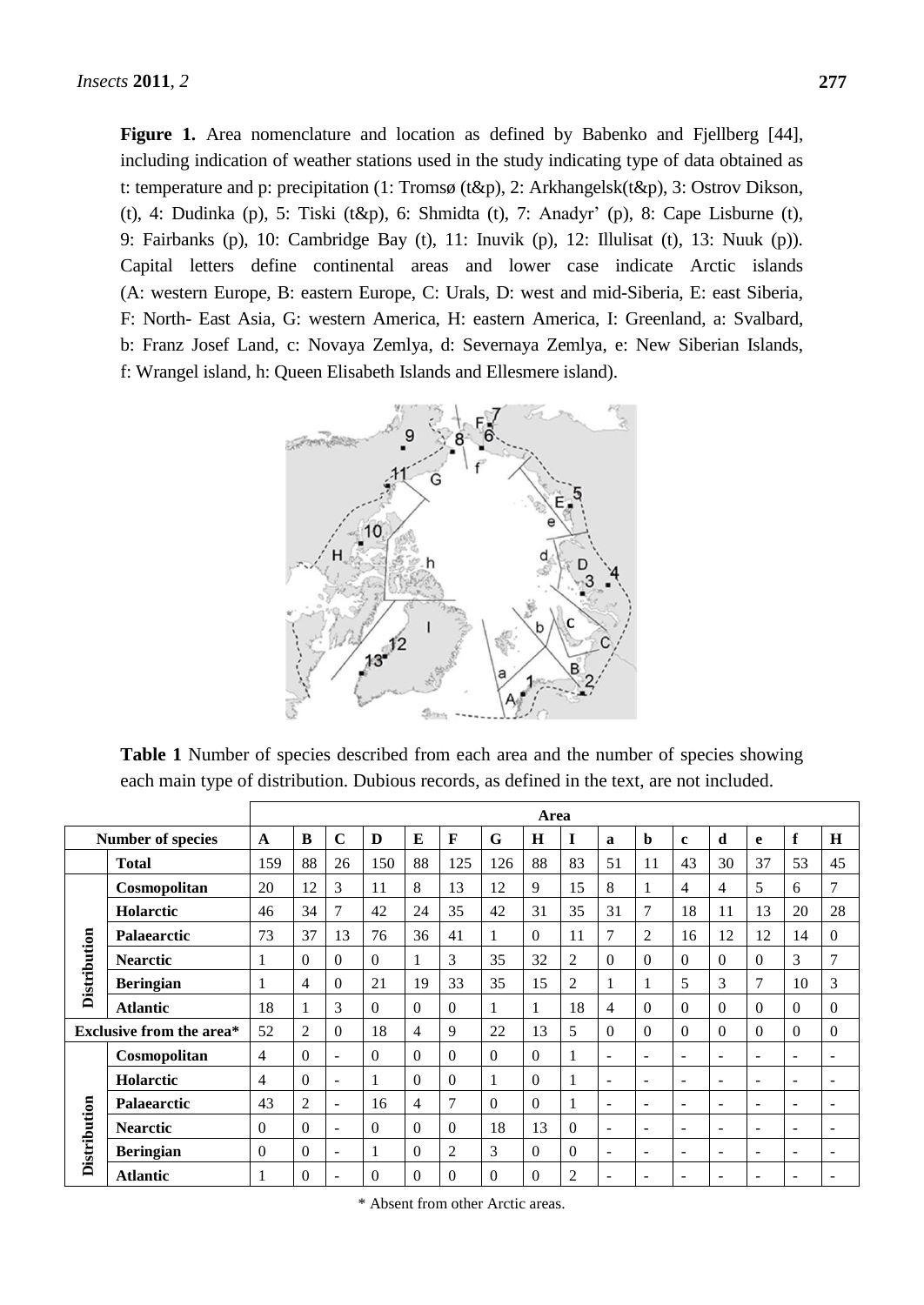#### 1.2.1. Temperature

Temperature data for the period 1996–2005 were retrieved from the US National Oceanic and Atmospheric Administration (NOAA) [59], available through the World Meteorological Organization (WMO) [60]. A representative weather station was selected for each Arctic area (A: Troms  $\phi$  airport; B: Arkhangelsk; D: Ostrov Dikson; E: Tiksi; F: Shmidta; G: Cape Lisburne; H: Cambridge Bay; I: Illulisat), All temperature stations are within an altitude range of 0 to 40 m.a.s.l.

#### 1.2.2. Precipitation

Precipitation data were obtained as yearly averages from the WMO data centre [60], where possible sourced from the same weather stations as the temperature data (A: Troms  $\phi$  airport; B: Arahngelsk; D: Dudinka; E: Tiksi; F: Anadyr'; G: Fairbanks; H: Inivuk; I: Nuuk.) All precipitation stations are located in an altitude range from 0 to 80 m.a.s.l. with the exceptions of Dudinka (200 m.a.s.l.) and Fairbanks (140 m.a.s.l.).

#### *1.3. Statistical Analyses*

#### 1.3.1. Gaussian Mixture Clustering

Cluster analysis was carried out using R-Package MCLUST [61–63] to perform a distance-based parametric bootstrap test for clustering. This will reveal background biogeographical patterns based on presence-absence data (clustering of species ranges). MCLUST uses Kulczynski distance measures, which approximates to 1 when ranges do not overlap, 0 for complete overlap, and to 0.5 when one range is a subset of the other. The procedure provides a number of meaningful clusters (K), defining each cluster as a series of biotic factors (species) [64]; MCLUST requires previous identification of those points that do not fit in any cluster. These are considered as noise by the software NNclean included in the package [65,66]. This analysis assumes two main characteristics for taxon ranges: (1) the occurrence of a taxon in one geographical unit increases the probability of occurrence in neighboring units and (2) different geographical units vary in their potential to contain species diversity [55]. MCLUST thus computes a Multidimensional Scaling (MDS) based on Kulczynski distances and applies maximum likelihood Gaussian mixture clustering with noise to the MDS points, considering normal components as stable patterns in the data [67]. A parametric bootstrap test was performed on the Kulczynski distance matrix using statistics test distratio with 1000 bootstrap simulations. Clusters were plotted on each geographical location using ESRI ArcMap.

#### 1.3.2. Polynomial Models and Analysis of Variance

Polynomial regression was performed, as it does not assumes *a priori* linearity in the response, between biodiversity and cluster distribution and the environmental variables using SigmaPlot (V. 11, Systat Software Inc.). Analysis of variance in ranks was applied to the presence/absence data among areas, and weather data among areas, using the same software, to establish pairwise significant differences between areas due to temperature and diversity data.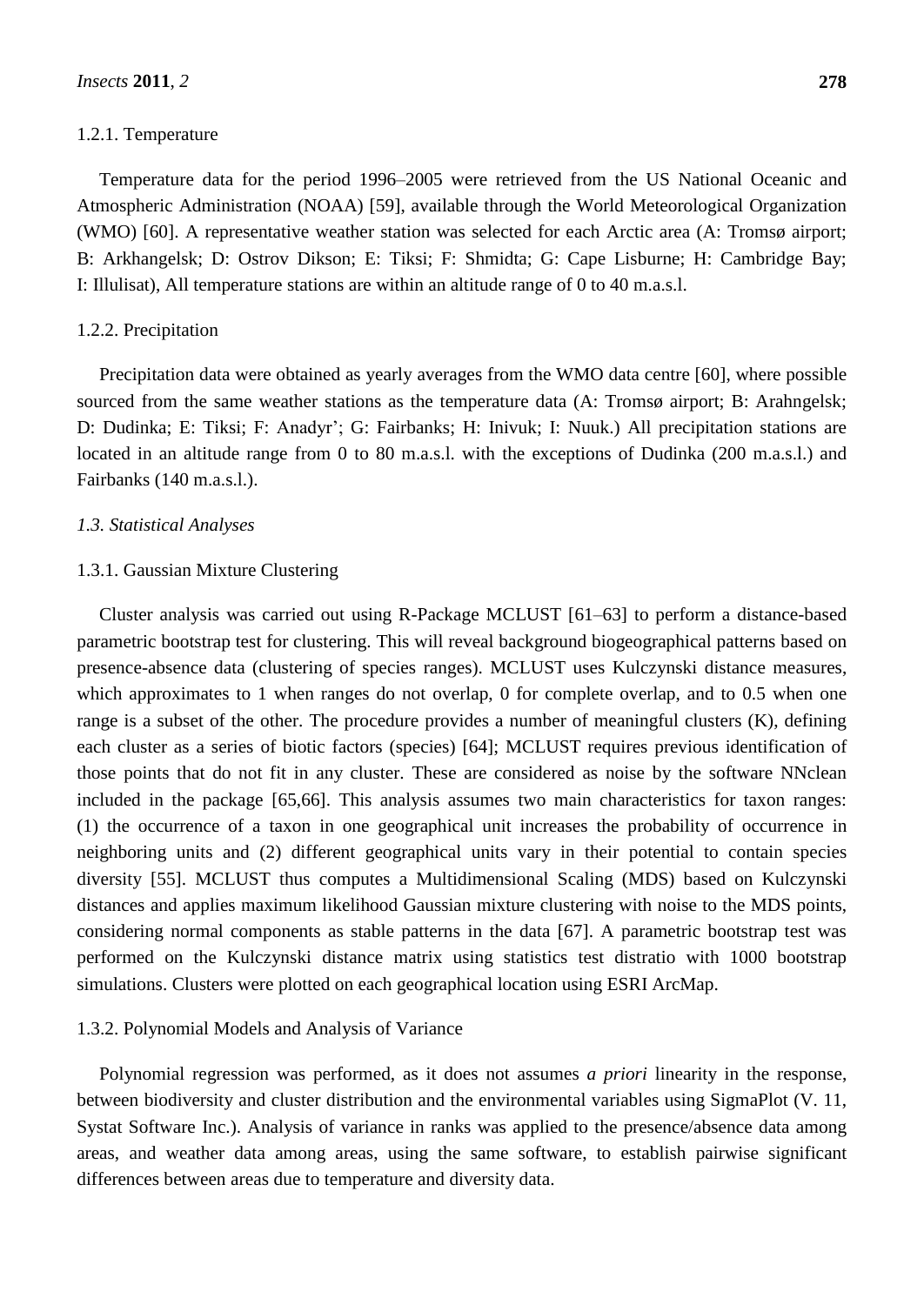## **3. Results**

#### *3.1. Clustering*

Gaussian mixture clustering was significant for  $K = 9$  (statistics value for original data = 0.26; mean for null data =  $0.335$ ;  $p < 0.05$ ). From the 358 species included in the study, 169 were considered noise by NNclean, while the remaining 189 were allocated to any of the 9 clusters. Cluster 1 was composed mainly by Palaearctic/Atlantic species, clusters 2, 5 and 7 by mainly Nearctic species, clusters 3, 4, 6 and 8 mainly by Palaearctic species and cluster 9 by Holarctic species (Table 2).

|            |                       |    |          |          |          | <b>Cluster</b> |          |          |          |          |
|------------|-----------------------|----|----------|----------|----------|----------------|----------|----------|----------|----------|
|            |                       | 1  | 2        | 3        | 4        | 5              | 6        | 7        | 8        | 9        |
|            | In the cluster        | 87 | 22       | 19       | 13       | 13             | 11       | 10       | 7        |          |
| of species | Cosmopolitan          | 8  | $\theta$ | $\theta$ | $\theta$ | $\theta$       | $\theta$ | $\theta$ | 0        |          |
|            | <b>Holarctic</b>      | 9  | 1        |          | $\theta$ | $\theta$       | $\theta$ | 1        |          | 6        |
|            | Palaearctic           | 54 | $\Omega$ | 17       | 11       | $\Omega$       | 11       | $\theta$ | 6        | $\Omega$ |
| Number     | <b>Nearctic</b>       | 0  | 18       | $\theta$ | $\theta$ | 13             | $\theta$ | 9        | 0        | $\theta$ |
|            | <b>Beringian</b><br>0 |    | 3        |          |          | $\Omega$       | $\theta$ | $\theta$ | 0        | $\theta$ |
|            | <b>Atlantic</b>       | 16 | $\theta$ | $\theta$ | $\theta$ | 0              | $\theta$ | $\theta$ | $\theta$ | 0        |

**Table 2** Number of species per cluster showing different general distribution patterns.

Common elements were present within Siberian areas, Atlantic areas and the Canadian Arctic (Figure 2), with some wide-ranging species shared among all them. Just one cluster (cluster 9) was found throughout the Arctic, comprising exclusively cosmopolitan and holarctic, species: *Agrenia bidenticulata* (Tullberg, 1876), *Folsomia bisetosa* Gisin, 1953, *Folsomia quadrioculata* (Tullberg, 1871), *Pseudoisotoma sensibilis* (Tullberg, 1876), *Megalothorax minimus* (Willem 1900), *Oligaphorura groenlandica* (Tullberg, 1876) and *Sminthurides malmgreni* (Tullberg, 1876). This is in contrast to the Beringian area (F, G) which showed a high number of species characteristic from that area (22 species from cluster 2 exclusive from G, and the 13 species from cluster 4, which are mainly found in F), although some species characteristic of area F also appear in area E: *Tetracanthella martynovae* Potapov, 1997, *Psyllaphorura sensillifera* (Martynova, 1981), *Protaphorura neriensis* (Martynova, 1976), *Anurida bondarenkoae* Tshelnokov, 1988) (Table 2).

Three clusters appear uniquely in one mainland area and are absent from their respective Arctic island groups: Cluster 2 in the American side of Beringia, comprising species present in Western America (G); Cluster 3 in mid-Siberia including species present in west and mid-Siberia (D); and Cluster 5 in the Canadian Arctic. The American-Beringian cluster (Cluster 2) appears as unique and different to the main Asian-Beringian cluster (Cluster 4) (Figure 2). Most of the species that colonize Atlantic areas have European-Western Palaearctic distributions, while species colonizing Eastern Siberia have mostly Asiatic distributions and species found in the Canadian Arctic are mainly Nearctic (Table 2). Species distributed throughout the Arctic are mostly not exclusively known from Arctic areas, while limited-range or endemic species appear in Beringia, mid-Siberia, the Canadian Arctic and Greenland (Table 3).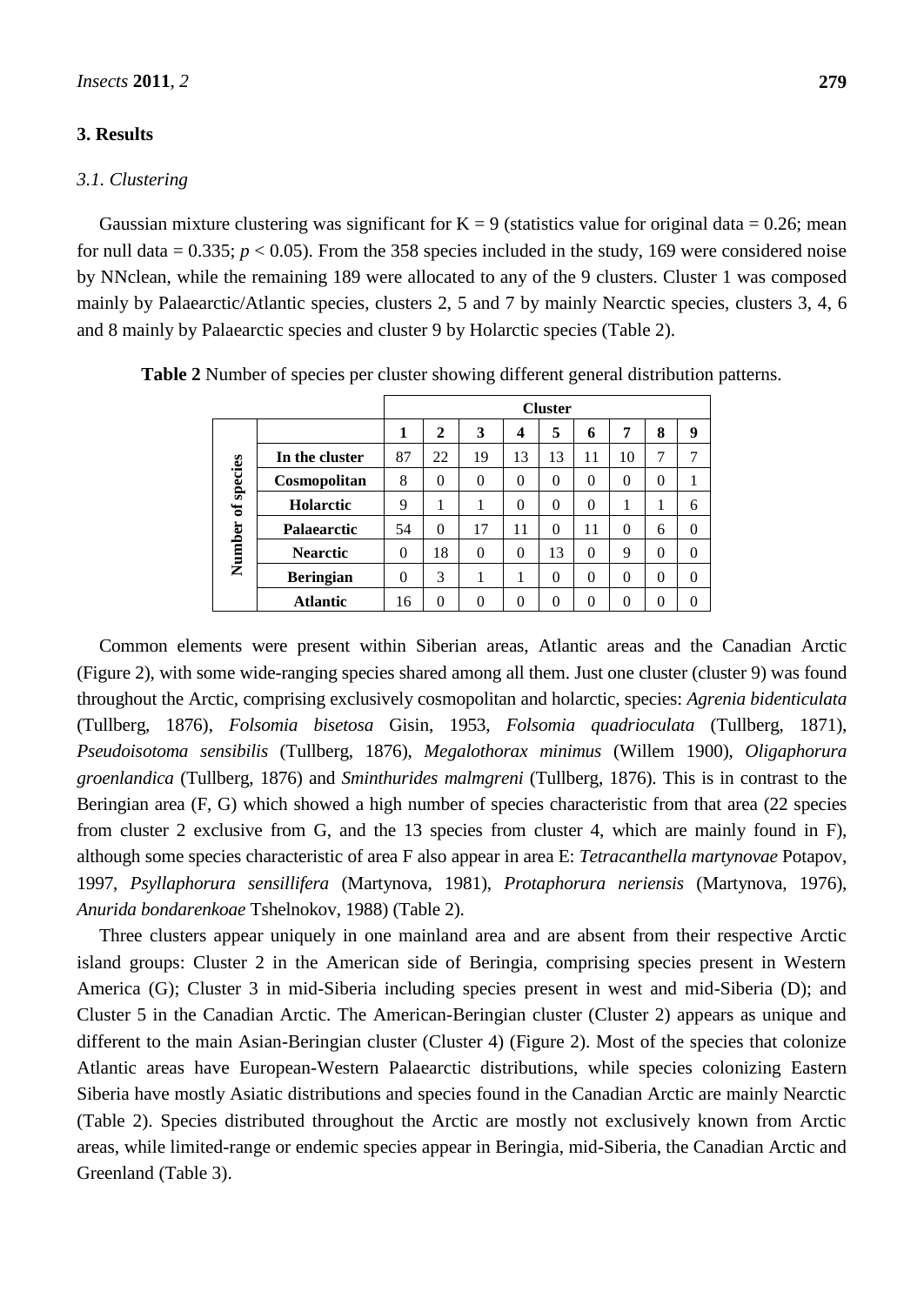**Figure 2.** Gaussian mixture clustering geographically represented as number of species allocated to each cluster at each Arctic area. Arrows represent suggested dispersal routes to (thick arrows) and within (thin arrows) Arctic areas. Dashed arrows indicate areas of unresolved main dispersal routes.



**Table 3.** List of restricted or endemic species and the area where they occur (\*described as Palaearctic but has only been described from the Yenisey river basin).

| <b>Species</b>                                         | Area |
|--------------------------------------------------------|------|
| Folsomia cryptophila Potapov and Babenko, 2000         | D    |
| Willemia fjellbergi Potapov, 1994                      | D    |
| Anurida dynkendga Babenko, 1998                        | D    |
| Anurida zenokhae Babenko, 1998*                        | D    |
| <i>Sminthurus sylvestris Banks, 1899</i>               | D    |
| Lepidocyrtus tundriensis Tshelnokov & Bondarenko, 1978 | F    |
| Anurida parapapillosa Tshelnokov, 1998                 | F    |
| <i>Sminthurinus henshawi</i> (Folsom, 1896)            | F    |
| Micranurida valiana Fjellberg, 1985                    | G    |
| Protaphorura churchulliana (Hammer, 1953)              | H    |
| Proisotoma roberti Fjellberg, 1991                     |      |

High Arctic islands seem to be colonized primarily by wide-ranging species, although that is not the case for the Svalbard archipelago which comprises elements from the common holarctic cluster (9) and the Atlantic and East European clusters. There is just one species currently thought to be specific to the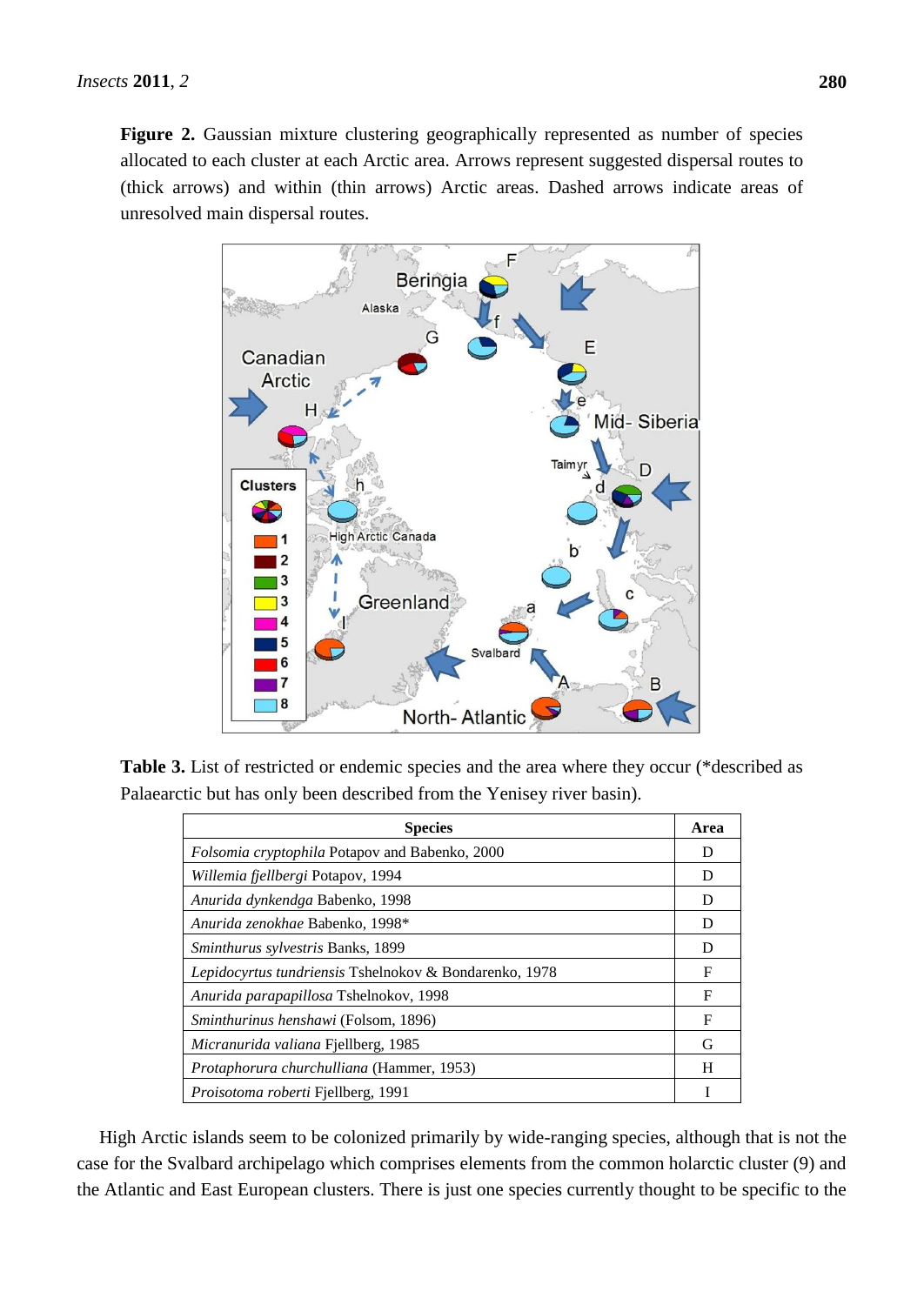high Arctic islands not present elsewhere in the Arctic, *Folsomia altamontana* Yosii, 1971, described from Severnaya Zemlya and New Siberian Islands.

## *3.2. Polynomial Models and Analysis of Variance*

Geographical areas were found to be clearly different whether considering species composition (analysis of variance on ranks,  $H = 84.80$ ,  $df = 7$ ,  $p < 0.05$ ) or daily temperature (period 1996–2005) (analysis of variance on ranks,  $H = 5091.93$ ,  $df = 7$ ,  $p < 0.05$ ). The *post-hoc* Dunn's test for pairwise differences between areas revealed that pairwise differences between areas due to temperature were not the same as the pairwise differences between areas due to species distribution (Table 4).

**Table 4.** Dunn's test pairwise comparisons between areas. Upper right table: pairwise comparisons based on species distribution; Lower left table: pairwise comparisons based on daily temperature recorded between 1996–2005. X: the areas are significantly different  $(p < 0.05)$ . O: differences are not significant  $(p > 0.05)$ .

| Pairwise Comparisons on Presence/Absence of Collembola Species between Areas |   |   |              |              |              |              |              |          |  |  |  |  |  |  |
|------------------------------------------------------------------------------|---|---|--------------|--------------|--------------|--------------|--------------|----------|--|--|--|--|--|--|
| <b>Areas</b>                                                                 | A | B | D            | E            | F            | G            | Н            |          |  |  |  |  |  |  |
| A                                                                            |   | X | $\mathbf 0$  | X            | $\mathbf{O}$ | $\mathbf{O}$ | X            | X        |  |  |  |  |  |  |
| B                                                                            | X |   | X            | $\mathbf{O}$ | $\mathbf{O}$ | $\Omega$     | $\mathbf{O}$ | $\Omega$ |  |  |  |  |  |  |
| D                                                                            | X | X |              | X            | $\mathbf{O}$ | $\mathbf{O}$ | X            | X        |  |  |  |  |  |  |
| E                                                                            | X | X | $\mathbf{O}$ |              | $\mathbf{O}$ | $\mathbf{O}$ | $\Omega$     | $\Omega$ |  |  |  |  |  |  |
| F                                                                            | X | X | $\mathbf{O}$ | $\Omega$     |              | $\Omega$     | $\mathbf{O}$ | $\Omega$ |  |  |  |  |  |  |
| G                                                                            | X | X | X            | X            | X            |              | $\mathbf{O}$ | $\Omega$ |  |  |  |  |  |  |
| H                                                                            | X | X | X            | $\Omega$     | X            | X            |              | $\Omega$ |  |  |  |  |  |  |
|                                                                              | X | X | X            | X            | X            | X            | X            |          |  |  |  |  |  |  |

Pairwise comparisons on monthly aver. temperature measured for the period 1996–2005 between areas.

For 8 out of the 9 clusters found by Gaussian mixture clustering, no clear relation was found between the geographical distribution of the species present in each cluster and the environmental variables accounted. Species belonging to each different cluster shows a geographical distribution (Figure 3) which does not relate to the curved representing average temperature (Figure 4A), temperature of the warmest month (July) (Figure 4B), or precipitation (Figure 4B). The distribution of cluster 1 shows a linear relation with both precipitation ( $r^2$  = 0.830, F = 29.255, *p* < 0.005) and mean annual temperature ( $r^2$  = 0.593, F = 8.725,  $p$  < 0.05). The distribution of cluster 6 shows a second grade relation with mean temperature of the warmest month ( $r^2$  = 0.59, F = 11.40, *p* < 0.05). The distribution of species considered as noise by Gaussian Mixture Clustering does not show a relationship neither with mean annual temperature ( $r^2 = 0.210$ , F = 1.591,  $p > 0.05$ ), nor with precipitation ( $r^2 = 0.172$ ,  $F = 1.244, p > 0.05$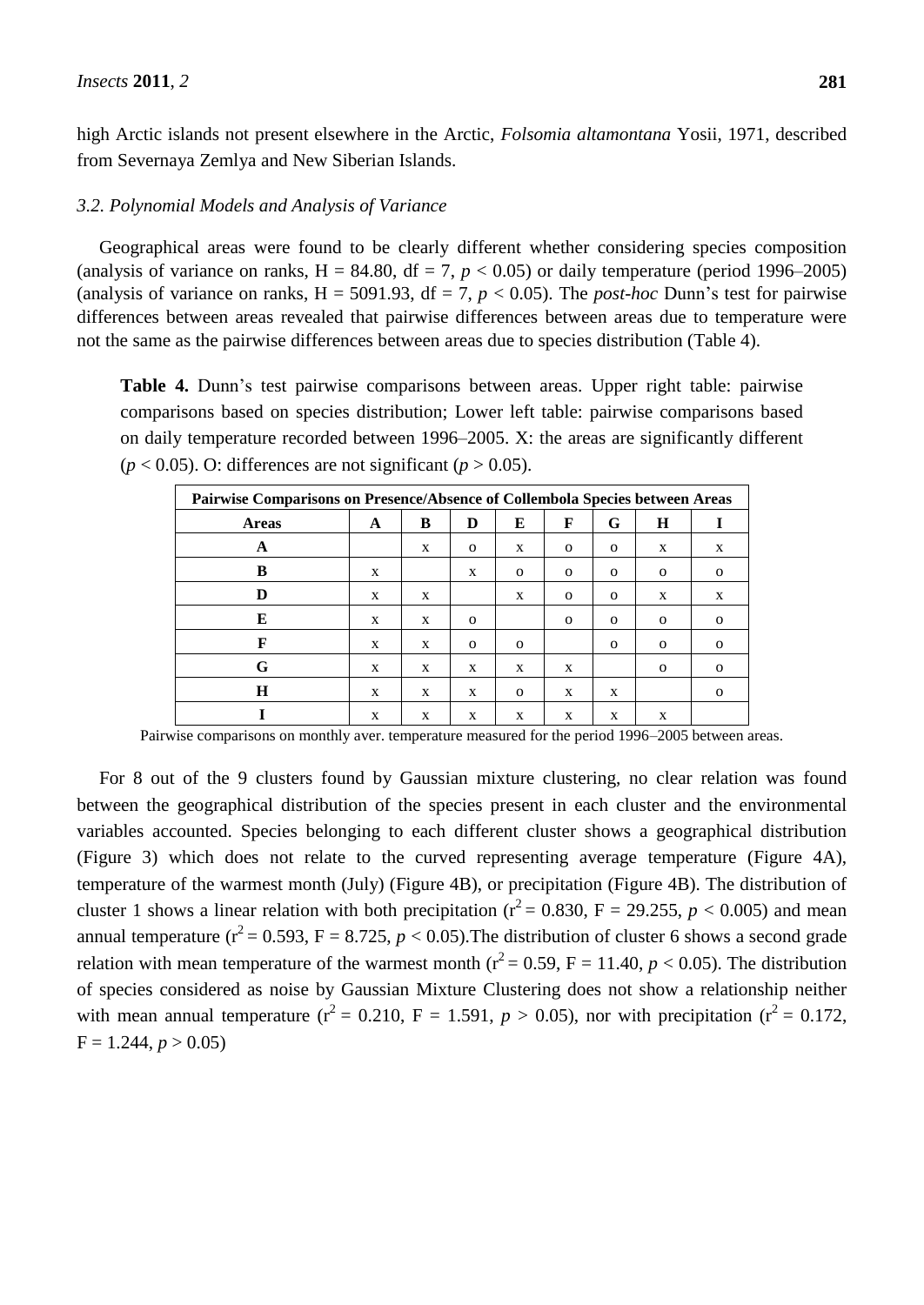**Figure 3.** Main distribution of the species in a longitude and latitude axis system for each species cluster, as number of species of the cluster present at each longitude/latitude coordinate.



**Figure 4.** Main distribution of average temperature (**A**), precipitation (**B**), and mean temperature of the warmest month (July) (**C**) data in longitude and latitude axis system, as average temperature for the period 1996- 2005 (A) and average yearly precipitation (B) recorded at each longitude/ latitude coordinate.

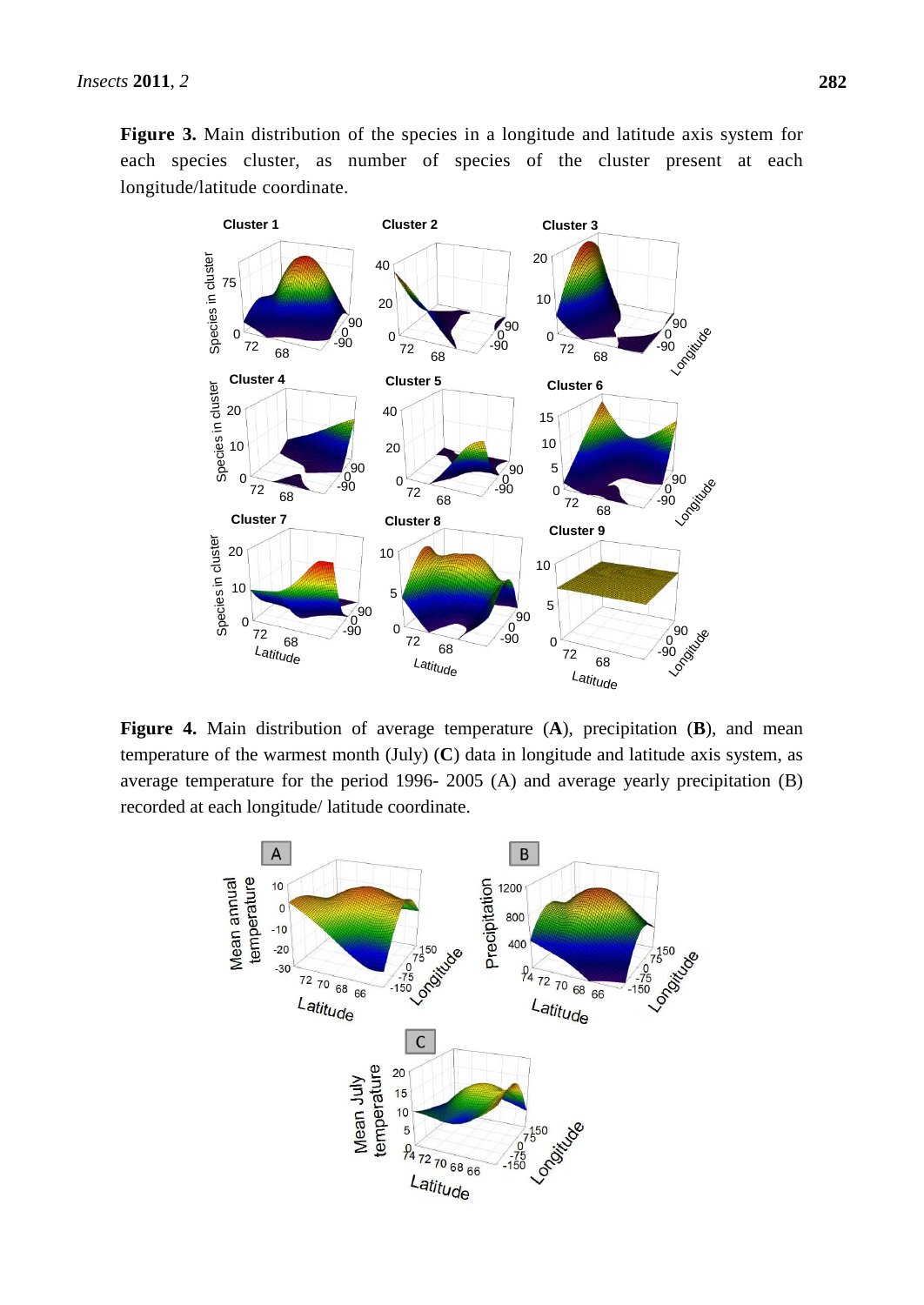## **4. Discussion**

If the biogeography of Arctic Collembola is determined by current climatic regimes, distribution patterns would follow climatic features rather than defined geographical features. The pattern identified by our analyses, however, appears to be more strongly determined by recent historical events such LGM ice extent and glacial refugia, and colonization patterns.

## *4.1. Biogeographical Pattern for Arctic Collembola*

The geographical distribution of clusters (Figure 2) showed the existence of a relationship within different Atlantic areas (A, a, I, as far as area B in East Europe), western Siberia (B, c, D), eastern Siberia (E, F, D), Asian-Beringia (E,F), Alaskan-Beringia (G) and the Canadian Arctic (H). Greenland appears as more closely related to the European Arctic than to the Canadian Arctic. The western and eastern Palaearctic showed a different cluster structure, sharing just the common Holarctic element. Specific clusters, exclusive to a particular region were found in mid-Siberia, Asian-Beringia, Alaskan-Beringia and the Canadian Arctic, while the high Arctic islands possessed mainly components from the most widespread cluster composed of wide-ranging species. Only a small number of cosmopolitan species were present throughout the Arctic (Table 2).

Species colonizing each defined Arctic area also tended to share specific regional distributions: species colonizing the Canadian Arctic were mainly Nearctic, those colonizing Scandinavia had mainly a western Palaearctic distribution and species colonizing the eastern Palaearctic had mostly Asiatic-Beringian distributions. Endemic species were present in mid- and western Siberia (D), particularly in the Taimyr Peninsula, in Beringia (F and G) and only a single endemic species occurred in eastern North America (H) and Greenland (I) (Table 3).

#### *4.2. Effect of Contemporary Climatic Regimes on Arctic Collembolan Distribution*

Factors as precipitation and temperature have been previously indicated as limiting the distribution of collembolan [39,57,58]. Differences found in climate between areas also do not match closely those found in species distribution (Table 4). Clustering do not follow environmental parameters either—for instance areas more distantly related in terms of climatic regimes (e.g., Scandinavia (A) and mid-Siberia (D)) share a cluster which is not share by Greenland (I), which has an intermediate temperature and precipitation regime. Each cluster shows a defined distribution, often sharply skewed towards certain geographic locations (Figure 3), showing no consistency with temperature and precipitation gradients (Figure 4A and 4B). Additionally, species considered as noise do not show a relationship with environmental parameters. Although contemporary climatic regimes may play a role in species distribution, this is not capable of explaining the geographical variation found. Additionally, adjacent areas are more likely to be influenced by similar climatic regimes, for instance the western Palaearctic, Svalbard Archipelago and Greenland are under the influence of the North Atlantic Oscillation [68]. Therefore, there is a possibility that these environmental parameters are in effect autocorrelated with the distribution clusters.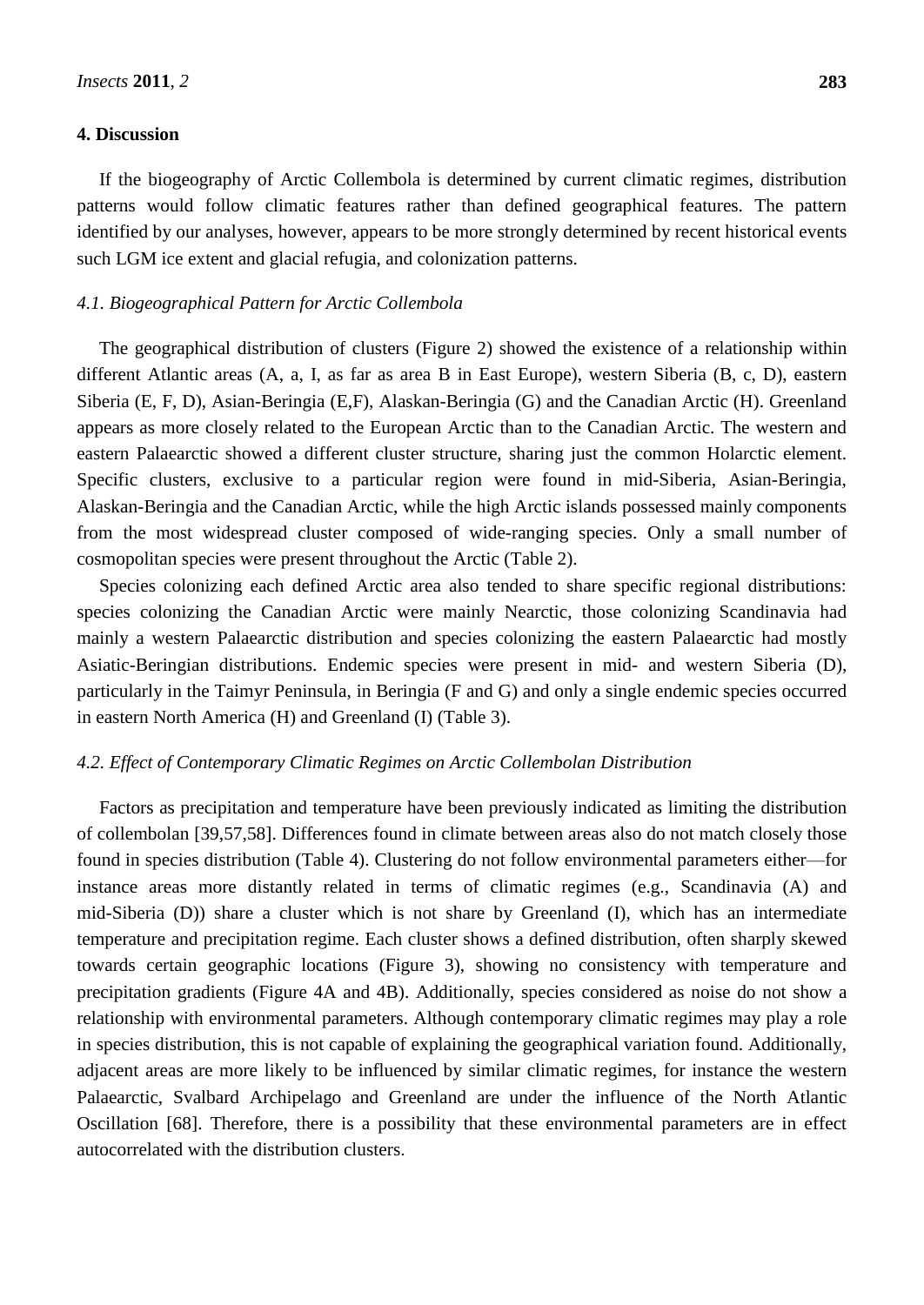## *4.3. Relationship between Biogeographical Pattern and Recent Historical Events*

Northbound colonization patterns as the Arctic deglaciated would explain why most species colonizing Atlantic areas have European-western Palaearctic distributions, species colonizing eastern Siberia have mostly Asiatic distributions and species found in the Canadian Arctic are mainly Nearctic (Table 1). The strong Atlantic influence on distribution clusters of the Greenland area disagrees with previous Holarctic studies both in Tardigrada [69] and in Cladocera [70] where a Nearctic origin of the Greenland fauna was suggested. Nevertheless, Cladocera and Tardigrada, aquatic groups presenting drought resistance stages, have been highlighted as good airborne dispersers [70]. On the other hand for the non-anhydrobiotic springtails, long distance aerial dispersal in polar areas is unlikely [71] due to mortality following rapid desiccation [72], In spite of collembolan being considered truly soil dwellers, some surface active species can show higher dispersal potential and resistance to desiccation, and aerial dispersal should not to be underestimated for short distance dispersal in moist conditions. Springtails have, however, been shown to survive long periods on sea- water [73], and ocean currents, together with glacial refugia, may have an important role in delineating Antarctic distributions [74]. Collembola has been described to been passively disperse by water [75,76]. Should species of Collembola be effective sea water dispersers, it raises the question of why there is no obvious connection between the Palaearctic and Nearctic areas even though ocean currents and ice flow patterns show a level of physical connection between the Palaearctic and Nearctic across the Arctic Ocean [77] and given that springtails have also been shown to survive extended periods below zero [78–80]. Plant molecular studies have also failed to support the traditional hypothesis that considers the north Atlantic an important dispersal barrier between Palaearctic and Nearctic areas [7,81,82]. Abbott *et al* [83], applying RFLP techniques in chloroplast DNA of the Arctic plant species *Saxifraga oppositifolia* L., obtained a general Arctic structure showing a series of similarities with the pattern obtained in the current study (Figure 2). A Beringian component was shared among eastern Siberia areas as far as Taymyr, a mid-Siberian component was shared as far as Scandinavia and the Svalbard archipelago and an Atlantic component was present from Scandinavia to western Greenland. These patterns were associated with glacial refugia and post-glacial colonization phenomena. In both cases, either gaussian mixture clustering in the distribution of the Arctic springtails or cp DNA haplotype distribution of *S. oppositifolia*, the eastern boundaries of the Atlantic component occur west of the Taimyr Peninsula, while the Taimyr forms the western boundary of the Beringian cluster. The link between Atlantic and west and mid-Siberia shown by cluster 8 suggest a link between these areas and could be indicative of post-glacial colonization from LGM ice-free areas in mid-Siberia.

Beringia refugia as determining factor on biogeographical structure of terrestrial fauna and flora have been repeatedly emphasized [4,5,84]. Insights into the colonization of Siberia from Beringia, as described for Arctic plants [83], are provided from the extension of cluster 6 from Beringia (F) to mid-Siberia (D) as well as cluster 4 into eastern Siberia (E). The low number of species colonizing the high Arctic islands could suggest recent colonization. Nonetheless, the high Arctic islands, although colonized by a lower number of species, appear to have a higher species diversity than that which would be expected by island biogeography theory [85]. In the case of high Arctic Canada and many Siberian Arctic islands, only wide-ranging species colonize them rather than species commonly found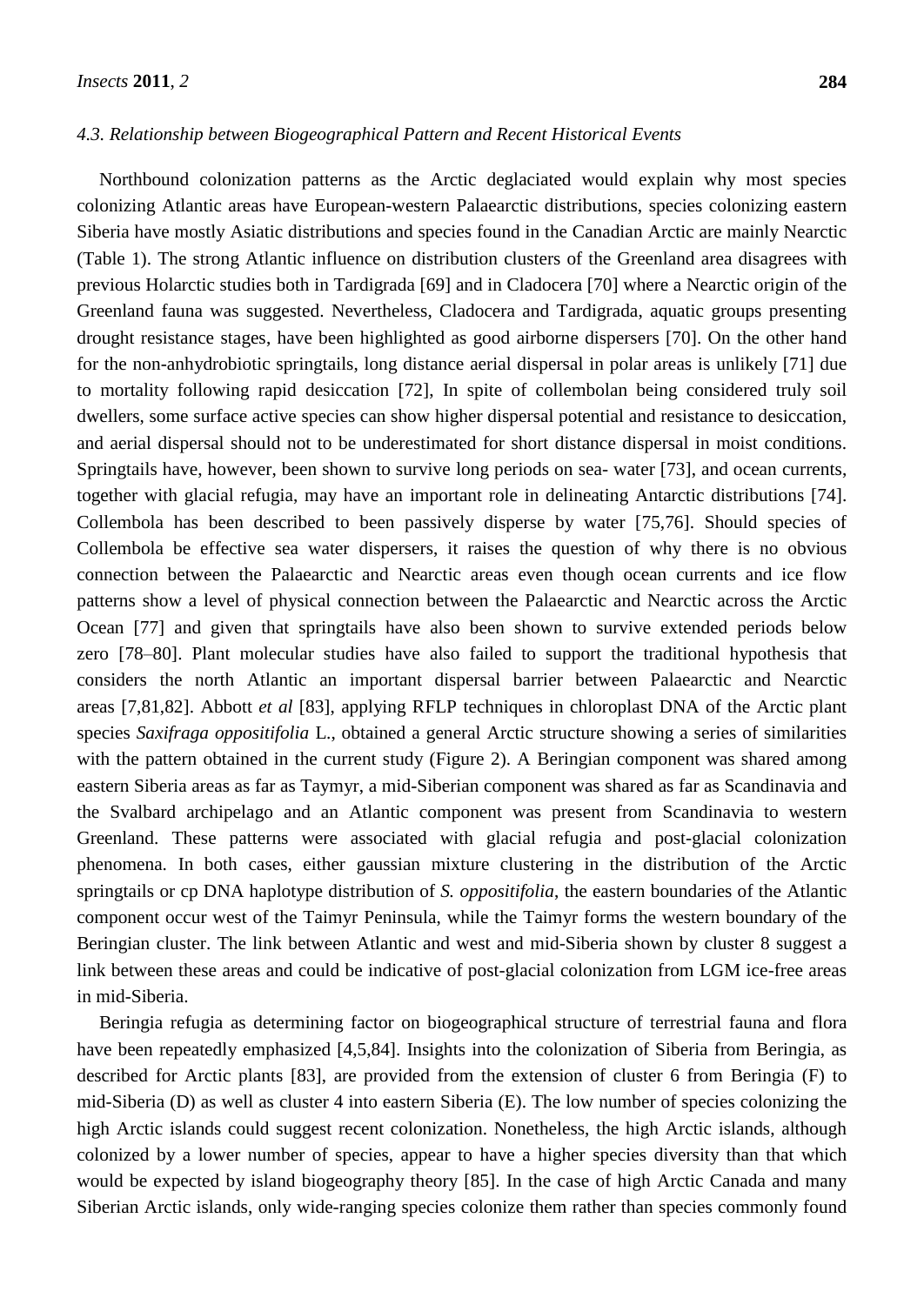on the closer mainland (Figure 2). This suggests that mostly wide-ranging and competent dispersers have had the ability to reach these areas. Wrangel island and the New Siberian islands could be also colonized from eastern Siberia and Beringia, their closest mainland with which they share cluster 6 as has been previously suggested based on local fauna descriptions [50], Novaya Zemlya could have been colonized from either or both Eastern Europe and Mid Siberia, while the Svalbard archipelago seems to have been colonized both from distant (mid-Siberia) and close (Atlantic), mainland sources.

The disjunct distribution of the high Arctic species *Folsomia altamontana* Yosii, 1971, which is present not only in Severnaya Zemlya and the New Siberian islands but also the Himalaya and Putorana Plateau, could suggest either a magnificent ability for long distance dispersal, relict populations for what during glaciation was a more widespread species, or a cryptic speciation event, as has recently been suggested for the Antarctic *Friesea grisea* (Shaffer 1891) [41]. *Folsomia altamontana* is thus an interesting target for further phylogeographical analysis.

#### *4.4. Could Collembola Have Survived* in Situ *in the Arctic during LGM?*

Endemic collembolan species (narrow range endemism) occur in north and mid-Siberia (D), Beringia (F and G), the Canadian Arctic (H) and Greenland (I), all of which have been previously indicated as including possible refugia during LGM by a number of authors and for a series of taxa [81,82,86–88]. The two possible glacial refugia that could be identified in mid-Siberia, east of Ural Mountains (D), and Beringia (F and G), defined by cluster characteristics (Figure 2) and inferred from the raw data through presence of endemic species (Table 3), agree with glacial refugia described for Arctic plants [82,6]. In contrast, the exclusive cluster in the Canadian Arctic seems to be composed mainly by species widespread (5) in North America, suggesting a main dispersal route to the Arctic rather than a possible refugium, as discussed in the case of Arctic Tardigrada [69]. Additionally, no indication of glacial survival in the high Arctic islands can be found in the current analysis of Arctic Collembola, although occurrence of endemism in other invertebrate groups could indicate otherwise [89]. A particularly interesting case is provided by the high Arctic islands in the Canadian Archipelago, including Ellesmere island and Baffin island. This region was suggested by Hultén [81] as a possible glacial refugium as it remained largely unglaciated throughout LGM and was postulated as a source for post-glacial Arctic recolonization for plant species such as *Dryas integrifolia* [88] or the collared lemming *Dicrostonyx groenlandicus* [86]. However, this area does not show other patterns which might be expected in an area of recent colonization, for example no endemic or limited range species, rather being colonized by a low number of species, and possessing mostly cosmopolitan or Holarctic species. Species-level biogeographical analysis however overlooks obscure regional endemism due to cryptic speciation, a phenomenon that is not unknown in the Collembola [41] and not unexpected in Arctic areas as high levels of intra-specific genetic variation have been found in widespread groups genera as *Folsomia* [90]. Furthermore, species-specific and individual responses to climate fluctuations, as well as differences in environmental, climatic conditions, geographical extension and duration of the occupation of the different glacial refugia, would determine post- glacial characteristics of the species and communities in the area [91] making some refugia more readily identifiable than others. Cryptic glacial refugia can nonetheless be detected applying the appropriate method, as repeatedly shown by phylogeographical studies [22,23,41].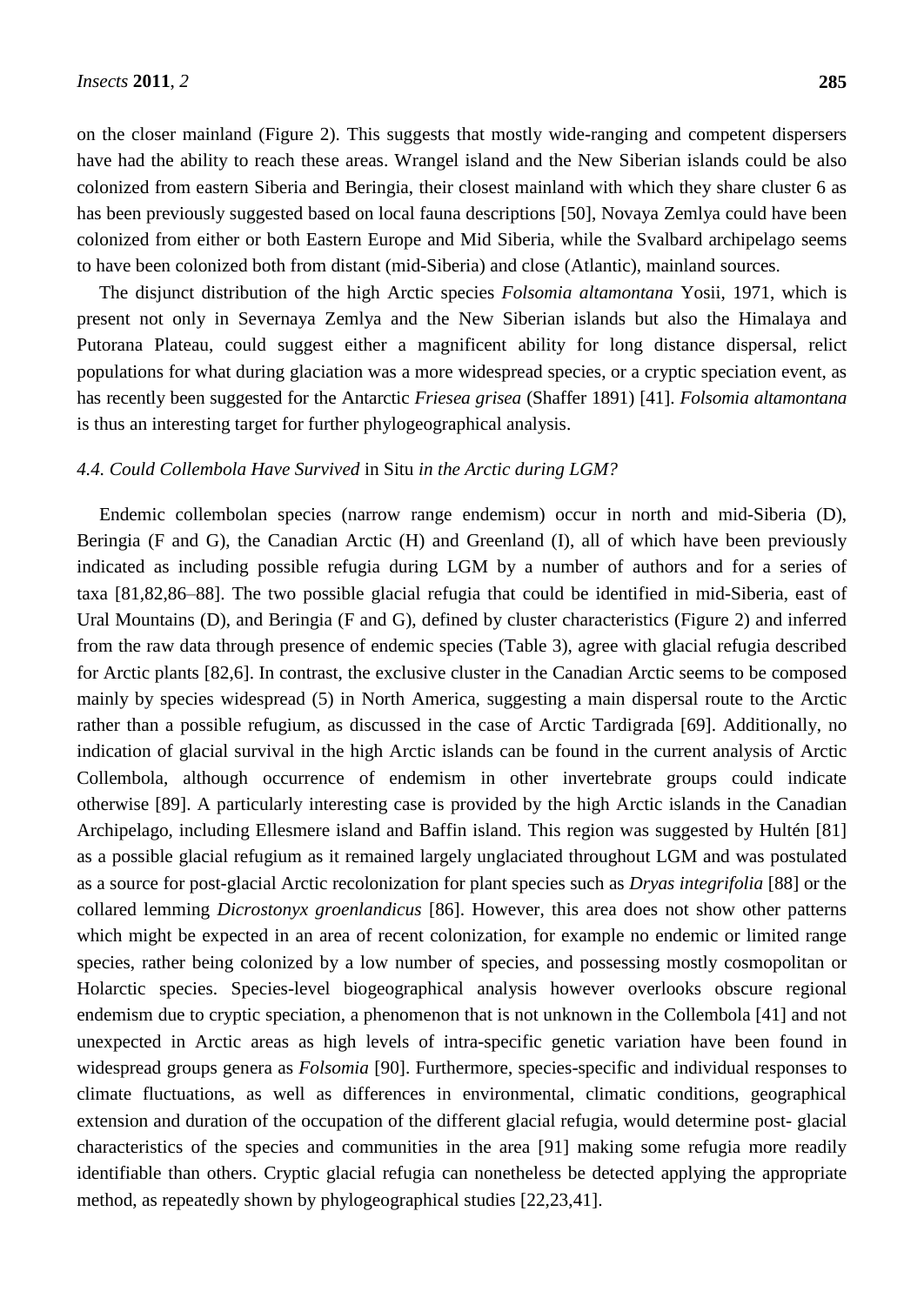Exclusive clusters could be an indicator of either glacial refugia or early post-glacial recolonization, although the high number of species restricted to Beringia would support the glacial refugium hypothesis in line with the accumulating additional evidence of the Beringian glacial refugia [83,86,87]. Abbott *et al.* [83] used haplotype diversity analysis to define Beringia as the major refugium for *Saxifraga oppositifolia* during the LGM, although the high haplotype diversity in Taimyr area was also suggested as being the result of dispersal to the area from different sources rather than resulting from differentiation in glacial refugia. Later studies on the colonization patterns of high Arctic plants [7] have pointed to drifting ice and wood as important high Arctic dispersal vectors, creating patterns such as the link between mid-Siberia and the Svalbard Archipelago, the latter mainly colonized from a refugium east of the Ural Mountains [6]. This agrees with the link shown in Figure 2 between Atlantic and mid-Siberia through cluster 8. The exclusive cluster from the west and mid-Siberian area (D) might therefore reflect the invertebrate community of the glacial refugium described for Arctic plants [6], a hypothesis strengthened by the existence of endemic springtail species in mid-Siberia (D) (Table 3).

## **Acknowledgments**

We would like to express our gratitude to Arne Fjellberg for highly valuable comments and corrections on species distributions. We would also like to thank Peter Convey and two anonymous reviewers for valuable and enriching comments to the manuscript.

#### **References and Notes**

- 1. Woodward F.I.; Kelly, C.K. Why are species not more widely distributed? *Macroecology: Concepts and Consequences*. *43rd Annual Symposium of the British Ecological Society*, *University of Birmingham*, Cambridge University Press: Cambridge, UK, 2002.
- 2. Stevens, R.D. Historical processes enhance patterns of diversity along latitudinal gradients. *Proc. R. Soc. B* **2006**, *273*, 2283–2289.
- 3. Hewitt, G.M. Some genetic consequences of ice ages, and their role in divergence and speciation. *Biol. J. Linn. Soc.* **1996**, 58, 247–276.
- 4. Hewitt, G.M. The genetic legacy of the Quaternary ice ages. *Nature* **2000**, *405*, 907–913.
- 5. Brochmann, C.; Gabrielsen, T.M.; Nordal, I.; Landvik, J.Y.; Elven, R. Glacial survival or tabula rasa? The history of the North Atlantic biota revisited. *Taxon* **2003**, *52*, 417–450.
- 6. Skrede, I.; Eidensen, P.; Piñeiro Portela, R.; Brochman, C. Refugia, differentiation and postglacial migration in arctic- alpine Eurasia, exemplified by the mountain avens (*Dryas octopetala* L.). *Mol. Ecol.* **2006**, *15*, 1827–1840.
- 7. Alsos, I.G.; Eidesen, P.B.; Ehrich, D.; Skrede, I.; Westergaard, K.; Jacobsen, G.H.; Landvik, J.Y.; Taberlet, P.; Brochmann, C. Frequent long- distance plant colonization in the changing Arctic. *Science* **2007**, *316*, 1601–1608.
- 8. Bennett, K.D.; Provan, J. What do we mean by ‗refugia'? *Quat. Sci. Rev.* **2008**, *27*, 2449–2455.
- 9. Gataullin, V.; Mangerud, J.; Svendsen, J.I. The extent of the Late Weichselian ice sheet in the southeastern Barents Sea. *Global Planet. Change* **2001**, *31*, 453–474.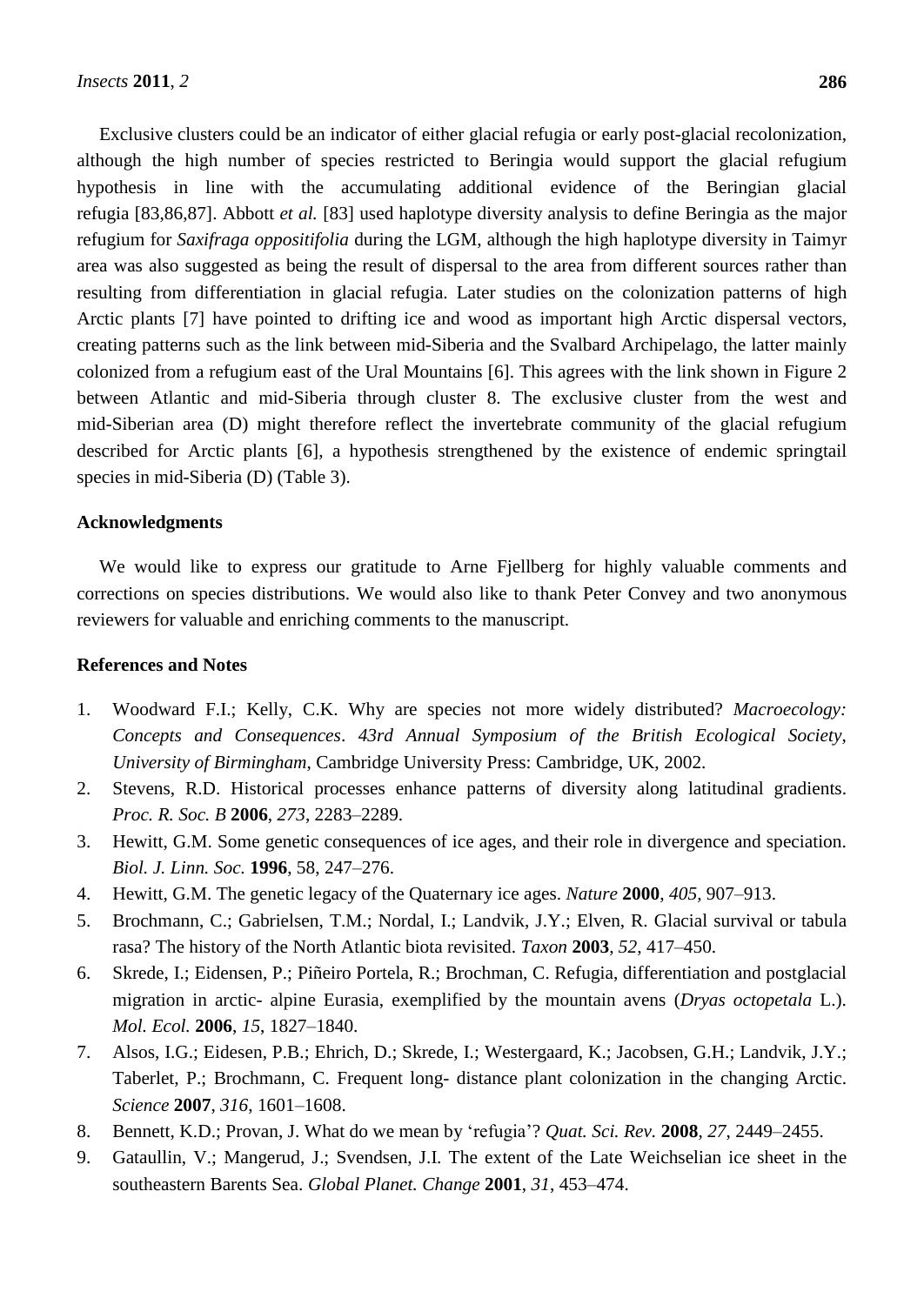- 10. Briner, J.P.; Davis, P.T.; Miller, G.H. Latest pleistocene and holocene glaciation of baffin island, arctic canada: key patterns and chronologies. *Quat. Sci. Rev.* **2009**, *28*, 2075–2087.
- 11. Paus, A.; Velle, G.; Larsen, J.; Nesje, A.; Lie, Ø. Lateglacial nunataks in central Scandinavia: Biostratigraphical evidence for ice thickness from Lake Flåfattjønn, Tynset, Norway. *Quat. Sci. Rev.* **2006**, *25*, 1228–1246.
- 12. Bitinas, A. New insights into the last deglaciation of the south-eastern flank of the Scandinavian Ice Sheet*. Quat. Sci. Rev.* **2011**, doi:10.1016/j.quascirev.2011.01.019.
- 13. Elias, S.A.; Short, S.K.; Birks, H.H. Late Wisconsin environments of the Bering Land Bridge. *Palaeogeogr. Palaeoclimatol. Palaeoecol.* **1997**, *136*, 293–308.
- 14. Astakhov, V. The last ice sheet of the Kara Sea: Terrestrial constraints on its age. *Quat. Int.* **1998**, *45–46*, 19–28.
- 15. Mangerud, J.; Astakhov, V.; Svendsen, J.I. The extent of the Barents-Kara ice sheet during the Last Glacial Maximum. *Quat. Sci. Rev.* **2002**, *21*, 111–119.
- 16. Provan, J.; Bennett, K.D. Phylogeographic insights into cryptic glacial refugia. *Trends Ecol. Evol.* **2008**, *23*, 564–571.
- 17. Kaakinen, A.N.U.; Salonen, V.P.; Kubischta, F.; Eskola, K.O.; Oinonen, M. Weichselian glacial stage in Murchisonfjorden, Nordaustlandet, Svalbard. *Boreas* **2009**, *38*, 718–729.
- 18. Kubischta, F.; Knudsen, K.L. ; Kaakinen, A.; Saloonen, V.P. Late quaternary foraminiferal record in Murchisonfjorden, Nordaustlandet, Svalbard*. Polar Res.* **2010**, *29*, 283–297.
- 19. Hormes, A.; Akçar, N.; Kubik, P. Cosmogenic radionuclide dating indicates ice-sheet configuration during MIS 2 on Nordaustlandet, Svalbard. *Boreas* **2011**, doi: 10.1111/j.502-2885.2011.00215.x.
- 20. Landvik, J.Y.; Brook, E.J.; Gualtieri, L.; Raisbeck, G.; Salvigsen, O.; Yiou, F. Northwest Svalbard during the last glaciation: ice-free areas existed. *Geology* **2003**, *31*, 905–908.
- 21. Convey, P.; Gibson, J.A. E.; Hillenbrand, C.D.; Hodgson, D.A.; Pugh, P.J. A.; Smellie, J.L.; Stevens, M.I. Antarctic terrestrial life- challenging the history of the frozen continent? *Biol. Rev.* **2008**, *83*, 103–117.
- 22. McGaughran, A.; Torricelli, G.; Carapelli, A.; Frati, F.; Stevens, M.I.; Convey, P.; Hogg, I.D. Contrasting phylogeographical patterns for springtails reflect different evolutionary histories between the Antarctic Peninsula and continental Antarctica. *J. Biogeogr.* **2010**, *37*, 103–119.
- 23. Mortimer, E.; van Vuuren, B.J.; Lee, J.E.; Marshall, D.J.; Convey, P.; Chown S. L. Mite dispersal among the Southern Ocean Islands and Antarctica before the last glacial maximum. *Proc. R. Soc. B* **2011**, *278*, 1247–1255.
- 24. Zettel, J. Alpine Collembola-adaptations and strategies for survival in harsh environments. *Zoology* **2000**, *102*, 73–89.
- 25. Fjellberg, A. Cryophilic Isotomidae (*Collembola*) of the Northwestern Rocky Mountains, U.S.A. *Zootaxa* **2010**, *2513*, 27–49.
- 26. Pease, C.M.; Lande, R.; Bull, J.J. A Model of population growth, dispersal and evolution in a changing environment. *Ecology* **1989**, *70*, 1657–1664.
- 27. Blackburn, T.M.; Gaston, K.J. Scale in macroecology. *Global Ecol. Biogeogr.* **2002**, *11*, 185–189.
- 28. Clarke, A.; Griffiths, H.J.; Linse, K.; Barnes, D.K.A.; Crame J.A. How well do we know the Antarctic marine fauna? A preliminary study of macroecological and biogeographical patterns in Southern Ocean gastropod and bivalve molluscs. *Diversity Distrib.* **2007**, *13*, 620–632.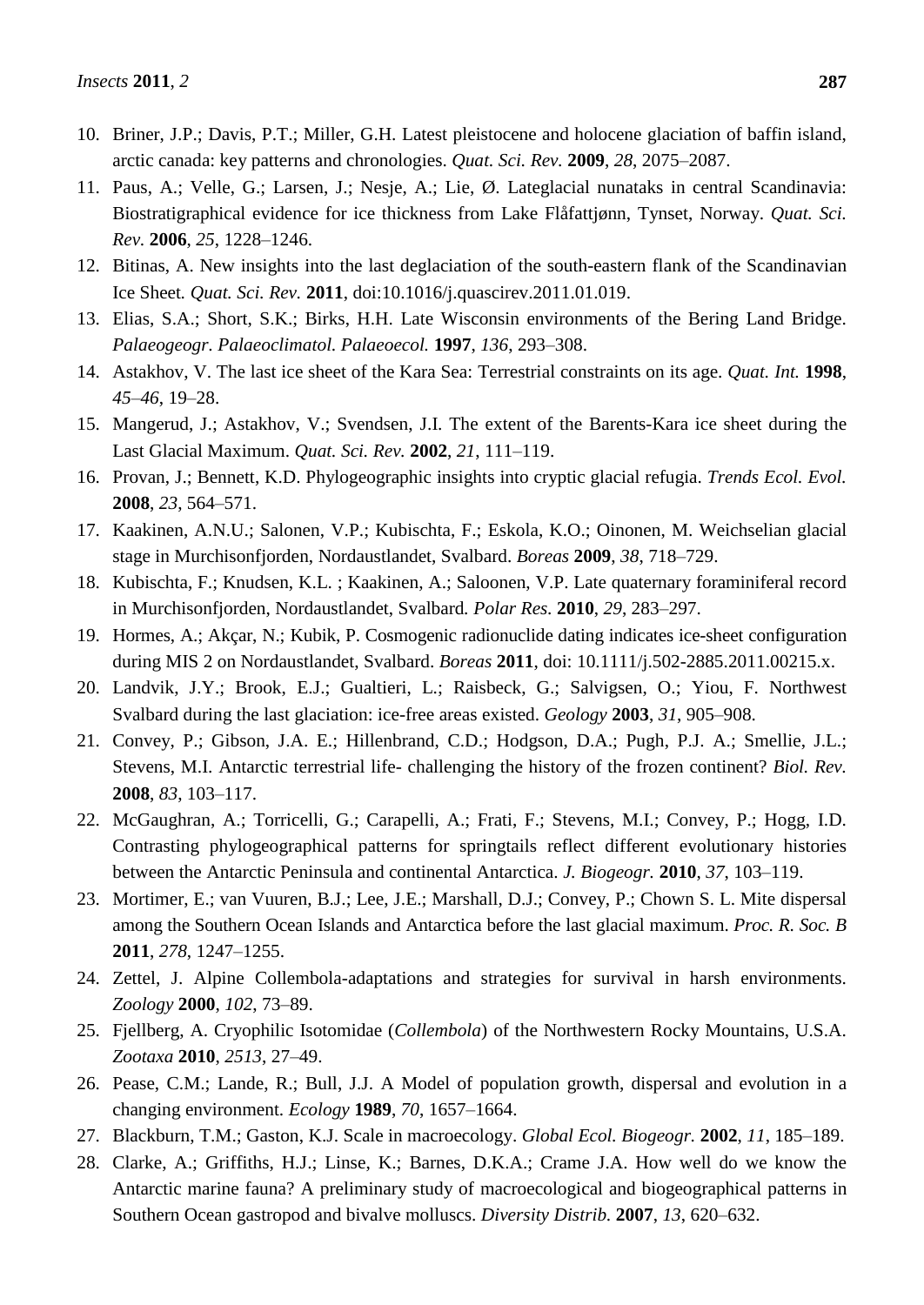- 29. Kent. M. Biogeography and macroecology: now a significant component of physical geography. *Progr. Phys. Geogr.* **2007**, *31*, 643–657.
- 30. Calosi, P.; Bilton, D.T.; Spicer, J.I.; Votier, S.C.; Atfield, A. What determines a species' geographical range? Thermal biology and latitudinal range size relationships in European diving beetles (*Coleoptera: Dytiscidae*). *J. Anim. Ecol.* **2010**, *79*, 194–204.
- 31. Chown, S.L.; Gaston K. J. Body size variation in insects: A macroecological perspective. *Biol. Rev.* **2010**, *85*, 139–169.
- 32. Coulson, S.J. Terrestrial and freshwater invertebrate fauna of the high Arctic archipelago of Svalbard. *Zootaxa* **200**7, *1448*, 41–58.
- 33. Birkemoe, T.; Liengen, T. Does collembolan grazing influence nitrogen fixation by cyanobacteria in the high Arctic? *Polar Biol.* **2000**, *23*, 589–592.
- 34. Cole, L.; Bardgett, R.D.; Ineson, P. Enchytraeid worms (*Oligochaeta*). enhance mineralization of carbon in organic upland soils. *Eur. J. Soil Sci.* **2000**, *51*, 185–192.
- 35. Schrader, S.; Langmaack, M.; Helming, K. Impact of Collembola and Enchytraeidae on soil surface roughness and properties. *Biol. Fertil. Soils* **1997**, *25*, 396–400.
- 36. Mitschunas, N.; Wagner, M.; Filser, J. Evidence for a positive influence of fungivorous soil invertebrates on the seed bank persistence of grassland species. *J. Ecol.* **2006**, *94*, 791–800.
- 37. Renker, C.; Otto, P.; Schneider, K.; Zimdars, B.; Maraun, M.; Buscot, F. Oribatid mites as potential vectors for soil microfungi: Study of mite- associated fungal species. *Microb. Ecol.* **2005**, *50*, 518–528.
- 38. Bardgett, R.D.; Wardle, D.A.; Yeates, G.W. Linking above-ground and below-ground interactions: How plant responses to foliar herbivory influence soil organisms. *Soil Biol. Biochem.* **1998**, *30*, 1867–1878.
- 39. Hodkinson, I.D.; Webb, N.R.; Bale, J.S.; Block, W.; Coulson, S.J.; Strathdee, A.T. Global change and Arctic ecosystems: conclusions and predictions from experiments with terrestrial invertebrates on Spitsbergen. *Arct. Alp. Res.* **1998**, *30*, 306–313.
- 40. Holmstrup, M.; Sømme, L. Dehydration and cold hardiness in the Arctic Collembolan *Onychiurus arcticus* Tullberg 1876. *J. Comp. Physiol. B* **1998**, *168*, 197–203.
- 41. Torricelli, G.; Carapelli, A.; Convey, P.; Nardi, F.; Boore, J.L.; Frati, F. High divergence across the whole mitochondrial genome in the "pan-Antarctic" springtail *Friesea grisea*: Evidence for cryptic species? *Gene* **2010**, *449*, 30–40.
- 42. Blackith, R.E.; Blackith, R.M. Zoogeographical and ecological determinants of collembolan distribution. *Proc. R. Ir. Acad., Sect. B* **1975**, *75*, 345–368
- 43. Caruso, T.; Hogg, I.D.; Carapelli, A.; Frati, F.; Bargagli, R. Large-scale spatial patterns in the distribution of Collembola (*Hexapoda*) species in Antarctic terrestrial ecosystems. *J. Biogeogr.* **2009**, *36*, 879–886.
- 44. Babenko, A.; Fjellberg, A. *Collembola septentrionale. A catalogue of springtails of the Arctic Regions*; KMK Scientific Press Ltd.: Moscow, Russia, 2006.
- 45. Fjellberg, A. Collembola from Nordaustlandet, Svalbard. *Fauna Norvegiva Series B* **1997**, *44*: 71–75
- 46. Fjellberg, A. *The collembola of the Norwegian Arctic islands*; Norsk Polarinstitutt: Oslo, Norway, 1994.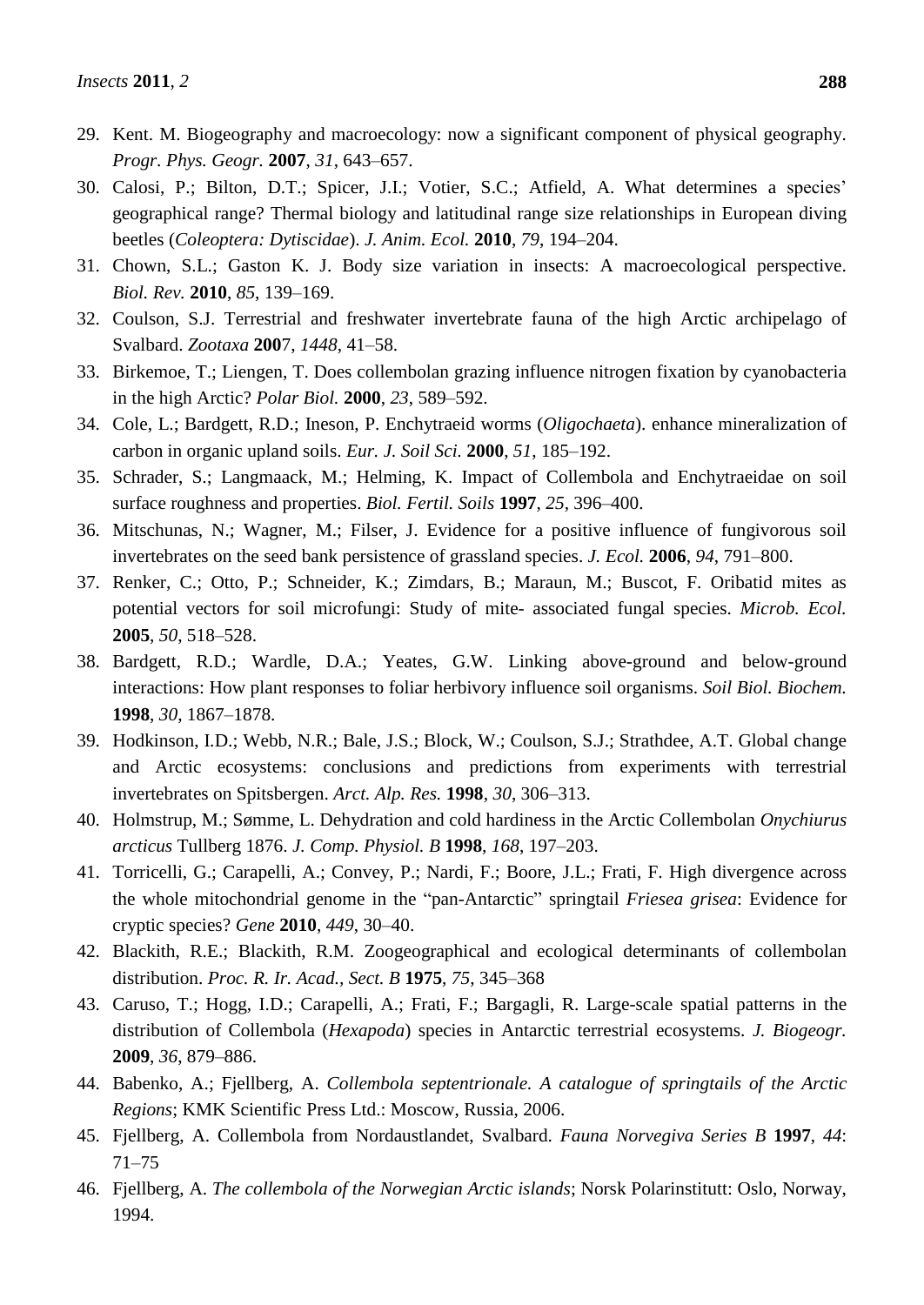- 47. Fjellberg, A. *The Collembola of Fennoscandia and Denmark*; Brill: Leiden, The Netherlands, 2007.
- 48. Mills, H.B.; Richards, W.R. Collembola from Arctic and Boreal Canada. *J. Kans. Entomol. Soc.* **1953**, *26*, 53–59.
- 49. Potapov M.B.; Babenko, A.B. Species of the genus *Folsomia* (*Collembola: Isotomidae*) of northern Asia. *Eur. J. Entomol.* **2000**, *97*, 51–74.
- 50. Babenko, A. The springtail (*Hexapoda, Collembola*) fauna of Wrangel Island. *Entomol. Rev.* **2010**, 9*0*, 571–584.
- 51. Addison, J.A. Biology of *Hypogastrura tullbergi* (*Collembola*) at a high Arctic site. *Holoarctic Ecol. 1981*, *4*, 49–58.
- 52. Convey, P. Life history adaptations to polar and alpine environments. In *Low Temperature Biology of Insects*; Denlinger, D.L., Lee, R.E., Jr., Eds.; Cambridge University Press: Cambridge, UK, 2010; pp. 297–321.
- 53. Hawes, T.C.; Couldridge, C.E.; Bale, J.S.; Worland, M.R.; Convey, P. Habitat temperature and the temporal scaling of cold hardening in the high Arctic collembolan, Hypogastrura tullbergi (Schäffer). *Ecol. Entomol.* **2006**, *31*, 450–459.
- 54. ACIA Scientific Report 2005. Available online: http://www.acia.uaf.edu/pages/scientific.html (accessed on 15 November 2010).
- 55. Hennig, C.; Hausdorf, B. Distance-based parametric bootstrap tests for clustering of species ranges. *Comput. Stat. Data Anal.* **2004**, *45*, 875–895.
- 56. Fjellberg. A. Tjømme, Norway. Personal Communication, 2010.
- 57. Hodkinson, I.D.; Coulson, S.J.; Webb, N.R.; Block, W. Can high Arctic soil microarthropods survive elevated summer temperatures? *Funct. Ecol.* **1996**, *10*, 314–321.
- 58. Detsis, V.; Diamantopoulos, J.; Kosmas, C. Collembolan assemblages in Lesvos, Greece. Effects of differences in vegetation and precipitation. *Acta Oecol.* **2000**, *21*, 149–159.
- 59. National Climatic Data Center. US. Available online: http://www.ncdc.noaa.gov/oa/ncdc.html (accessed on 15 July 2010).
- 60. World Weather Information Centre. Available online: http://worldweather.wmo.int (accessed on 15 July 2010).
- 61. R Development Core Team. *R: A Language and Environment for Statistical Computing*; R Foundation for Statistical Computing: Vienna, Austria, 2009.
- 62. Fraley, C.; Raftery, A.E. Model-based clustering, discriminant analysis, and Density Estimation. *J. Am. Stat. Assoc.* **2002**, *97*, 611–631.
- 63. Fraley, C.; Raftery, A.E. *MCLUST for R: Normal Mixture Modeling and Model-based Clustering*, *version 3*. Technical Report 504, Department of Statistics, University of Washington: Seattle, WA, USA, 2006 (revised December 2009).
- 64. Hausdorf, B.; Hennig, C. Biotic element analysis in biogeography. *Syst. Biol.* **2003**, *52*, 717–723.
- 65. Byers, S.; Raftery, A.E. Nearest-neighbor clutter removal for estimating features in spatial point processes. *J. Am. Stat. Assoc.* **1998**, *93*, 577–584.
- 66. Hausdorf, B.; Hennig, C. Does vicariance shape biotas? Biogeographical tests of the vicariance model in the north-west European land snail fauna*. J. Biogeogr.* **2004**, *31*, 1751–1757.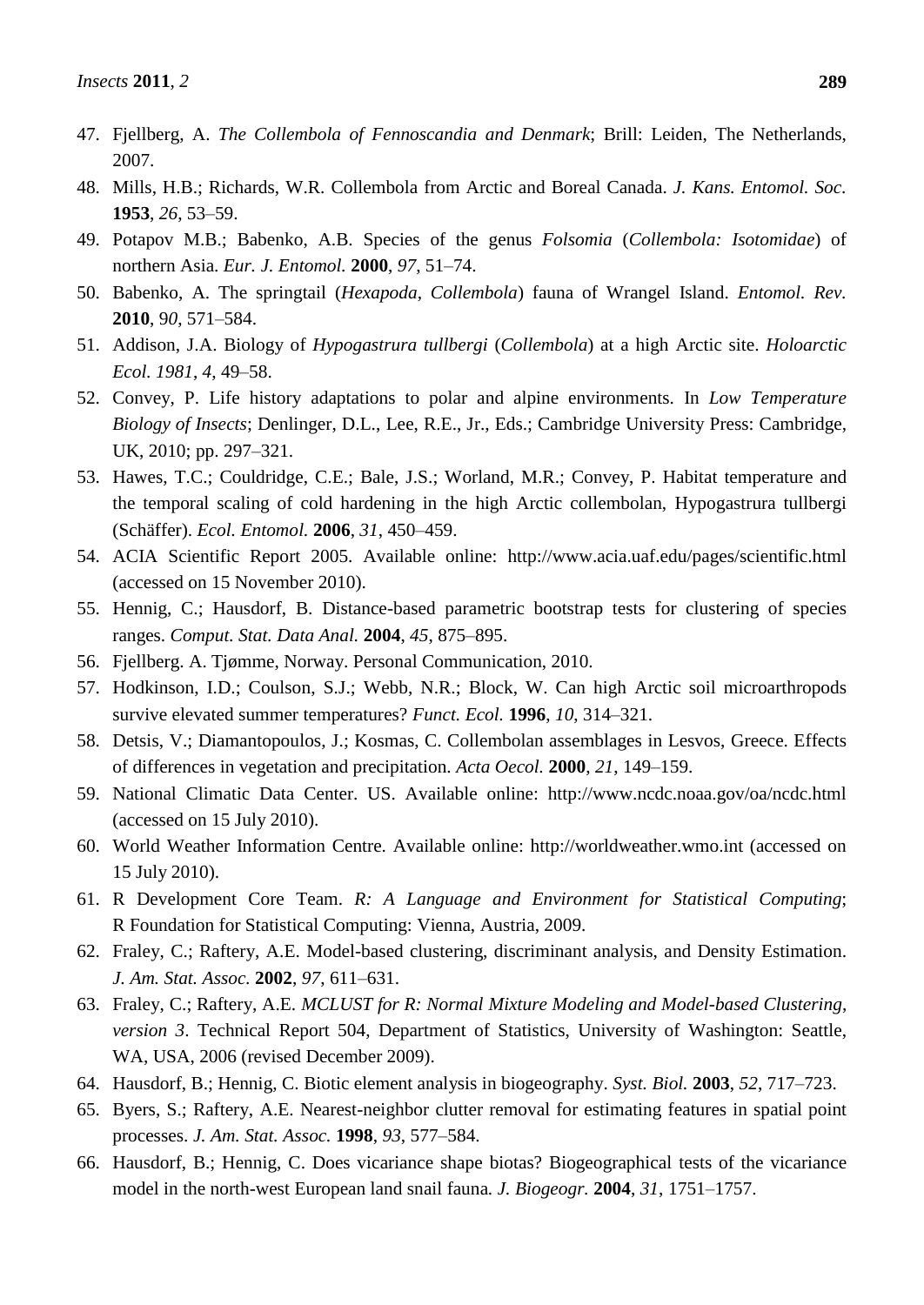- 67. Hennig, C. Cluster-wise assessment of cluster stability. *Comput. Stat. Data Anal.* **2007**, *52*, 258–271.
- 68. Dickson, R.R.; Osborn, T.J.; Hurrell, J.W.; Meincke, J.; Blindheim, J.; Adlandsvik, B.; Vinje,T.; Alekseev, G.; Maslowski, W. The Arctic ocean response to the North Atlantic oscillation. *J. Clim.* **2000**, *13*, 2671–2696.
- 69. Pugh, P.J.A.; McInnes, S.J. The origin of Arctic terrestrial and freshwater tardigrades. *Polar Biol.* **1998**, *19*, 177–182.
- 70. Gíslason, G.M. Origin of freshwater fauna of the North-Atlantic islands; present distribution in relation to climate and possible migration routes*. Verh. Int. Ver. Limnol.* **2005**, *29*, 198–203.
- 71. Hawes, T.C.; Worland, M.R.; Convey, P.; Bale, J.S. Aerial dispersal of springtails on the Antarctic Peninsula: implications for local distribution and demography. *Antarct. Sci.* **2007**, *19*,  $3 - 10$ .
- 72. Hopkin, S.P. *The Biology of the Collembola (springtails): The Most Abundant Insects in the World*; Natural History Museum: London, UK, 1997.
- 73. Coulson, S.J.; Hodkinson, I.D.; Webb, N.R.; Harrison, J.A. Survival of terrestrial soil- dwelling arthropods on and in seawater: implications for trans- oceanic dispersal. *Funct. Ecol.* **2002**, *16*, 353–356.
- 74. McGaughran, A.; Stevens, M.I.; Holland, B.R. Biogeography of circum-Antarctic springtails. *Mol. Phylogenet. Evol.* **2010**, *57*, 48–58.
- 75. Hawes, T.C. Rafting in the Antarctic springtail, gomphiocephalus hidgsoni. *Antarc. Sci.* **2011**, in press. doi:10.1017/S0954102011000307.
- 76. Hawes, T.C.; Worland, M.R.; Bale, J.S.; Convey, P. Rafting in Antarctic *Collembola*. *J. Zool.* **2008**, *274*, 44–50.
- 77. Smith, W.O. *Polar Oceanography. Part A*, *Physical science*; Academic Press: San Diego, CA, USA, 1990.
- 78. Coulson, S.J.; Birkemoe, T. Long- term cold tolerance in Arctic invertebrates: Recovery after 4 years at below -20 deg.C. *Can. J. Zool.* **2000**, *78*, 2055–2058.
- 79. Sinclair, B.J.; Sjursen, H. Cold tolerance of the Antarctic springtail *Gomphiocephalus hodgsoni* (*Collembola*, *Hypogastruridae*). *Antarct. Sci.* **2001**, *13*, 271–279.
- 80. Worland, M.R.; Convey, P. Rapid cold hardening in Antarctic microarthropods. *Funct. Ecol.* **2001**, *15*, 515–524.
- 81. Hultén, E. *Outline of the History of Arctic and Boreal Biota during the Quarternary Period*; Lehre J Cramer: New York, NY, USA, 1937*.*
- 82. Abbott, R.J.; Brochmann, C. History and evolution of the arctic flora: in the footsteps of Eric Hultén. *Mol. Ecol.* **2003**, *12*, 299–313.
- 83. Abbott; R.J.; Smith, L.C.; Milne, R.I.; Crawford, R.M.M.; Wolff, K.; Balfour, J. Molecular analysis of plant migration and refugia in the Arctic. *Science* **2000**, *289*, 1343–1346.
- 84. Cook, J.A.; Hoberg, E.P.; Koehler, A.; Henttonen, H.; Wickström, L.; Haukisalmi, V.; Galbreath, K.; Chernyavski, F.; Dokuchaev, N.; Lahzuhtkin, A.; *et al*. Beringia: Intercontinental exchange and diversification of high latitude mammals and their parasites during the Pliocene and quaternary. *Mammal Study* **2005**, *30*, 33–44.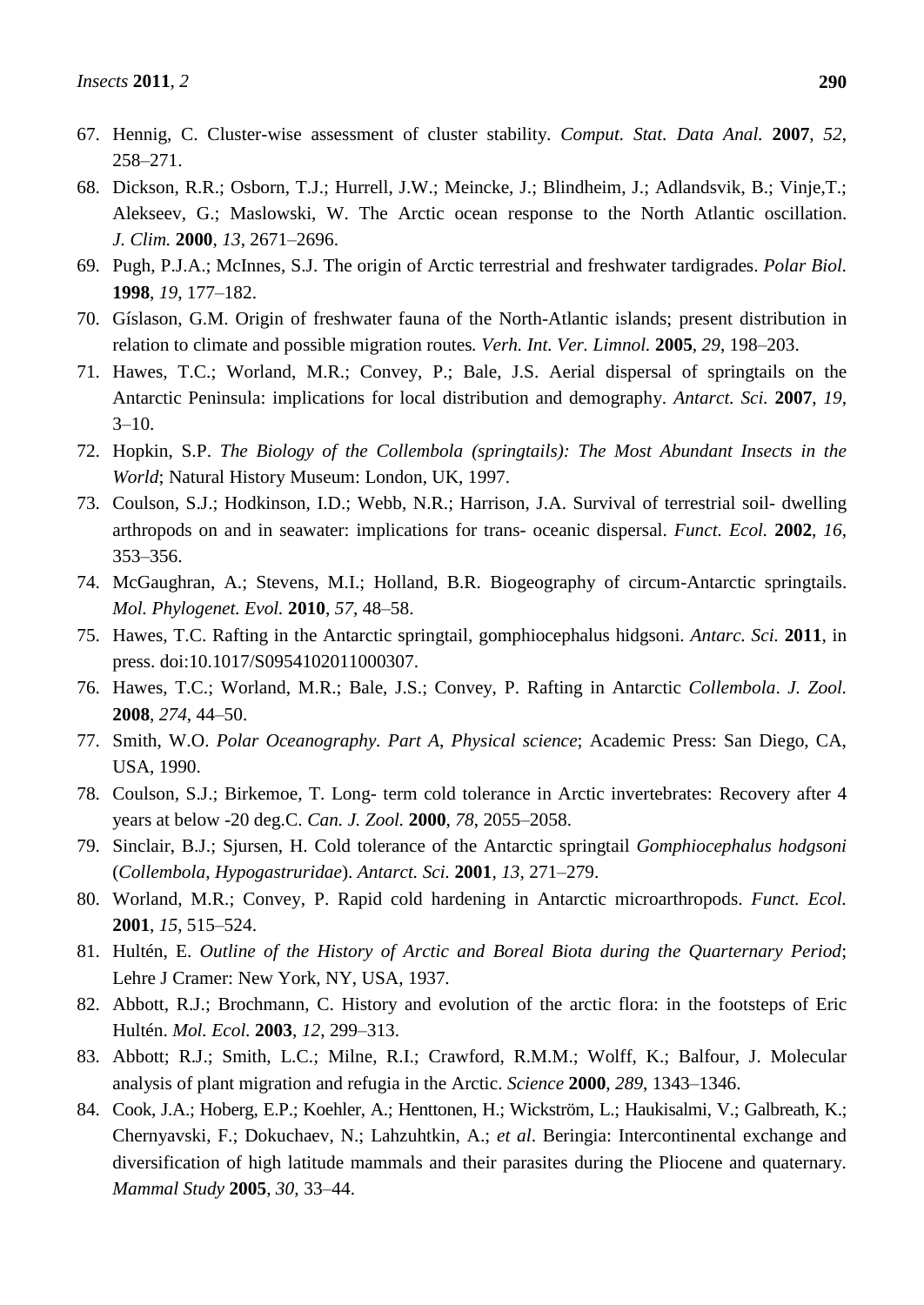- 85. Ulrich, W.; Fiera, C. Environmental correlates of species richness of European springtails (*Hexapoda: Collembola*). *Acta Oecol.* **2009**, *35*, 45–52.
- 86. Fedorov, V.B.; Stenseth, N.C. Multiple glacial refugia in the North American Arctic: Inference from phylogeography of the collared lemming (*Dicrostonyx groenlandicus*). *Proc. R. Soc. London Ser. B* **2002**, *269*, 2071–2077.
- 87. Weider, L.J.; Hobæk, A. Glacial refugia, haplotype distributions, and clonal richness of the *Daphnia pulex* complex in arctic Canada. *Mol. Ecol.* **2003**, *12*, 463–473.
- 88. Tremblay, N.O.; Schoen, D.J. Molecular phylogeography of *Dryas integrifolia*: Glacial refugia and postglacial recolonization. *Mol.r Ecol.* **1999**, *8*, 1187–1198.
- 89. Strathdee, A.T.; Bale, J.S.; Hodkinson, I.D.; Block, W.C.; Webb, N.R.; Coulson, S.J. Identification of 3 previously unknown morphs of *Acyrthosiphon svalbardicum* Heikinheimo (*Hemiptera, Aphididae*) on Spitsbergen. *Entomol. Scand.* **1993**, *24*, 43–47.
- 90. Hogg, I.D.; Hebert, P.D. N. Biological identification of springtails (*Hexapoda: Collembola*). From the Canadian Arctic, using mitochondrial DNA barcodes. *Can. J. Zool.* **2004**, *82*, 749–754.
- 91. Stewart, J.R.; Lister, A.M.; Barnes, I.; Dalén, L. Refugia revisited: individualistic responses of species in space and time. *Proc. R. Soc. B* **2010**, *277*, 661–671.

| $\boldsymbol{0}$ | $\overline{c}$                 |                                                      |                  |                |                |                  |                  |                  |                  |                  |                  |                  |                |                  |                  |                  |          |                |
|------------------|--------------------------------|------------------------------------------------------|------------------|----------------|----------------|------------------|------------------|------------------|------------------|------------------|------------------|------------------|----------------|------------------|------------------|------------------|----------|----------------|
| <b>Species</b>   |                                |                                                      | $\mathbf{A}$     | B              | D              | E                | $\mathbf{F}$     | G                | H                | $\mathbf I$      | $\mathbf{a}$     | $\mathbf b$      | $\mathbf c$    | d                | e                | f                | h        | <b>Cluster</b> |
|                  | Hymenaphorura nearctica        |                                                      | $\mathbf{0}$     | 0              | $\overline{0}$ | 1                | 1                | 1                | $\mathbf{0}$     | $\mathbf{0}$     | $\Omega$         | $\Omega$         | $\Omega$       | $\overline{0}$   | $\boldsymbol{0}$ | $\boldsymbol{0}$ | 0        | N              |
|                  |                                | Hymenaphorura palaearctica Pomorski, 2001            | $\Omega$         | $\Omega$       | $\Omega$       | 1                | 1                | $\theta$         | $\Omega$         | $\theta$         | $\Omega$         | $\Omega$         | $\theta$       | $\Omega$         | $\theta$         | 1                | $\Omega$ | N              |
|                  |                                | Hymenaphorura polonica Pomorski 1990                 | $\mathbf{1}$     | 0              | $\Omega$       | $\Omega$         | $\theta$         | $\theta$         | $\Omega$         | $\Omega$         | $\theta$         | $\Omega$         | $\theta$       | $\theta$         | $\theta$         | $\Omega$         | $\theta$ | 1              |
|                  |                                | Hymenaphorura sensitiva Pomorski 2001                | $\theta$         | 0              | $\overline{0}$ | $\boldsymbol{0}$ | $\boldsymbol{0}$ |                  | $\boldsymbol{0}$ | $\mathbf{0}$     | $\Omega$         | $\Omega$         | $\overline{0}$ | $\overline{0}$   | $\boldsymbol{0}$ | $\theta$         | 0        | $\overline{2}$ |
|                  |                                | Hymenaphorura sibirica (Tullberg, 1876)              | $\theta$         |                | 1              | $\Omega$         | $\mathbf{0}$     | $\overline{0}$   | $\Omega$         | $\overline{0}$   | $\Omega$         | $\mathbf{0}$     | $\theta$       | $\boldsymbol{0}$ | $\overline{0}$   | $\theta$         | $\theta$ | N              |
|                  |                                | Hymenaphorura similis (Folsom, 1917)                 | $\theta$         | 0              | $\overline{0}$ | 1                | $\mathbf{1}$     | $\overline{0}$   | $\mathbf{0}$     | $\overline{0}$   | $\mathbf{0}$     | $\overline{0}$   | $\theta$       | $\boldsymbol{0}$ | $\overline{0}$   | 1                | 0        | $\mathbf N$    |
|                  |                                | Hypogastrura actandria Fjellberg, 1988               | 1                | 0              | $\mathbf{0}$   | $\mathbf{0}$     | 1                | 1                | 1                | $\mathbf{0}$     | $\overline{0}$   | $\boldsymbol{0}$ | $\theta$       | $\boldsymbol{0}$ | $\boldsymbol{0}$ | $\boldsymbol{0}$ | 1        | N              |
|                  |                                | Hypogastrura concolor (Carpenter, 1900)              | $\theta$         |                |                | 1                | 1                | 1                | 1                | 1                | 1                | 1                | 1              | 1                | 1                | $\mathbf{1}$     |          | $\mathbf N$    |
|                  |                                | Hypogastrura fjellbergi Babenko & Bulavintsev, 1993  | $\theta$         | 0              | 1              | 1                | 1                | 1                | $\Omega$         | $\overline{0}$   | $\Omega$         | $\mathbf{0}$     |                | 1                | 0                | $\theta$         | 0        | N              |
|                  |                                | Hypogastrura helena Christiansen & Bellinger, 1980   | $\overline{0}$   | 0              | $\Omega$       | $\boldsymbol{0}$ | $\mathbf{0}$     | 1                | $\mathbf{0}$     | $\Omega$         | $\Omega$         | $\overline{0}$   | $\theta$       | $\overline{0}$   | $\overline{0}$   | $\overline{0}$   | 0        | $\overline{2}$ |
|                  |                                | Hypogastrura lapponica (Axelson, 1902)               | 1                | 0              | 1              | $\boldsymbol{0}$ | 1                | $\theta$         | $\Omega$         | $\overline{0}$   | $\Omega$         | $\Omega$         | $\Omega$       | $\boldsymbol{0}$ | $\overline{0}$   | $\theta$         | 0        | N              |
|                  |                                | Hypogastrura macrotuberculata (Hammer, 1953)         | $\theta$         | 0              | $\overline{0}$ | $\boldsymbol{0}$ | $\boldsymbol{0}$ | 1                | 1                | $\overline{0}$   | $\boldsymbol{0}$ | $\mathbf{0}$     | $\theta$       | $\boldsymbol{0}$ | $\overline{0}$   | $\theta$         | 0        | 7              |
|                  |                                | Hypogastrura nivicola (Fitch, 1846)                  | $\boldsymbol{0}$ | 0              | $\overline{0}$ | $\boldsymbol{0}$ | $\boldsymbol{0}$ | 1                | 1                | $\boldsymbol{0}$ | $\Omega$         | $\Omega$         | $\theta$       | $\boldsymbol{0}$ | $\boldsymbol{0}$ | $\boldsymbol{0}$ | $\theta$ | 7              |
|                  |                                | Hypogastrura oregonensis Yosii, 1960                 | $\Omega$         | $\Omega$       | $\Omega$       | $\Omega$         | 1                | 1                | 1                | $\Omega$         | $\overline{0}$   | $\mathbf{0}$     | $\Omega$       | $\overline{0}$   | $\theta$         | $\theta$         | $\theta$ | N              |
|                  |                                | Hypogastrura perplexa Christiansen & Bellinger, 1980 | $\theta$         | 0              | $\Omega$       | $\theta$         | $\boldsymbol{0}$ | 1                | 1                | $\Omega$         | $\theta$         | $\Omega$         | $\Omega$       | 0                | $\overline{0}$   | $\Omega$         | 0        | 7              |
|                  |                                | Hypogastrura purpurescens (Lubbock, 1867)            | 1                | 0              | $\Omega$       | $\mathbf{0}$     | $\boldsymbol{0}$ | $\theta$         | $\Omega$         | 1                | $\Omega$         | $\Omega$         | $\theta$       | $\boldsymbol{0}$ | $\overline{0}$   | $\theta$         | 0        | 1              |
|                  |                                | Hypogastrura rangkuli Martynova, 1975                | $\boldsymbol{0}$ | 0              |                | 1                | $\boldsymbol{0}$ |                  | $\Omega$         | $\boldsymbol{0}$ | $\boldsymbol{0}$ | $\boldsymbol{0}$ | $\theta$       | $\overline{0}$   | $\boldsymbol{0}$ | $\boldsymbol{0}$ | 0        | $\mathbf N$    |
|                  |                                | Hypogastrura sahlbergi (Reuter, 1895)                | 1                | 0              | $\Omega$       | $\boldsymbol{0}$ | $\boldsymbol{0}$ | $\theta$         | $\boldsymbol{0}$ | $\boldsymbol{0}$ | $\Omega$         | $\Omega$         | $\Omega$       | $\boldsymbol{0}$ | $\boldsymbol{0}$ | $\overline{0}$   | $\theta$ | 1              |
|                  |                                | Hypogastrura sensilis (Folsom 1919)                  | $\Omega$         | $\overline{0}$ | 1              | 1                | 1                | 1                | 1                | $\mathbf{0}$     | 1                | 1                | $\theta$       | 1                | 1                | $\mathbf{1}$     |          | N              |
|                  | Hypogastrura spei Babenki 1994 |                                                      | $\boldsymbol{0}$ | 0              | 1              | $\theta$         | 1                | $\boldsymbol{0}$ | $\Omega$         | $\mathbf{0}$     | $\overline{0}$   | $\boldsymbol{0}$ | $\theta$       | $\overline{0}$   | $\boldsymbol{0}$ | $\boldsymbol{0}$ | $\theta$ | 6              |
|                  |                                | Hypogastrura tooliki Fjellberg, 1985                 | $\Omega$         | 0              | 0              | $\Omega$         | $\theta$         |                  | $\Omega$         | $\Omega$         | $\Omega$         | $\Omega$         | $\Omega$       | $\Omega$         | $\theta$         | $\Omega$         | 0        | $\overline{2}$ |

## **Supplementary Material**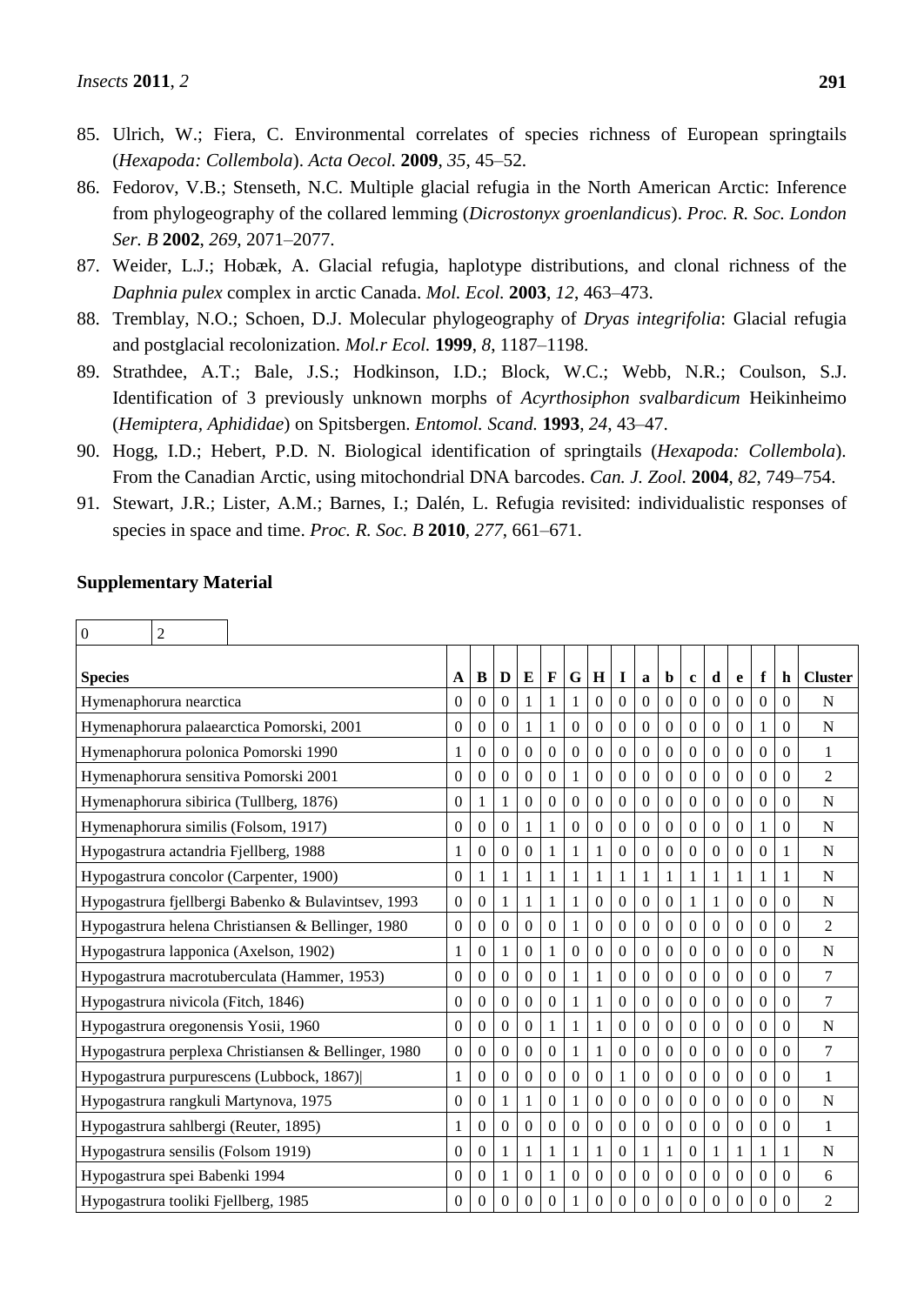| Hypogastrura trybomi (Schött, 1893)                  | $\boldsymbol{0}$ | $\boldsymbol{0}$ | 1                | 1                | $\boldsymbol{0}$ | $\mathbf{0}$     | $\boldsymbol{0}$ | $\boldsymbol{0}$ | $\overline{0}$   | 1                | 1                | 1                | $\mathbf{1}$     | $\boldsymbol{0}$ | $\overline{0}$   | $\overline{N}$ |
|------------------------------------------------------|------------------|------------------|------------------|------------------|------------------|------------------|------------------|------------------|------------------|------------------|------------------|------------------|------------------|------------------|------------------|----------------|
| Hypogastrura vernalis (Carl, 1901)                   | 1                | 0                | 0                | $\boldsymbol{0}$ | $\boldsymbol{0}$ | $\boldsymbol{0}$ | $\overline{0}$   | $\boldsymbol{0}$ | $\overline{0}$   | $\overline{0}$   | $\theta$         | $\overline{0}$   | 0                | $\boldsymbol{0}$ | 0                | $\mathbf{1}$   |
| Hypohastrura socialis (Uzel, 1891)                   | 1                | 0                | $\boldsymbol{0}$ | 0                | $\boldsymbol{0}$ | $\boldsymbol{0}$ | $\boldsymbol{0}$ | $\boldsymbol{0}$ | $\boldsymbol{0}$ | $\overline{0}$   | $\theta$         | 0                | 0                | $\boldsymbol{0}$ | 0                | $\mathbf{1}$   |
| Isotoma anglicana Lubbock, 1862                      | 1                | 1                | $\boldsymbol{0}$ | $\theta$         | $\mathbf{1}$     | $\mathbf{0}$     | $\boldsymbol{0}$ | $\mathbf{1}$     | 1                | $\boldsymbol{0}$ | 1                | $\boldsymbol{0}$ | $\boldsymbol{0}$ | $\mathbf{0}$     | 0                | N              |
| Isotoma arctica Schött, 1893                         | $\overline{0}$   | $\boldsymbol{0}$ | 0                | $\boldsymbol{0}$ | $\mathbf{1}$     | 1                | $\overline{0}$   | $\boldsymbol{0}$ | $\overline{0}$   | $\boldsymbol{0}$ | $\boldsymbol{0}$ | 0                | 0                | $\boldsymbol{0}$ | 0                | $\mathbf N$    |
| Isotoma caerulea Bourlet, 1839                       | 0                | $\boldsymbol{0}$ | $\boldsymbol{0}$ | $\boldsymbol{0}$ | $\boldsymbol{0}$ | 1                | $\boldsymbol{0}$ | 1                | $\boldsymbol{0}$ | $\overline{0}$   | $\theta$         | 0                | $\overline{0}$   | $\boldsymbol{0}$ | 0                | N              |
| Isotoma gorodkovi Martynova, 1970                    | $\boldsymbol{0}$ | $\overline{0}$   | 1                | $\mathbf 1$      | $\mathbf{1}$     | $\mathbf{0}$     | $\mathbf{0}$     | $\boldsymbol{0}$ | $\boldsymbol{0}$ | $\boldsymbol{0}$ | $\overline{0}$   | $\boldsymbol{0}$ | $\boldsymbol{0}$ | $\mathbf{1}$     | 0                | 6              |
| Isotoma riparia (Nicolet, 1842)                      | $\theta$         |                  | 1                | 1                | 1                | $\boldsymbol{0}$ | $\mathbf{0}$     | $\boldsymbol{0}$ | $\overline{0}$   | $\boldsymbol{0}$ | 1                | 0                | $\boldsymbol{0}$ | $\boldsymbol{0}$ | 0                | $\mathbf N$    |
| Isotomiella minor (Schäffer, 1896)                   | 1                | 1                | 0                | $\boldsymbol{0}$ | $\boldsymbol{0}$ | $\boldsymbol{0}$ | 1                | 1                | 1                | $\overline{0}$   | $\theta$         | $\overline{0}$   | 0                | $\overline{0}$   | $\overline{0}$   | N              |
| Isotomodella pusilla Martynova, 1967                 | 1                | $\boldsymbol{0}$ | $\boldsymbol{0}$ | $\boldsymbol{0}$ | $\boldsymbol{0}$ | $\boldsymbol{0}$ | $\boldsymbol{0}$ | $\boldsymbol{0}$ | $\boldsymbol{0}$ | $\boldsymbol{0}$ | $\boldsymbol{0}$ | $\boldsymbol{0}$ | $\boldsymbol{0}$ | $\boldsymbol{0}$ | 0                | $\mathbf{1}$   |
| Isotomodes bisetosus Cassagnau, 1959                 | 1                | $\boldsymbol{0}$ | $\boldsymbol{0}$ | $\boldsymbol{0}$ | $\theta$         | $\boldsymbol{0}$ | $\overline{0}$   | $\boldsymbol{0}$ | $\overline{0}$   | $\boldsymbol{0}$ | $\boldsymbol{0}$ | 0                | $\boldsymbol{0}$ | $\boldsymbol{0}$ | 0                | 1              |
| Isotomurus balteatus (Reuter, 1876)                  | 1                | 0                | $\overline{0}$   | $\boldsymbol{0}$ | $\boldsymbol{0}$ | $\mathbf{0}$     | $\boldsymbol{0}$ | $\boldsymbol{0}$ | $\overline{0}$   | $\theta$         | $\theta$         | $\overline{0}$   | 0                | $\boldsymbol{0}$ | 0                | 1              |
| Isotomurus plumosus Bagnall, 1940                    | $\boldsymbol{0}$ | 1                | 1                | $\theta$         | $\mathbf{1}$     | $\boldsymbol{0}$ | $\boldsymbol{0}$ | $\boldsymbol{0}$ | $\boldsymbol{0}$ | $\boldsymbol{0}$ | $\boldsymbol{0}$ | $\mathbf{1}$     | $\boldsymbol{0}$ | $\mathbf{0}$     | 0                | N              |
| Kalaphorura bermani (Martynova, 1976)                | 0                | $\boldsymbol{0}$ | $\boldsymbol{0}$ | $\boldsymbol{0}$ | $\mathbf{1}$     | 1                | $\boldsymbol{0}$ | $\boldsymbol{0}$ | $\overline{0}$   | $\boldsymbol{0}$ | $\boldsymbol{0}$ | 0                | $\boldsymbol{0}$ | $\boldsymbol{0}$ | 0                | N              |
| Karlstejnia norvegica Fjellberg, 1974                | 1                | 0                | $\theta$         | $\boldsymbol{0}$ | $\boldsymbol{0}$ | $\boldsymbol{0}$ | $\mathbf{0}$     | 1                | $\theta$         | $\theta$         | $\theta$         | 0                | 0                | $\boldsymbol{0}$ | 0                | 1              |
| Lepidocyrtus tundriensis Tshelnokov & Bondarenko,    | $\theta$         | $\theta$         | $\Omega$         | $\theta$         | 1                | $\Omega$         | $\Omega$         | $\boldsymbol{0}$ | $\overline{0}$   | $\theta$         | $\theta$         | $\theta$         | $\overline{0}$   | $\Omega$         | $\theta$         | 4              |
| 1978                                                 |                  |                  |                  |                  |                  |                  |                  |                  |                  |                  |                  |                  |                  |                  |                  |                |
| Mackenziella psocoides                               | 1                | 0                | $\boldsymbol{0}$ | $\boldsymbol{0}$ | $\boldsymbol{0}$ | $\mathbf{0}$     | 1                | $\boldsymbol{0}$ | $\boldsymbol{0}$ | $\boldsymbol{0}$ | $\mathbf{0}$     | 0                | 0                | $\boldsymbol{0}$ | 0                | N              |
| Marisotoma tenuicornis (Axelson, 1903)               | 1                | 0                | $\boldsymbol{0}$ | $\boldsymbol{0}$ | $\mathbf{0}$     | $\mathbf{0}$     | $\mathbf{0}$     | $\boldsymbol{0}$ | $\mathbf{0}$     | $\boldsymbol{0}$ | $\mathbf{0}$     | $\boldsymbol{0}$ | $\overline{0}$   | $\overline{0}$   | $\overline{0}$   | $\mathbf{1}$   |
| Megalothorax minimus (Willem 1900)                   | 1                |                  | 1                | 1                | $\mathbf{1}$     | 1                | 1                | 1                | 1                | $\boldsymbol{0}$ | $\boldsymbol{0}$ | 1                | $\mathbf{1}$     | 1                | 1                | 9              |
| Megaphorura arctica (Tullberg, 1876)                 | 1                | 1                | 0                | $\boldsymbol{0}$ | 0                | $\boldsymbol{0}$ | $\boldsymbol{0}$ | 1                | 1                | $\overline{0}$   | 1                | 0                | 0                | $\boldsymbol{0}$ | 0                | $\mathbf{1}$   |
| Mesaphorura arbeai Simón, Ruiz, Martin et Luci áñez, | $\Omega$         | $\Omega$         | $\Omega$         | $\theta$         | $\theta$         | $\Omega$         | $\Omega$         | 1                | $\overline{0}$   | $\theta$         | $\theta$         | $\theta$         | $\overline{0}$   | $\theta$         | $\theta$         | $\mathbf N$    |
| 1994                                                 |                  |                  |                  |                  |                  |                  |                  |                  |                  |                  |                  |                  |                  |                  |                  |                |
| Mesaphorura critica Ellis, 1976                      | 1                | 0                | $\boldsymbol{0}$ | $\boldsymbol{0}$ | $\boldsymbol{0}$ | $\boldsymbol{0}$ | $\boldsymbol{0}$ | 1                | $\boldsymbol{0}$ | $\boldsymbol{0}$ | $\boldsymbol{0}$ | $\boldsymbol{0}$ | 0                | $\boldsymbol{0}$ | 0                | $\mathbf{1}$   |
| Mesaphorura hylophila Rusek, 1982                    | 1                | 0                | $\boldsymbol{0}$ | $\boldsymbol{0}$ | $\boldsymbol{0}$ | $\boldsymbol{0}$ | $\boldsymbol{0}$ | 1                | $\boldsymbol{0}$ | $\boldsymbol{0}$ | $\boldsymbol{0}$ | 0                | $\boldsymbol{0}$ | $\boldsymbol{0}$ | 0                | $\mathbf{1}$   |
| Mesaphorura italica (Rusek, 1971)                    | 1                | 0                | $\theta$         | $\boldsymbol{0}$ | $\boldsymbol{0}$ | $\mathbf{0}$     | $\mathbf{0}$     | 1                | $\overline{0}$   | $\theta$         | $\theta$         | $\overline{0}$   | 0                | $\boldsymbol{0}$ | 0                | 1              |
| Mesaphorura jarmilae Rusek, 1982                     | 1                | $\boldsymbol{0}$ | $\boldsymbol{0}$ | $\boldsymbol{0}$ | $\boldsymbol{0}$ | $\boldsymbol{0}$ | $\mathbf{0}$     | $\boldsymbol{0}$ | $\overline{0}$   | $\boldsymbol{0}$ | $\boldsymbol{0}$ | 0                | 0                | $\boldsymbol{0}$ | 0                | $\mathbf{1}$   |
| Mesaphorura jirii Rusek 1982                         | 1                | 1                | 0                | $\boldsymbol{0}$ | $\boldsymbol{0}$ | $\boldsymbol{0}$ | $\boldsymbol{0}$ | 1                | 1                | $\boldsymbol{0}$ | $\boldsymbol{0}$ | 0                | $\boldsymbol{0}$ | $\boldsymbol{0}$ | 0                | $\mathbf{1}$   |
| Mesaphorura krausbaueri B örner, 1901                | 1                | $\boldsymbol{0}$ | $\boldsymbol{0}$ | $\boldsymbol{0}$ | $\boldsymbol{0}$ | $\boldsymbol{0}$ | $\boldsymbol{0}$ | 1                | $\boldsymbol{0}$ | $\boldsymbol{0}$ | $\boldsymbol{0}$ | $\boldsymbol{0}$ | $\boldsymbol{0}$ | $\boldsymbol{0}$ | 0                | 1              |
| Mesaphorura macrochaeta Rusek, 1976                  | $\mathbf{1}$     | 1                | $\overline{0}$   | 1                | $\mathbf{1}$     | $\mathbf{0}$     | $\boldsymbol{0}$ | 1                | 1                | $\boldsymbol{0}$ | $\boldsymbol{0}$ | $\overline{0}$   | $\overline{0}$   | 1                | 1                | $\mathbf N$    |
| Mesaphorura petterdassi (Fjellberg, 1988)            | $\mathbf 1$      | $\boldsymbol{0}$ | $\boldsymbol{0}$ | $\boldsymbol{0}$ | $\boldsymbol{0}$ | $\boldsymbol{0}$ | $\boldsymbol{0}$ | $\mathbf{1}$     | $\boldsymbol{0}$ | $\boldsymbol{0}$ | $\boldsymbol{0}$ | $\boldsymbol{0}$ | $\boldsymbol{0}$ | $\boldsymbol{0}$ | 0                | $\mathbf{1}$   |
| Mesaphorura sylvatica (Rusek, 1971)                  | 1                | $\boldsymbol{0}$ | $\boldsymbol{0}$ | $\boldsymbol{0}$ | $\boldsymbol{0}$ | $\boldsymbol{0}$ | $\boldsymbol{0}$ | $\boldsymbol{0}$ | $\boldsymbol{0}$ | $\boldsymbol{0}$ | $\boldsymbol{0}$ | 0                | $\boldsymbol{0}$ | $\boldsymbol{0}$ | 0                | 1              |
| Mesaphorura tenuisensillata Rusek, 1974              | 1                | 1                | 1                | $\boldsymbol{0}$ | $\boldsymbol{0}$ | $\boldsymbol{0}$ | $\boldsymbol{0}$ | 1                | $\mathbf{1}$     | $\boldsymbol{0}$ | $\boldsymbol{0}$ | $\boldsymbol{0}$ | $\boldsymbol{0}$ | $\boldsymbol{0}$ | 0                | $\mathbf N$    |
| Mesaphorura yosii (Rusek, 1967)                      | $\mathbf{1}$     | $\boldsymbol{0}$ | $\boldsymbol{0}$ | $\boldsymbol{0}$ | $\boldsymbol{0}$ | $\boldsymbol{0}$ | $\boldsymbol{0}$ | $\boldsymbol{0}$ | $\boldsymbol{0}$ | $\boldsymbol{0}$ | $\boldsymbol{0}$ | $\boldsymbol{0}$ | $\boldsymbol{0}$ | $\boldsymbol{0}$ | 0                | 1              |
| Metaphorura affinis (Börner, 1902)                   | $\mathbf{1}$     | $\boldsymbol{0}$ | $\boldsymbol{0}$ | $\boldsymbol{0}$ | $\boldsymbol{0}$ | $\boldsymbol{0}$ | $\boldsymbol{0}$ | $\boldsymbol{0}$ | $\boldsymbol{0}$ | $\boldsymbol{0}$ | $\boldsymbol{0}$ | $\boldsymbol{0}$ | $\boldsymbol{0}$ | $\boldsymbol{0}$ | 0                | 1              |
| Metisotoma grandiceps (Reuter, 1891)                 | $\boldsymbol{0}$ | $\boldsymbol{0}$ | $\mathbf{1}$     | $\boldsymbol{0}$ | 1                | 1                | 1                | $\boldsymbol{0}$ | $\boldsymbol{0}$ | $\boldsymbol{0}$ | $\boldsymbol{0}$ | $\boldsymbol{0}$ | 0                | 1                | 0                | $\mathbf N$    |
| Micranurida forsslundi Gisin, 1949                   | $\mathbf{1}$     | $\boldsymbol{0}$ | $\boldsymbol{0}$ | $\boldsymbol{0}$ | $\boldsymbol{0}$ | $\boldsymbol{0}$ | $\boldsymbol{0}$ | $\boldsymbol{0}$ | $\boldsymbol{0}$ | $\boldsymbol{0}$ | $\boldsymbol{0}$ | $\boldsymbol{0}$ | $\boldsymbol{0}$ | $\boldsymbol{0}$ | $\boldsymbol{0}$ | $\mathbf{1}$   |
| Micranurida pygmaea Börner, 1901                     | $\mathbf{1}$     | 1                | $\mathbf{1}$     | $\boldsymbol{0}$ | $\mathbf{1}$     | 1                | 1                | 1                | $\mathbf{1}$     | $\boldsymbol{0}$ | $\boldsymbol{0}$ | $\boldsymbol{0}$ | $\boldsymbol{0}$ | $\boldsymbol{0}$ | 1                | ${\bf N}$      |
| Micranurida spirillifera Hammer, 1953                | $\boldsymbol{0}$ | $\boldsymbol{0}$ | $\boldsymbol{0}$ | $\boldsymbol{0}$ | $\boldsymbol{0}$ | 1                | 1                | $\boldsymbol{0}$ | $\boldsymbol{0}$ | $\boldsymbol{0}$ | $\boldsymbol{0}$ | $\boldsymbol{0}$ | $\boldsymbol{0}$ | $\boldsymbol{0}$ | 0                | 7              |
| Micranurida valiana Fjellberg, 1985                  | $\boldsymbol{0}$ | $\boldsymbol{0}$ | $\boldsymbol{0}$ | $\boldsymbol{0}$ | $\boldsymbol{0}$ | 1                | $\boldsymbol{0}$ | $\boldsymbol{0}$ | $\boldsymbol{0}$ | $\boldsymbol{0}$ | $\boldsymbol{0}$ | $\boldsymbol{0}$ | $\boldsymbol{0}$ | $\boldsymbol{0}$ | 0                | $\overline{2}$ |
| Micranurophorus musci Bernard, 1977                  | 1                | $\theta$         | $\overline{0}$   | $\boldsymbol{0}$ | $\boldsymbol{0}$ | $\boldsymbol{0}$ | $\boldsymbol{0}$ | $\boldsymbol{0}$ | $\boldsymbol{0}$ | $\boldsymbol{0}$ | $\boldsymbol{0}$ | $\boldsymbol{0}$ | $\boldsymbol{0}$ | $\boldsymbol{0}$ | 0                | 1              |
| Micraphorura absoloni (Börner, 1901)                 | $\mathbf{1}$     | 1                | $\boldsymbol{0}$ | $\boldsymbol{0}$ | $\mathbf{1}$     | 1                | 1                | 1                | $\boldsymbol{0}$ | $\boldsymbol{0}$ | $\boldsymbol{0}$ | 0                | $\boldsymbol{0}$ | $\boldsymbol{0}$ | 0                | $\mathbf N$    |
| Micraphorura alnus (Fjellberg, 1987)                 | $\boldsymbol{0}$ | $\boldsymbol{0}$ | $\boldsymbol{0}$ | $\boldsymbol{0}$ | $\mathbf{1}$     | $\boldsymbol{0}$ | $\boldsymbol{0}$ | $\boldsymbol{0}$ | $\boldsymbol{0}$ | $\boldsymbol{0}$ | $\boldsymbol{0}$ | $\boldsymbol{0}$ | $\boldsymbol{0}$ | $\mathbf{1}$     | 0                | ${\bf N}$      |
| Micraphorura interrupta (Fjellberg, 1987)            | $\boldsymbol{0}$ | $\boldsymbol{0}$ | $\boldsymbol{0}$ | 1                | $\boldsymbol{0}$ | $\boldsymbol{0}$ | $\mathbf{0}$     | $\boldsymbol{0}$ | $\boldsymbol{0}$ | $\boldsymbol{0}$ | $\boldsymbol{0}$ | $\boldsymbol{0}$ | $\boldsymbol{0}$ | $\boldsymbol{0}$ | $\boldsymbol{0}$ | ${\bf N}$      |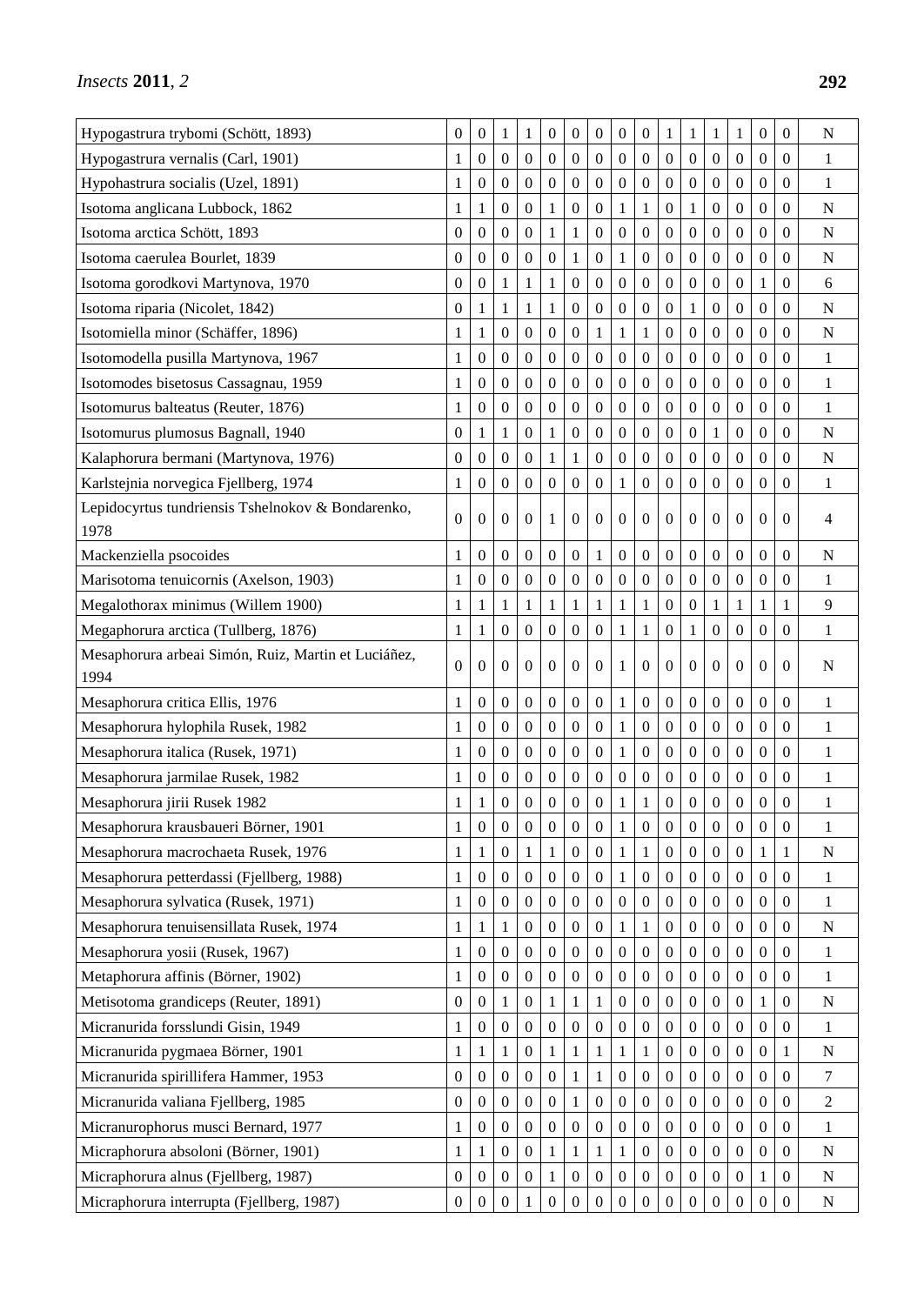| Micraphorura nataliae (Fjellberg, 1987)           | 0                | $\boldsymbol{0}$ | $\boldsymbol{0}$ | $\boldsymbol{0}$ | 1                | $\boldsymbol{0}$ | $\boldsymbol{0}$ | $\boldsymbol{0}$ | $\boldsymbol{0}$ | $\boldsymbol{0}$ | $\boldsymbol{0}$ | $\boldsymbol{0}$ | 1                | $\boldsymbol{0}$ | $\boldsymbol{0}$ | $\mathbf N$      |
|---------------------------------------------------|------------------|------------------|------------------|------------------|------------------|------------------|------------------|------------------|------------------|------------------|------------------|------------------|------------------|------------------|------------------|------------------|
| Mitchellania gibbomucronata (Hammer, 1953)        | 0                | $\theta$         | $\overline{0}$   | $\boldsymbol{0}$ | $\boldsymbol{0}$ | $\overline{0}$   | 1                | $\overline{0}$   | $\overline{0}$   | $\mathbf{0}$     | $\boldsymbol{0}$ | $\overline{0}$   | $\boldsymbol{0}$ | $\boldsymbol{0}$ | $\theta$         | 5                |
| Mitchellania horrida (Yossi, 1960)                | $\boldsymbol{0}$ | $\mathbf{0}$     | $\boldsymbol{0}$ | $\boldsymbol{0}$ | $\boldsymbol{0}$ | $\mathbf{1}$     | $\boldsymbol{0}$ | $\overline{0}$   | $\boldsymbol{0}$ | $\mathbf{0}$     | $\boldsymbol{0}$ | $\boldsymbol{0}$ | $\boldsymbol{0}$ | $\boldsymbol{0}$ | $\boldsymbol{0}$ | $\overline{c}$   |
| Mitchellaria loricata (Yosii, 1960)               | 0                | $\boldsymbol{0}$ | $\boldsymbol{0}$ | $\boldsymbol{0}$ | $\boldsymbol{0}$ | 1                | $\boldsymbol{0}$ | $\boldsymbol{0}$ | $\boldsymbol{0}$ | $\boldsymbol{0}$ | $\boldsymbol{0}$ | $\boldsymbol{0}$ | $\boldsymbol{0}$ | $\boldsymbol{0}$ | $\boldsymbol{0}$ | $\overline{2}$   |
| Morulina mackenziana Hammer, 1953                 | 0                | $\boldsymbol{0}$ | $\boldsymbol{0}$ | $\boldsymbol{0}$ | $\boldsymbol{0}$ | 1                | 1                | $\boldsymbol{0}$ | 0                | $\boldsymbol{0}$ | $\boldsymbol{0}$ | 0                | $\boldsymbol{0}$ | $\boldsymbol{0}$ | 1                | N                |
| Morulina theeli Babenko & fjellberg, 2001         | 0                | $\boldsymbol{0}$ | 1                | $\boldsymbol{0}$ | $\boldsymbol{0}$ | $\boldsymbol{0}$ | $\boldsymbol{0}$ | $\boldsymbol{0}$ | $\overline{0}$   | $\mathbf{0}$     | $\boldsymbol{0}$ | $\boldsymbol{0}$ | $\boldsymbol{0}$ | $\boldsymbol{0}$ | $\boldsymbol{0}$ | 3                |
| Morulina thulensis Hammer, 1953                   | $\boldsymbol{0}$ | $\boldsymbol{0}$ | $\boldsymbol{0}$ | $\boldsymbol{0}$ | $\mathbf{1}$     | $\mathbf{1}$     | $\mathbf{1}$     | $\boldsymbol{0}$ | $\boldsymbol{0}$ | $\boldsymbol{0}$ | $\boldsymbol{0}$ | $\boldsymbol{0}$ | $\boldsymbol{0}$ | $\,1$            | $\boldsymbol{0}$ | $\mathbf N$      |
| Morulodes serratus (Folsom, 1916)                 | $\boldsymbol{0}$ | $\boldsymbol{0}$ | $\boldsymbol{0}$ | $\boldsymbol{0}$ | $\boldsymbol{0}$ | 1                | $\boldsymbol{0}$ | $\boldsymbol{0}$ | 0                | $\boldsymbol{0}$ | $\boldsymbol{0}$ | 0                | $\boldsymbol{0}$ | $\boldsymbol{0}$ | $\boldsymbol{0}$ | 2                |
| Mucrella denali (Fjellberg, 1985)                 | 0                | $\boldsymbol{0}$ | $\boldsymbol{0}$ | $\boldsymbol{0}$ | $\mathbf{1}$     | 1                | $\boldsymbol{0}$ | $\boldsymbol{0}$ | $\boldsymbol{0}$ | $\boldsymbol{0}$ | $\boldsymbol{0}$ | $\boldsymbol{0}$ | $\boldsymbol{0}$ | $\boldsymbol{0}$ | $\boldsymbol{0}$ | $\mathbf N$      |
| Mucrella navicularis (Schött, 1893)               | $\boldsymbol{0}$ | $\boldsymbol{0}$ | $\mathbf{1}$     | 1                | $\mathbf{0}$     | $\boldsymbol{0}$ | $\boldsymbol{0}$ | $\boldsymbol{0}$ | $\boldsymbol{0}$ | $\boldsymbol{0}$ | $\boldsymbol{0}$ | $\boldsymbol{0}$ | $\boldsymbol{0}$ | $\boldsymbol{0}$ | $\mathbf{0}$     | ${\bf N}$        |
| Multivesicula dolomitica Rusek, 1982              | 0                | $\boldsymbol{0}$ | 1                | $\boldsymbol{0}$ | $\mathbf{1}$     | $\boldsymbol{0}$ | 1                | $\boldsymbol{0}$ | 0                | 0                | $\boldsymbol{0}$ | $\boldsymbol{0}$ | $\boldsymbol{0}$ | $\mathbf{1}$     | $\mathbf{0}$     | N                |
| Oligaphorura groenlandica (Tullberg, 1876)        | 1                | 1                | 1                | 1                | 1                | 1                | 1                | 1                | 1                | $\mathbf{1}$     | 1                | 1                | 1                | $\mathbf{1}$     | 1                | 9                |
| Oligaphorura nuda (Fjellberg, 1987)               | 0                | $\boldsymbol{0}$ | $\boldsymbol{0}$ | 1                | $\boldsymbol{0}$ | 1                | $\overline{0}$   | $\boldsymbol{0}$ | $\overline{0}$   | $\boldsymbol{0}$ | $\boldsymbol{0}$ | $\boldsymbol{0}$ | $\boldsymbol{0}$ | $\boldsymbol{0}$ | $\overline{0}$   | N                |
| Oligaphorura pingicola (Fjellberg, 1987)          | 0                | $\boldsymbol{0}$ | $\boldsymbol{0}$ | $\boldsymbol{0}$ | $\boldsymbol{0}$ | 1                | $\boldsymbol{0}$ | $\boldsymbol{0}$ | $\boldsymbol{0}$ | $\boldsymbol{0}$ | $\boldsymbol{0}$ | 0                | $\boldsymbol{0}$ | $\boldsymbol{0}$ | $\boldsymbol{0}$ | $\overline{c}$   |
| Oligaphorura reversa (Fjellberg, 1987)            | 0                | $\boldsymbol{0}$ | $\boldsymbol{0}$ | $\boldsymbol{0}$ | $\boldsymbol{0}$ | 1                | $\boldsymbol{0}$ | $\boldsymbol{0}$ | 0                | 0                | $\boldsymbol{0}$ | $\boldsymbol{0}$ | $\boldsymbol{0}$ | $\boldsymbol{0}$ | $\boldsymbol{0}$ | $\overline{c}$   |
| Oligaphorura schoetti (Lie-Pettersen, 1896)       | $\mathbf{1}$     | $\boldsymbol{0}$ | $\boldsymbol{0}$ | $\boldsymbol{0}$ | $\mathbf{0}$     | $\overline{0}$   | $\boldsymbol{0}$ | $\boldsymbol{0}$ | $\boldsymbol{0}$ | $\boldsymbol{0}$ | $\boldsymbol{0}$ | $\boldsymbol{0}$ | $\boldsymbol{0}$ | $\boldsymbol{0}$ | $\boldsymbol{0}$ | 1                |
| Oligaphorura ursi (Fjellberg, 1984)               | 1                | 1                | 1                | $\boldsymbol{0}$ | $\mathbf{1}$     | 1                | $\boldsymbol{0}$ | 1                | 1                | $\boldsymbol{0}$ | 1                | $\boldsymbol{0}$ | $\boldsymbol{0}$ | $\boldsymbol{0}$ | $\boldsymbol{0}$ | $\mathbf N$      |
| Pachyotoma crassicauda (Tullberg, 1871)           | 0                | 1                | 1                | $\boldsymbol{0}$ | $\boldsymbol{0}$ | 1                | $\boldsymbol{0}$ | $\boldsymbol{0}$ | 0                | $\boldsymbol{0}$ | 1                | $\boldsymbol{0}$ | $\boldsymbol{0}$ | $\boldsymbol{0}$ | $\boldsymbol{0}$ | $\mathbf N$      |
| Paranura quadrilobata Hammer, 1953                | 0                | $\boldsymbol{0}$ | $\boldsymbol{0}$ | $\boldsymbol{0}$ | $\mathbf{1}$     | $\mathbf{1}$     | 1                | $\boldsymbol{0}$ | $\boldsymbol{0}$ | $\boldsymbol{0}$ | $\boldsymbol{0}$ | $\boldsymbol{0}$ | $\boldsymbol{0}$ | $\boldsymbol{0}$ | $\overline{0}$   | N                |
| Paranura sexpunctata Axelson, 1902                | 1                | $\boldsymbol{0}$ | $\boldsymbol{0}$ | $\boldsymbol{0}$ | $\boldsymbol{0}$ | $\theta$         | $\boldsymbol{0}$ | $\boldsymbol{0}$ | $\boldsymbol{0}$ | $\boldsymbol{0}$ | $\boldsymbol{0}$ | 0                | $\boldsymbol{0}$ | $\boldsymbol{0}$ | $\boldsymbol{0}$ | 1                |
| Parisotoma agrelli (Delamare Debuotteville, 1950) | $\mathbf{1}$     | $\boldsymbol{0}$ | $\boldsymbol{0}$ | $\boldsymbol{0}$ | $\boldsymbol{0}$ | $\boldsymbol{0}$ | $\boldsymbol{0}$ | $\boldsymbol{0}$ | 0                | 0                | $\boldsymbol{0}$ | 0                | $\boldsymbol{0}$ | $\boldsymbol{0}$ | $\boldsymbol{0}$ | $\mathbf{1}$     |
| Parisotoma ekmani (Fjellberg, 1977)               | $\mathbf{1}$     | 1                | 1                | $\boldsymbol{0}$ | $\mathbf{1}$     | $\mathbf{1}$     | 1                | 1                | $\boldsymbol{0}$ | $\boldsymbol{0}$ | $\boldsymbol{0}$ | $\boldsymbol{0}$ | $\boldsymbol{0}$ | $\boldsymbol{0}$ | 1                | $\mathbf N$      |
| Parisotoma longa (Potapov, 1991)                  | 0                | $\boldsymbol{0}$ | 1                | $\mathbf{0}$     | $\mathbf{1}$     | $\boldsymbol{0}$ | $\boldsymbol{0}$ | $\boldsymbol{0}$ | $\boldsymbol{0}$ | $\boldsymbol{0}$ | $\boldsymbol{0}$ | $\boldsymbol{0}$ | $\boldsymbol{0}$ | $\boldsymbol{0}$ | $\boldsymbol{0}$ | 6                |
| Parisotoma notabilis (Schäffer, 1896)             | $\mathbf{1}$     | 1                | $\mathbf{1}$     | $\boldsymbol{0}$ | $\mathbf{1}$     | $\mathbf{1}$     | 1                | 1                | $\mathbf{1}$     | $\boldsymbol{0}$ | 1                | $\boldsymbol{0}$ | $\boldsymbol{0}$ | $\boldsymbol{0}$ | $\boldsymbol{0}$ | $\overline{N}$   |
| Parisotoma reducta (Rusek, 1984)                  | $\boldsymbol{0}$ | 1                | $\mathbf{1}$     | 1                | $\mathbf{1}$     | $\boldsymbol{0}$ | $\boldsymbol{0}$ | $\boldsymbol{0}$ | $\boldsymbol{0}$ | $\boldsymbol{0}$ | $\boldsymbol{0}$ | $\boldsymbol{0}$ | $\mathbf{1}$     | $\boldsymbol{0}$ | $\boldsymbol{0}$ | $\mathbf N$      |
| Parisotoma trichaetosa (Martynova, 1977)          | 0                | $\boldsymbol{0}$ | $\boldsymbol{0}$ | $\boldsymbol{0}$ | $\mathbf{1}$     | $\boldsymbol{0}$ | $\boldsymbol{0}$ | $\boldsymbol{0}$ | $\boldsymbol{0}$ | $\boldsymbol{0}$ | $\boldsymbol{0}$ | $\boldsymbol{0}$ | $\boldsymbol{0}$ | $\boldsymbol{0}$ | $\boldsymbol{0}$ | 4                |
| Podura aquatica Linnaeus, 1758                    | 1                | 1                | 1                | 1                | 1                | 1                | 1                | $\boldsymbol{0}$ | $\boldsymbol{0}$ | $\boldsymbol{0}$ | $\boldsymbol{0}$ | 1                | 1                | 1                | 1                | N                |
| Pogonognathellus lividus (Tullberg, 1876)         | $\boldsymbol{0}$ | $\boldsymbol{0}$ | 1                | $\overline{0}$   | $\mathbf{1}$     | $\boldsymbol{0}$ | $\boldsymbol{0}$ | $\boldsymbol{0}$ | $\boldsymbol{0}$ | $\boldsymbol{0}$ | $\boldsymbol{0}$ | 0                | $\boldsymbol{0}$ | $\boldsymbol{0}$ | $\boldsymbol{0}$ | 6                |
| Proisotoma ananevae Babenko & Bulavintsev, 1993   | $\boldsymbol{0}$ | $\boldsymbol{0}$ | $\mathbf{1}$     | $\boldsymbol{0}$ | $\mathbf{1}$     | $\boldsymbol{0}$ | $\boldsymbol{0}$ | $\boldsymbol{0}$ | $\boldsymbol{0}$ | $\boldsymbol{0}$ | $\mathbf{1}$     | $\boldsymbol{0}$ | $\mathbf{0}$     | $\mathbf{1}$     | $\boldsymbol{0}$ | ${\bf N}$        |
| Proisotoma buddenbrocki strenzke, 1954            | 1                | $\boldsymbol{0}$ | $\boldsymbol{0}$ | $\boldsymbol{0}$ | $\boldsymbol{0}$ | $\mathbf{0}$     | $\mathbf{0}$     | $\boldsymbol{0}$ | 0                | $\boldsymbol{0}$ | $\boldsymbol{0}$ | $\boldsymbol{0}$ | $\boldsymbol{0}$ | $\boldsymbol{0}$ | $\boldsymbol{0}$ | 1                |
| Proisotoma clavipila (Axelson, 1903)              | $\mathbf{1}$     | $\boldsymbol{0}$ | $\mathbf{0}$     | $\boldsymbol{0}$ | $\mathbf{0}$     | $\boldsymbol{0}$ | $\boldsymbol{0}$ | $\boldsymbol{0}$ | $\boldsymbol{0}$ | $\boldsymbol{0}$ | $\mathbf{0}$     | $\boldsymbol{0}$ | $\mathbf{0}$     | $\boldsymbol{0}$ | $\mathbf{0}$     | $\mathbf{1}$     |
| Proisotoma ladaki Denis, 1936                     | $\boldsymbol{0}$ | $\boldsymbol{0}$ | $\mathbf{1}$     | $\mathbf{0}$     | $\mathbf{0}$     | $\boldsymbol{0}$ | $\boldsymbol{0}$ | $\boldsymbol{0}$ | $\boldsymbol{0}$ | $\mathbf{0}$     | $\boldsymbol{0}$ | $\boldsymbol{0}$ | $\mathbf{0}$     | $\overline{0}$   | $\mathbf{0}$     | 3                |
| Proisotoma minima (Absolon, 1901)                 | 1                | $\boldsymbol{0}$ | $\boldsymbol{0}$ | $\boldsymbol{0}$ | $\boldsymbol{0}$ | $\boldsymbol{0}$ | $\boldsymbol{0}$ | $\boldsymbol{0}$ | $\boldsymbol{0}$ | $\boldsymbol{0}$ | $\boldsymbol{0}$ | 0                | $\boldsymbol{0}$ | $\boldsymbol{0}$ | $\mathbf{0}$     | 1                |
| Proisotoma minuta (Tullberg, 1871)                | 1                | $\boldsymbol{0}$ | $\boldsymbol{0}$ | $\boldsymbol{0}$ | $\boldsymbol{0}$ | $\boldsymbol{0}$ | $\boldsymbol{0}$ | $\boldsymbol{0}$ | $\boldsymbol{0}$ | $\boldsymbol{0}$ | $\boldsymbol{0}$ | $\boldsymbol{0}$ | $\mathbf{0}$     | $\boldsymbol{0}$ | $\boldsymbol{0}$ | 1                |
| Proisotoma roberti                                | $\boldsymbol{0}$ | $\boldsymbol{0}$ | $\boldsymbol{0}$ | $\boldsymbol{0}$ | $\mathbf{0}$     | $\boldsymbol{0}$ | $\boldsymbol{0}$ | $\mathbf{1}$     | $\boldsymbol{0}$ | $\boldsymbol{0}$ | $\boldsymbol{0}$ | $\boldsymbol{0}$ | $\boldsymbol{0}$ | $\overline{0}$   | $\mathbf{0}$     | $\mathbf N$      |
| Proisotoma subarctica Gisin, 1950                 | 1                | $\boldsymbol{0}$ | 1                | $\boldsymbol{0}$ | $\boldsymbol{0}$ | $\boldsymbol{0}$ | $\boldsymbol{0}$ | $\boldsymbol{0}$ | $\boldsymbol{0}$ | $\boldsymbol{0}$ | 1                | $\boldsymbol{0}$ | $\boldsymbol{0}$ | $\boldsymbol{0}$ | $\boldsymbol{0}$ | $\mathbf N$      |
| Protaphorura armata (Tullberg, 1986)              | $\mathbf{1}$     | $\boldsymbol{0}$ | $\boldsymbol{0}$ | $\boldsymbol{0}$ | $\boldsymbol{0}$ | $\boldsymbol{0}$ | $\boldsymbol{0}$ | $\boldsymbol{0}$ | $\boldsymbol{0}$ | $\boldsymbol{0}$ | $\boldsymbol{0}$ | $\boldsymbol{0}$ | $\boldsymbol{0}$ | $\boldsymbol{0}$ | $\boldsymbol{0}$ | 1                |
| Protaphorura bicampata (Gisin, 1956)              | $\mathbf{1}$     | $\boldsymbol{0}$ | 1                | $\boldsymbol{0}$ | $\mathbf{0}$     | $\boldsymbol{0}$ | $\boldsymbol{0}$ | $\boldsymbol{0}$ | $\boldsymbol{0}$ | $\boldsymbol{0}$ | $\boldsymbol{0}$ | $\boldsymbol{0}$ | $\boldsymbol{0}$ | $\boldsymbol{0}$ | $\mathbf{0}$     | $\mathbf N$      |
| Protaphorura boedvarssoni Pomorski, 1993          | 1                | 1                | 1                | $\boldsymbol{0}$ | $\boldsymbol{0}$ | $\overline{0}$   | $\boldsymbol{0}$ | $\boldsymbol{0}$ | $\boldsymbol{0}$ | $\boldsymbol{0}$ | $\boldsymbol{0}$ | $\boldsymbol{0}$ | $\boldsymbol{0}$ | $\boldsymbol{0}$ | $\boldsymbol{0}$ | 8                |
| Protaphorura borealis (Martynova, 1973)           | $\boldsymbol{0}$ | $\boldsymbol{0}$ | 1                | 1                | $\mathbf{1}$     | 1                | $\boldsymbol{0}$ | $\boldsymbol{0}$ | $\boldsymbol{0}$ | 0                | $\boldsymbol{0}$ | 0                | $\boldsymbol{0}$ | 1                | $\mathbf{0}$     | $\mathbf N$      |
| Protaphorura campata                              | $\boldsymbol{0}$ | $\boldsymbol{0}$ | $\boldsymbol{0}$ | $\boldsymbol{0}$ | $\boldsymbol{0}$ | $\boldsymbol{0}$ | $\boldsymbol{0}$ | 1                | $\boldsymbol{0}$ | $\boldsymbol{0}$ | $\boldsymbol{0}$ | $\boldsymbol{0}$ | $\boldsymbol{0}$ | $\boldsymbol{0}$ | $\boldsymbol{0}$ | N                |
| Protaphorura cancellata (Gisin, 1956)             | 1                | $\mathbf{0}$     | 1                | $\boldsymbol{0}$ | $\boldsymbol{0}$ | $\mathbf{0}$     | $\boldsymbol{0}$ | $\boldsymbol{0}$ | $\boldsymbol{0}$ | $\boldsymbol{0}$ | 1                | 1                | $\boldsymbol{0}$ | $\boldsymbol{0}$ | $\boldsymbol{0}$ | $\mathbf N$      |
| Protaphorura churchulliana (Hammer, 1953)         | $\boldsymbol{0}$ | $\theta$         | $\boldsymbol{0}$ | $\boldsymbol{0}$ | $\boldsymbol{0}$ | $\boldsymbol{0}$ | 1                | $\mathbf{0}$     | $\overline{0}$   | $\mathbf{0}$     | $\boldsymbol{0}$ | $\boldsymbol{0}$ | $\mathbf{0}$     | $\theta$         | $\theta$         | 5                |
| Protaphorura duodecimopunctata (Folsom, 1919)     | $\boldsymbol{0}$ | $\boldsymbol{0}$ | $\boldsymbol{0}$ | $\boldsymbol{0}$ | $\boldsymbol{0}$ | 1                | 1                | $\boldsymbol{0}$ | $\boldsymbol{0}$ | $\boldsymbol{0}$ | $\boldsymbol{0}$ | $\boldsymbol{0}$ | $\boldsymbol{0}$ | $\boldsymbol{0}$ | $\boldsymbol{0}$ | $\boldsymbol{7}$ |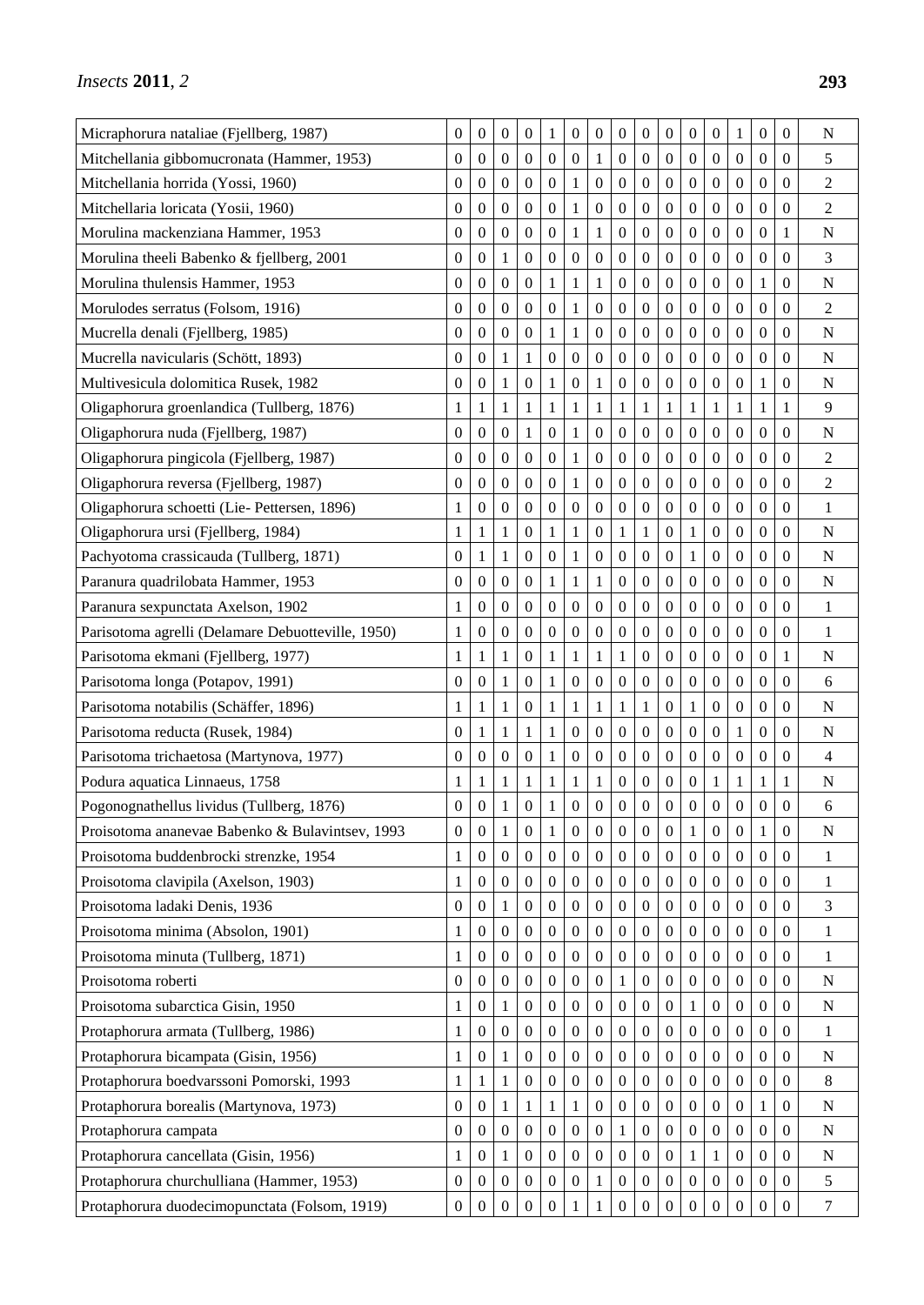| Protaphorura islandica (B ödvarsson, 1959)    | 1                | $\boldsymbol{0}$ | $\boldsymbol{0}$ | $\boldsymbol{0}$ | $\boldsymbol{0}$ | $\boldsymbol{0}$ | $\boldsymbol{0}$ | $\boldsymbol{0}$ | 0                | $\boldsymbol{0}$ | 0                | $\boldsymbol{0}$ | $\boldsymbol{0}$ | $\boldsymbol{0}$ | 0                | 1                |
|-----------------------------------------------|------------------|------------------|------------------|------------------|------------------|------------------|------------------|------------------|------------------|------------------|------------------|------------------|------------------|------------------|------------------|------------------|
| Protaphorura jacutica (Martynova, 1976        | $\mathbf{0}$     | 1                | 1                | 1                | $\boldsymbol{0}$ | $\overline{0}$   | $\overline{0}$   | $\overline{0}$   | $\overline{0}$   | $\overline{0}$   | 0                | $\overline{0}$   | $\boldsymbol{0}$ | $\boldsymbol{0}$ | 0                | N                |
| Protaphorura macfadyeni (Gisin, 1953)         | 1                | $\boldsymbol{0}$ | $\boldsymbol{0}$ | $\mathbf{0}$     | $\boldsymbol{0}$ | $\boldsymbol{0}$ | $\boldsymbol{0}$ | 1                | $\mathbf{1}$     | $\boldsymbol{0}$ | 0                | $\boldsymbol{0}$ | $\boldsymbol{0}$ | $\boldsymbol{0}$ | $\theta$         | $\mathbf{1}$     |
| Protaphorura madrodentata (Hammer, 1953)      | $\mathbf{0}$     | $\boldsymbol{0}$ | $\boldsymbol{0}$ | $\boldsymbol{0}$ | $\boldsymbol{0}$ | $\boldsymbol{0}$ | 1                | $\boldsymbol{0}$ | $\boldsymbol{0}$ | $\boldsymbol{0}$ | $\boldsymbol{0}$ | $\boldsymbol{0}$ | $\boldsymbol{0}$ | $\boldsymbol{0}$ | 1                | N                |
| Protaphorura neriensis (Martynova, 1976)      | 0                | $\boldsymbol{0}$ | 0                | 1                | 1                | $\boldsymbol{0}$ | $\boldsymbol{0}$ | $\boldsymbol{0}$ | $\boldsymbol{0}$ | $\boldsymbol{0}$ | 0                | $\boldsymbol{0}$ | $\boldsymbol{0}$ | $\boldsymbol{0}$ | 0                | 4                |
| Protaphorura paucisetosa (Hammer, 1953)       | $\mathbf{0}$     | $\boldsymbol{0}$ | $\boldsymbol{0}$ | $\mathbf{0}$     | $\boldsymbol{0}$ | $\boldsymbol{0}$ | 1                | $\boldsymbol{0}$ | $\boldsymbol{0}$ | $\mathbf{0}$     | $\boldsymbol{0}$ | $\boldsymbol{0}$ | $\boldsymbol{0}$ | $\boldsymbol{0}$ | 0                | 5                |
| Protaphorura pjasinae (Martynova, 1976)       | 0                | $\boldsymbol{0}$ | $\mathbf{1}$     | $\boldsymbol{0}$ | $\mathbf{1}$     | $\boldsymbol{0}$ | $\boldsymbol{0}$ | $\boldsymbol{0}$ | $\boldsymbol{0}$ | $\boldsymbol{0}$ | $\mathbf{1}$     | $\mathbf{1}$     | $\mathbf{1}$     | $\mathbf{1}$     | $\boldsymbol{0}$ | $\mathbf N$      |
| Protaphorura procampata (Gisin, 1956)         | 1                | 1                | 0                | $\boldsymbol{0}$ | $\boldsymbol{0}$ | $\boldsymbol{0}$ | $\boldsymbol{0}$ | 1                | 0                | $\boldsymbol{0}$ | 0                | $\boldsymbol{0}$ | $\boldsymbol{0}$ | $\boldsymbol{0}$ | 0                | 1                |
| Protaphorura pseudoarmata (Folsom, 1917)      | 0                | $\boldsymbol{0}$ | $\boldsymbol{0}$ | $\boldsymbol{0}$ | $\boldsymbol{0}$ | 1                | 1                | 1                | 0                | $\boldsymbol{0}$ | 0                | $\boldsymbol{0}$ | $\boldsymbol{0}$ | $\boldsymbol{0}$ | 0                | N                |
| Protaphorura pseudovanderdrifti (Gisin, 1957) | 1                | $\boldsymbol{0}$ | $\boldsymbol{0}$ | $\mathbf{0}$     | $\mathbf{0}$     | $\boldsymbol{0}$ | $\boldsymbol{0}$ | 1                | $\boldsymbol{0}$ | $\mathbf{0}$     | $\boldsymbol{0}$ | $\boldsymbol{0}$ | $\boldsymbol{0}$ | $\boldsymbol{0}$ | $\boldsymbol{0}$ | 1                |
| Protaphorura pulvinata (Gisin, 1954)          | $\boldsymbol{0}$ |                  | 1                | 0                | $\boldsymbol{0}$ | $\boldsymbol{0}$ | $\boldsymbol{0}$ | $\boldsymbol{0}$ | 0                | $\boldsymbol{0}$ | 0                | $\boldsymbol{0}$ | $\boldsymbol{0}$ | $\boldsymbol{0}$ | 0                | $\mathbf N$      |
| Protaphorura subartica (Martynova, 1976)      | $\boldsymbol{0}$ | 1                | 1                | 1                | $\boldsymbol{0}$ | $\boldsymbol{0}$ | $\boldsymbol{0}$ | $\boldsymbol{0}$ | 0                | $\boldsymbol{0}$ | 1                | $\mathbf{0}$     | 1                | $\boldsymbol{0}$ | 0                | N                |
| Protaphorura subuliginata Gisin, 1956         | 1                | 1                | $\mathbf{0}$     | $\boldsymbol{0}$ | $\boldsymbol{0}$ | $\boldsymbol{0}$ | $\boldsymbol{0}$ | 1                | 0                | $\boldsymbol{0}$ | 0                | $\boldsymbol{0}$ | $\boldsymbol{0}$ | $\boldsymbol{0}$ | 0                | 1                |
| Protaphorura taimiryca (Martynova, 1976)      | $\mathbf{0}$     | $\boldsymbol{0}$ | 1                | $\boldsymbol{0}$ | $\boldsymbol{0}$ | $\boldsymbol{0}$ | $\boldsymbol{0}$ | $\boldsymbol{0}$ | 0                | $\boldsymbol{0}$ | 1                | $\boldsymbol{0}$ | $\boldsymbol{0}$ | $\boldsymbol{0}$ | 0                | $\mathbf N$      |
| Protaphorura tricampata (Gisin, 1956)         | 1                | $\boldsymbol{0}$ | 0                | $\boldsymbol{0}$ | $\boldsymbol{0}$ | $\boldsymbol{0}$ | $\boldsymbol{0}$ | $\boldsymbol{0}$ | 0                | $\boldsymbol{0}$ | 0                | $\mathbf{0}$     | $\boldsymbol{0}$ | $\boldsymbol{0}$ | 0                | $\mathbf{1}$     |
| Protaphorura tschernovi (Martynova, 1976)     | 0                | $\boldsymbol{0}$ | 1                | $\mathbf{0}$     | $\boldsymbol{0}$ | $\boldsymbol{0}$ | $\boldsymbol{0}$ | $\boldsymbol{0}$ | $\boldsymbol{0}$ | $\boldsymbol{0}$ | 0                | $\boldsymbol{0}$ | $\boldsymbol{0}$ | $\boldsymbol{0}$ | 0                | 3                |
| Protaphorura tundricola (Martynova, 1976)     | 0                | $\boldsymbol{0}$ | 1                | $\boldsymbol{0}$ | $\boldsymbol{0}$ | $\boldsymbol{0}$ | $\boldsymbol{0}$ | $\boldsymbol{0}$ | $\boldsymbol{0}$ | $\boldsymbol{0}$ | $\boldsymbol{0}$ | $\boldsymbol{0}$ | $\boldsymbol{0}$ | $\boldsymbol{0}$ | 0                | 3                |
| Protaphorura vanderdrifti (Gisin, 1952)       | $\boldsymbol{0}$ | 1                | 0                | $\boldsymbol{0}$ | $\boldsymbol{0}$ | $\overline{0}$   | $\boldsymbol{0}$ | $\boldsymbol{0}$ | 0                | $\mathbf{0}$     | 0                | $\boldsymbol{0}$ | $\boldsymbol{0}$ | $\boldsymbol{0}$ | 0                | $\mathbf N$      |
| Pseudachorutella asigillata (B örner, 1901)   | 1                | 1                | $\boldsymbol{0}$ | $\boldsymbol{0}$ | $\boldsymbol{0}$ | $\boldsymbol{0}$ | $\boldsymbol{0}$ | $\boldsymbol{0}$ | $\boldsymbol{0}$ | $\boldsymbol{0}$ | 0                | $\boldsymbol{0}$ | $\boldsymbol{0}$ | $\boldsymbol{0}$ | 0                | $\mathbf{1}$     |
| Pseudachorutes corticicolus (Schäffer, 1896)  | 1                | $\boldsymbol{0}$ | $\boldsymbol{0}$ | $\boldsymbol{0}$ | $\boldsymbol{0}$ | $\boldsymbol{0}$ | $\boldsymbol{0}$ | $\boldsymbol{0}$ | 0                | $\boldsymbol{0}$ | $\boldsymbol{0}$ | $\boldsymbol{0}$ | $\boldsymbol{0}$ | $\boldsymbol{0}$ | 0                | $\mathbf{1}$     |
| Pseudachorutes dubius Krausbauer, 1898        | 1                | 1                | 0                | $\boldsymbol{0}$ | $\boldsymbol{0}$ | $\boldsymbol{0}$ | 0                | $\boldsymbol{0}$ | 0                | $\boldsymbol{0}$ | 0                | $\boldsymbol{0}$ | $\boldsymbol{0}$ | $\mathbf{0}$     | 0                | 1                |
| Pseudachorutes sibiricus Rusek, 1991          | $\boldsymbol{0}$ | 1                | 1                | $\mathbf{1}$     | $\mathbf{1}$     | $\mathbf{1}$     | $\boldsymbol{0}$ | $\boldsymbol{0}$ | $\boldsymbol{0}$ | $\boldsymbol{0}$ | 0                | $\boldsymbol{0}$ | $\boldsymbol{0}$ | $\boldsymbol{0}$ | 0                | $\mathbf N$      |
| Pseudachorutes subcrassus Tullberg, 1871      | 1                | $\boldsymbol{0}$ | $\boldsymbol{0}$ | $\boldsymbol{0}$ | $\boldsymbol{0}$ | $\boldsymbol{0}$ | $\boldsymbol{0}$ | $\boldsymbol{0}$ | $\boldsymbol{0}$ | $\boldsymbol{0}$ | $\boldsymbol{0}$ | $\boldsymbol{0}$ | $\boldsymbol{0}$ | $\boldsymbol{0}$ | 0                | $\mathbf{1}$     |
| Pseudanurophorus alticolus Bagnall, 1949      | 1                | $\boldsymbol{0}$ | 1                | $\boldsymbol{0}$ | $\mathbf{1}$     | $\boldsymbol{0}$ | 0                | 1                | 1                | $\boldsymbol{0}$ | 0                | 1                | $\boldsymbol{0}$ | $\boldsymbol{0}$ | 0                | $\mathbf N$      |
| Pseudanurophorus arcticus Christiansen, 1951  | $\mathbf{0}$     | $\boldsymbol{0}$ | 1                | $\mathbf{0}$     | $\mathbf{1}$     | $\mathbf{1}$     | 1                | $\boldsymbol{0}$ | $\boldsymbol{0}$ | $\boldsymbol{0}$ | 0                | $\boldsymbol{0}$ | $\boldsymbol{0}$ | $\boldsymbol{0}$ | 0                | $\mathbf N$      |
| Pseudanurophorus binoculatus Kseneman 1934    | 1                | 1                | $\mathbf{1}$     | $\boldsymbol{0}$ | $\mathbf{1}$     | $\mathbf{1}$     | $\boldsymbol{0}$ | $\mathbf{1}$     | $\mathbf{1}$     | $\boldsymbol{0}$ | $\boldsymbol{0}$ | $\boldsymbol{0}$ | $\boldsymbol{0}$ | $\boldsymbol{0}$ | 1                | $\mathbf N$      |
| Pseudoisotoma sensibilis (Tullberg, 1876)     | 1                | 1                | 1                | 1                | $\mathbf{1}$     | 1                | 1                | 1                | 1                | $\boldsymbol{0}$ | 1                | $\boldsymbol{0}$ | $\boldsymbol{0}$ | 1                | 1                | 9                |
| Pseudonychiurus dentatus (Folsom, 1902)       | $\overline{0}$   | $\boldsymbol{0}$ | $\overline{0}$   | $\boldsymbol{0}$ | $\mathbf{0}$     | 1                | $\boldsymbol{0}$ | $\boldsymbol{0}$ | 0                | $\boldsymbol{0}$ | 0                | $\boldsymbol{0}$ | $\boldsymbol{0}$ | $\theta$         | $\theta$         | $\overline{2}$   |
| Psyllaphorura sensillifera (Martynova, 1981)  | $\boldsymbol{0}$ | $\boldsymbol{0}$ | $\boldsymbol{0}$ | $\mathbf{1}$     | $\mathbf{1}$     | $\boldsymbol{0}$ | $\boldsymbol{0}$ | $\boldsymbol{0}$ | $\boldsymbol{0}$ | $\boldsymbol{0}$ | $\boldsymbol{0}$ | $\mathbf{0}$     | $\boldsymbol{0}$ | $\mathbf{0}$     | $\mathbf{0}$     | 4                |
| Psyllaphorura uenoi (Yosii, 1954)             | $\boldsymbol{0}$ | $\theta$         | $\boldsymbol{0}$ | $\boldsymbol{0}$ | $\boldsymbol{0}$ |                  | $\boldsymbol{0}$ | $\boldsymbol{0}$ | $\boldsymbol{0}$ | $\boldsymbol{0}$ | $\boldsymbol{0}$ | $\boldsymbol{0}$ | $\boldsymbol{0}$ | $\boldsymbol{0}$ | $\boldsymbol{0}$ | 2                |
| Ptenothrix palmatus (Folsom, 1902)            | $\boldsymbol{0}$ | $\boldsymbol{0}$ | $\boldsymbol{0}$ | $\boldsymbol{0}$ | $\boldsymbol{0}$ | 1                | $\boldsymbol{0}$ | $\boldsymbol{0}$ | $\boldsymbol{0}$ | $\boldsymbol{0}$ | 0                | $\boldsymbol{0}$ | $\boldsymbol{0}$ | $\boldsymbol{0}$ | $\boldsymbol{0}$ | 2                |
| Schaefferia oculea Babenko, 1999              | $\boldsymbol{0}$ | $\boldsymbol{0}$ | $\boldsymbol{0}$ | $\mathbf{1}$     | $\mathbf{0}$     | $\boldsymbol{0}$ | $\boldsymbol{0}$ | $\boldsymbol{0}$ | $\boldsymbol{0}$ | $\boldsymbol{0}$ | $\boldsymbol{0}$ | $\boldsymbol{0}$ | $\boldsymbol{0}$ | $\mathbf{0}$     | $\theta$         | N                |
| Schoettella ununguiculata (Tullberg, 1869)    | $\boldsymbol{0}$ | $\theta$         | $\boldsymbol{0}$ | $\mathbf{0}$     | $\boldsymbol{0}$ | $\overline{0}$   | 1                | 1                | $\boldsymbol{0}$ | $\boldsymbol{0}$ | $\boldsymbol{0}$ | $\boldsymbol{0}$ | $\boldsymbol{0}$ | $\boldsymbol{0}$ | 0                | $\mathbf N$      |
| Secotomodes sibiricus Potapov, 1988           | $\boldsymbol{0}$ | $\boldsymbol{0}$ | $\mathbf{1}$     | $\boldsymbol{0}$ | $\boldsymbol{0}$ | $\boldsymbol{0}$ | $\boldsymbol{0}$ | $\boldsymbol{0}$ | $\boldsymbol{0}$ | $\boldsymbol{0}$ | 0                | $\boldsymbol{0}$ | $\boldsymbol{0}$ | $\boldsymbol{0}$ | 0                | 3                |
| Sminthurides malmgreni (Tullberg, 1876)       | 1                | 1                | $\mathbf{1}$     | 1                | $\mathbf{1}$     | 1                | 1                | 1                | $\mathbf{1}$     | $\boldsymbol{0}$ | 1                | $\boldsymbol{0}$ | $\mathbf{1}$     | $\mathbf{1}$     | 1                | 9                |
| Sminthurides occultus Mills, 1934             | $\boldsymbol{0}$ | $\boldsymbol{0}$ | $\boldsymbol{0}$ | $\boldsymbol{0}$ | $\boldsymbol{0}$ | $\boldsymbol{0}$ | 1                | $\boldsymbol{0}$ | $\boldsymbol{0}$ | $\boldsymbol{0}$ | $\boldsymbol{0}$ | $\boldsymbol{0}$ | $\boldsymbol{0}$ | $\boldsymbol{0}$ | $\boldsymbol{0}$ | 5                |
| Sminthurides parvulus (Krausbauer, 1898)      | $\mathbf{1}$     | 1                | 1                | 1                | 1                | $\boldsymbol{0}$ | $\boldsymbol{0}$ | $\boldsymbol{0}$ | $\overline{0}$   | $\mathbf{0}$     | 0                | $\boldsymbol{0}$ | $\boldsymbol{0}$ | $\mathbf{0}$     | 0                | ${\bf N}$        |
| Sminthurides pseudassimilis Stach, 1956       | $\mathbf{1}$     | $\boldsymbol{0}$ | $\boldsymbol{0}$ | $\boldsymbol{0}$ | $\mathbf{0}$     | $\boldsymbol{0}$ | $\boldsymbol{0}$ | $\boldsymbol{0}$ | $\boldsymbol{0}$ | $\boldsymbol{0}$ | $\boldsymbol{0}$ | $\boldsymbol{0}$ | $\boldsymbol{0}$ | $\mathbf{0}$     | $\theta$         | 1                |
| Sminthurides schoetti Axelson, 1903           | 1                | $\boldsymbol{0}$ | $\mathbf{1}$     | $\mathbf{1}$     | $\mathbf{1}$     | $\boldsymbol{0}$ | $\boldsymbol{0}$ | 1                | $\boldsymbol{0}$ | $\boldsymbol{0}$ | 1                | $\boldsymbol{0}$ | $\boldsymbol{0}$ | 1                | 0                | $\mathbf N$      |
| Sminthurinus albifrons (Tullberg, 1871)       | 1                | $\theta$         | $\boldsymbol{0}$ | $\boldsymbol{0}$ | $\boldsymbol{0}$ | $\boldsymbol{0}$ | $\boldsymbol{0}$ | $\boldsymbol{0}$ | $\overline{0}$   | $\boldsymbol{0}$ | $\boldsymbol{0}$ | $\overline{0}$   | $\boldsymbol{0}$ | $\mathbf{0}$     | 0                | 1                |
| Sminthurinus bimaculatus Axelson, 1902        | $\mathbf{1}$     | 1                | $\boldsymbol{0}$ | $\mathbf{0}$     | $\mathbf{0}$     | $\mathbf{0}$     | $\boldsymbol{0}$ | $\boldsymbol{0}$ | $\overline{0}$   | $\overline{0}$   | $\boldsymbol{0}$ | $\boldsymbol{0}$ | $\overline{0}$   | $\mathbf{0}$     | $\theta$         | $\mathbf{1}$     |
| Sminthurinus elegans (Fitch, 1863)            | 1                | $\boldsymbol{0}$ | $\boldsymbol{0}$ | $\boldsymbol{0}$ | $\boldsymbol{0}$ | 1                | $\boldsymbol{0}$ | $\boldsymbol{0}$ | $\boldsymbol{0}$ | $\boldsymbol{0}$ | $\boldsymbol{0}$ | $\boldsymbol{0}$ | $\boldsymbol{0}$ | $\boldsymbol{0}$ | $\boldsymbol{0}$ | ${\bf N}$        |
| Sminthurinus henshawi (Folsom, 1896)          | $\boldsymbol{0}$ | $\theta$         | $\overline{0}$   | $\boldsymbol{0}$ | 1                | $\boldsymbol{0}$ | $\boldsymbol{0}$ | $\boldsymbol{0}$ | $\boldsymbol{0}$ | $\boldsymbol{0}$ | $\boldsymbol{0}$ | $\mathbf{0}$     | $\boldsymbol{0}$ | $\boldsymbol{0}$ | 0                | $\overline{4}$   |
| Sminthurinus quadrimaculatus (Ryder, 1879)    | $\boldsymbol{0}$ | $\boldsymbol{0}$ | $\boldsymbol{0}$ | $\mathbf{0}$     | $\boldsymbol{0}$ |                  | 1                | $\boldsymbol{0}$ | $\boldsymbol{0}$ | $\boldsymbol{0}$ | $\boldsymbol{0}$ | $\mathbf{0}$     | $\boldsymbol{0}$ | $\boldsymbol{0}$ | $\boldsymbol{0}$ | $\boldsymbol{7}$ |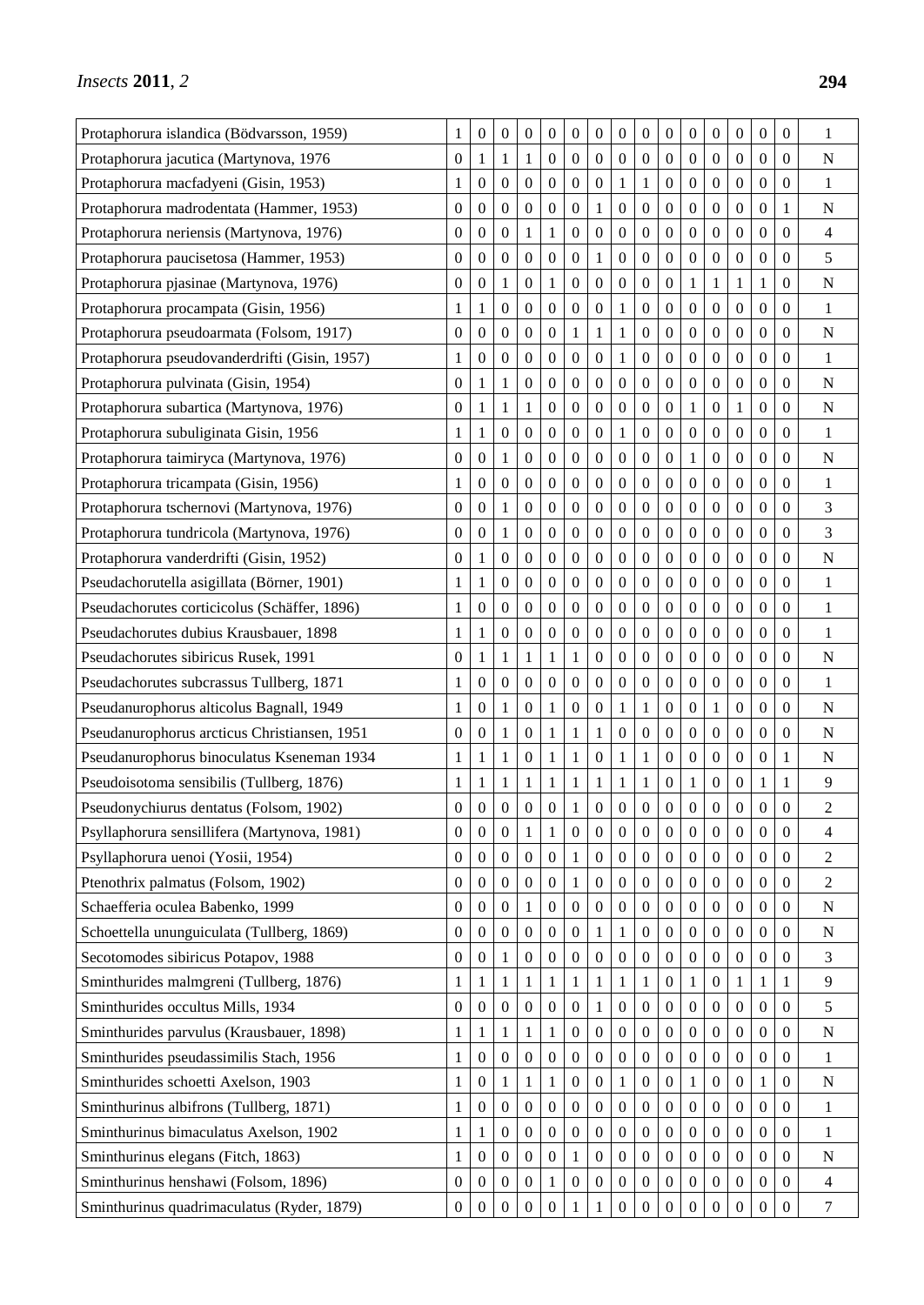| Sminthurus incisus Snider, 1978                 | 0                | $\boldsymbol{0}$ | $\boldsymbol{0}$ | $\boldsymbol{0}$ | $\boldsymbol{0}$ | $\mathbf{1}$     | $\boldsymbol{0}$ | $\boldsymbol{0}$ | $\boldsymbol{0}$ | $\boldsymbol{0}$ | $\boldsymbol{0}$ | $\boldsymbol{0}$ | $\boldsymbol{0}$ | $\boldsymbol{0}$ | $\boldsymbol{0}$ | 2              |
|-------------------------------------------------|------------------|------------------|------------------|------------------|------------------|------------------|------------------|------------------|------------------|------------------|------------------|------------------|------------------|------------------|------------------|----------------|
| Sminthurus multipunctatus Schäffer, 1896        | 0                | $\boldsymbol{0}$ | 1                | 1                | $\boldsymbol{0}$ | $\mathbf{0}$     | 0                | 0                | 0                | $\boldsymbol{0}$ | $\mathbf{0}$     | 0                | $\boldsymbol{0}$ | $\boldsymbol{0}$ | $\boldsymbol{0}$ | N              |
| Sminthurus nigromaculatus Tullberg, 1871        | 0                | $\boldsymbol{0}$ | $\mathbf{1}$     | $\mathbf{0}$     | $\boldsymbol{0}$ | $\boldsymbol{0}$ | $\boldsymbol{0}$ | 1                | $\boldsymbol{0}$ | $\boldsymbol{0}$ | $\boldsymbol{0}$ | $\boldsymbol{0}$ | $\boldsymbol{0}$ | $\boldsymbol{0}$ | $\mathbf{0}$     | $\mathbf N$    |
| Sminthurus orientalis Bretfeld, 2000            | 0                | $\boldsymbol{0}$ | $\boldsymbol{0}$ | $\mathbf{1}$     | $\,1$            | $\boldsymbol{0}$ | $\boldsymbol{0}$ | $\boldsymbol{0}$ | $\boldsymbol{0}$ | $\overline{0}$   | $\boldsymbol{0}$ | $\boldsymbol{0}$ | $\boldsymbol{0}$ | $\mathbf{1}$     | $\theta$         | $\overline{N}$ |
| Sminthurus sylvestris Banks, 1899               | 0                | $\boldsymbol{0}$ | 1                | $\boldsymbol{0}$ | $\boldsymbol{0}$ | $\boldsymbol{0}$ | $\boldsymbol{0}$ | 0                | $\boldsymbol{0}$ | $\boldsymbol{0}$ | $\boldsymbol{0}$ | 0                | $\boldsymbol{0}$ | 0                | $\boldsymbol{0}$ | 3              |
| Sminthurus variegatus Tullberg, 1876            | 0                | $\boldsymbol{0}$ | 1                | $\boldsymbol{0}$ | $\mathbf{1}$     | $\boldsymbol{0}$ | $\boldsymbol{0}$ | $\boldsymbol{0}$ | 0                | $\boldsymbol{0}$ | $\boldsymbol{0}$ | $\boldsymbol{0}$ | $\boldsymbol{0}$ | $\boldsymbol{0}$ | $\boldsymbol{0}$ | 6              |
| Sphaeridia leutrensis Dunger & Bretfeld, 1989   | $\mathbf{0}$     | $\boldsymbol{0}$ | 1                | $\mathbf{0}$     | $\mathbf{0}$     | $\boldsymbol{0}$ | $\boldsymbol{0}$ | $\boldsymbol{0}$ | $\boldsymbol{0}$ | $\boldsymbol{0}$ | $\boldsymbol{0}$ | $\boldsymbol{0}$ | $\boldsymbol{0}$ | $\boldsymbol{0}$ | $\overline{0}$   | 3              |
| Sphaeridia pumilis (Krausbauer, 1898)           | 1                | 1                | 1                | 1                | $\mathbf{1}$     | $\mathbf{1}$     | 1                | $\mathbf{1}$     | $\mathbf{1}$     | $\boldsymbol{0}$ | 0                | 0                | $\boldsymbol{0}$ | $\boldsymbol{0}$ | 1                | ${\bf N}$      |
| Stachanorema tolerans Babenko, 1994             | 0                | $\boldsymbol{0}$ | $\boldsymbol{0}$ | $\boldsymbol{0}$ | $\boldsymbol{0}$ | $\boldsymbol{0}$ | 1                | 0                | 0                | $\boldsymbol{0}$ | $\boldsymbol{0}$ | 0                | 0                | 0                | 1                | N              |
| Stenacidia violacea (Reuter, 1881)              | 1                | $\boldsymbol{0}$ | 1                | $\mathbf{0}$     | $\mathbf{1}$     | $\boldsymbol{0}$ | $\boldsymbol{0}$ | 0                | 0                | $\boldsymbol{0}$ | $\boldsymbol{0}$ | $\mathbf{1}$     | $\boldsymbol{0}$ | 1                | $\theta$         | N              |
| Stenaphorurella quadrispina (B 'rner, 1901)     | 0                | 1                | $\boldsymbol{0}$ | $\boldsymbol{0}$ | $\boldsymbol{0}$ | $\boldsymbol{0}$ | $\boldsymbol{0}$ | $\boldsymbol{0}$ | 0                | $\boldsymbol{0}$ | $\boldsymbol{0}$ | 0                | $\boldsymbol{0}$ | $\boldsymbol{0}$ | $\boldsymbol{0}$ | ${\bf N}$      |
| Supraphorura furcifera (B örner, 1901)          | $\mathbf{0}$     | 1                | 1                | $\boldsymbol{0}$ | $\boldsymbol{0}$ | $\boldsymbol{0}$ | $\boldsymbol{0}$ | 0                | 0                | $\boldsymbol{0}$ | 1                | 0                | $\boldsymbol{0}$ | 0                | $\boldsymbol{0}$ | $\mathbf N$    |
| Tantulonychiurus volinensis (Szeptycki, 1964)   | 0                | $\boldsymbol{0}$ | $\mathbf 1$      | $\mathbf{1}$     | $\mathbf{1}$     | $\boldsymbol{0}$ | $\boldsymbol{0}$ | $\boldsymbol{0}$ | $\boldsymbol{0}$ | $\boldsymbol{0}$ | $\boldsymbol{0}$ | $\boldsymbol{0}$ | $\boldsymbol{0}$ | $\boldsymbol{0}$ | $\mathbf{0}$     | 6              |
| Tetracanthella arctica Cassagnau 1959           | 1                | $\boldsymbol{0}$ | $\boldsymbol{0}$ | $\boldsymbol{0}$ | $\boldsymbol{0}$ | $\boldsymbol{0}$ | $\boldsymbol{0}$ | $\boldsymbol{0}$ | 1                | $\boldsymbol{0}$ | $\boldsymbol{0}$ | $\boldsymbol{0}$ | $\boldsymbol{0}$ | $\boldsymbol{0}$ | 1                | N              |
| Tetracanthella martynovae Potapov, 1997         | 0                | $\boldsymbol{0}$ | $\mathbf{0}$     | 1                | $\mathbf{1}$     | $\mathbf{0}$     | $\boldsymbol{0}$ | 0                | $\boldsymbol{0}$ | $\boldsymbol{0}$ | $\boldsymbol{0}$ | 0                | $\boldsymbol{0}$ | 0                | $\theta$         | 4              |
| Tetracanthella orientalis Martynova, 1977       | $\boldsymbol{0}$ | $\boldsymbol{0}$ | $\boldsymbol{0}$ | $\boldsymbol{0}$ | $\mathbf{1}$     | $\boldsymbol{0}$ | $\boldsymbol{0}$ | $\boldsymbol{0}$ | $\boldsymbol{0}$ | $\boldsymbol{0}$ | $\boldsymbol{0}$ | $\boldsymbol{0}$ | $\boldsymbol{0}$ | $\boldsymbol{0}$ | $\boldsymbol{0}$ | 4              |
| Tetracanthella pilosa Schött, 1891              | 1                | $\boldsymbol{0}$ | $\boldsymbol{0}$ | $\boldsymbol{0}$ | $\boldsymbol{0}$ | $\boldsymbol{0}$ | $\boldsymbol{0}$ | $\boldsymbol{0}$ | 0                | $\boldsymbol{0}$ | $\boldsymbol{0}$ | $\boldsymbol{0}$ | $\boldsymbol{0}$ | $\boldsymbol{0}$ | $\boldsymbol{0}$ | 1              |
| Tetracanthella sibirica Deharveng, 1987         | 0                | $\boldsymbol{0}$ | $\mathbf{0}$     | 1                | 1                | 1                | 1                | 1                | $\boldsymbol{0}$ | $\overline{0}$   | $\boldsymbol{0}$ | 0                | 1                | 1                | $\theta$         | N              |
| Tetracanthella wahlgreni Axelson, 1907          | 1                | 1                | 1                | $\mathbf{0}$     | $\boldsymbol{0}$ | $\boldsymbol{0}$ | $\overline{0}$   | $\boldsymbol{0}$ | $\boldsymbol{0}$ | $\boldsymbol{0}$ | 1                | $\boldsymbol{0}$ | $\boldsymbol{0}$ | $\boldsymbol{0}$ | $\overline{0}$   | 8              |
| Thalassaphorura debilis (Moniez, 1890)          | 1                | $\boldsymbol{0}$ | $\boldsymbol{0}$ | $\boldsymbol{0}$ | $\boldsymbol{0}$ | $\mathbf{1}$     | $\boldsymbol{0}$ | $\mathbf{1}$     | $\boldsymbol{0}$ | $\boldsymbol{0}$ | $\boldsymbol{0}$ | $\boldsymbol{0}$ | $\mathbf{1}$     | $\boldsymbol{0}$ | 1                | $\mathbf N$    |
| Thalassaphorura duplopunctata (Strenzke, 1954)  | 1                | $\boldsymbol{0}$ | 0                | $\boldsymbol{0}$ | $\boldsymbol{0}$ | 1                | $\boldsymbol{0}$ | 1                | 0                | $\boldsymbol{0}$ | $\boldsymbol{0}$ | 0                | 1                | $\boldsymbol{0}$ | 1                | N              |
| Tomocerus minutus Tullberg, 1876                | 1                | 1                | $\mathbf 1$      | $\mathbf{0}$     | $\mathbf{1}$     | $\mathbf{1}$     | $\boldsymbol{0}$ | $\boldsymbol{0}$ | $\boldsymbol{0}$ | $\boldsymbol{0}$ | $\boldsymbol{0}$ | $\boldsymbol{0}$ | $\boldsymbol{0}$ | $\boldsymbol{0}$ | $\mathbf{0}$     | $\mathbf N$    |
| Tomocerus sibiricus Reuter, 1891                | $\overline{0}$   | 1                | $\mathbf{1}$     | $\boldsymbol{0}$ | $\boldsymbol{0}$ | $\boldsymbol{0}$ | $\boldsymbol{0}$ | $\boldsymbol{0}$ | $\boldsymbol{0}$ | $\boldsymbol{0}$ | $\boldsymbol{0}$ | $\boldsymbol{0}$ | $\boldsymbol{0}$ | $\boldsymbol{0}$ | $\overline{0}$   | $\mathbf N$    |
| Tomocerus vulgaris (Tullberg, 1871)             | 0                | $\boldsymbol{0}$ | 1                | $\boldsymbol{0}$ | $\boldsymbol{0}$ | $\boldsymbol{0}$ | $\boldsymbol{0}$ | $\boldsymbol{0}$ | 0                | $\boldsymbol{0}$ | $\boldsymbol{0}$ | 0                | $\boldsymbol{0}$ | $\boldsymbol{0}$ | $\boldsymbol{0}$ | 3              |
| Uralaphorura schilovi (Martynova, 1976)         | 1                | $\boldsymbol{0}$ | 1                | 1                | $\boldsymbol{0}$ | $\boldsymbol{0}$ | 0                | 0                | $\boldsymbol{0}$ | $\boldsymbol{0}$ | 1                | 0                | $\boldsymbol{0}$ | $\boldsymbol{0}$ | $\boldsymbol{0}$ | N              |
| Uzellia hansoni Mills & Richards, 1953          | 0                | $\mathbf{0}$     | $\boldsymbol{0}$ | $\mathbf{0}$     | $\boldsymbol{0}$ | $\mathbf{1}$     | 1                | $\boldsymbol{0}$ | $\boldsymbol{0}$ | $\boldsymbol{0}$ | $\boldsymbol{0}$ | $\boldsymbol{0}$ | $\boldsymbol{0}$ | $\theta$         | $\overline{0}$   | 7              |
| Vertagopus arcticus Martynova, 1969             | 1                | $\boldsymbol{0}$ | 1                | $\mathbf 1$      | $\mathbf{1}$     | $\boldsymbol{0}$ | 0                | 1                | $\mathbf{1}$     | $\boldsymbol{0}$ | $\boldsymbol{0}$ | 1                | 1                | $\mathbf{1}$     | $\boldsymbol{0}$ | ${\bf N}$      |
| Vertagopus brevicaudatus (Carpenter, 1900)      | $\overline{0}$   | $\mathbf{0}$     | 1                | $\theta$         | $\theta$         | $\mathbf{0}$     | $\theta$         | $\overline{0}$   | $\overline{0}$   | 1                | $\mathbf{0}$     | 1                | $\theta$         | $\theta$         | 1                | N              |
| Vertagopus cinereus (Nicolet, 1842)             | $\mathbf{1}$     | $\boldsymbol{0}$ | $\boldsymbol{0}$ | $\boldsymbol{0}$ | $\mathbf{0}$     | $\boldsymbol{0}$ | $\boldsymbol{0}$ | $\mathbf{1}$     | $\boldsymbol{0}$ | $\boldsymbol{0}$ | $\boldsymbol{0}$ | $\boldsymbol{0}$ | $\boldsymbol{0}$ | $\boldsymbol{0}$ | $\mathbf{0}$     | 1              |
| Vertagopus reuteri (Schött, 1893)               | $\boldsymbol{0}$ | $\theta$         | $\boldsymbol{0}$ | $\boldsymbol{0}$ | 1                | $\mathbf{0}$     | $\boldsymbol{0}$ | $\boldsymbol{0}$ | $\mathbf{0}$     | $\boldsymbol{0}$ | $\boldsymbol{0}$ | $\boldsymbol{0}$ | $\mathbf{0}$     | $\boldsymbol{0}$ | $\mathbf{0}$     | 4              |
| Vertagopus Sarekensis (Whalgren, 1906)          | $\mathbf{1}$     | $\boldsymbol{0}$ | $\boldsymbol{0}$ | $\boldsymbol{0}$ | $\boldsymbol{0}$ | $\boldsymbol{0}$ | $\boldsymbol{0}$ | $\boldsymbol{0}$ | $\boldsymbol{0}$ | $\boldsymbol{0}$ | $\boldsymbol{0}$ | $\overline{0}$   | $\mathbf{0}$     | $\theta$         | $\boldsymbol{0}$ | 1              |
| Vertagopus westerlundi (Reuter, 1897)           | 1                | $\boldsymbol{0}$ | $\boldsymbol{0}$ | $\boldsymbol{0}$ | $\boldsymbol{0}$ | $\mathbf{0}$     | $\boldsymbol{0}$ | $\boldsymbol{0}$ | $\boldsymbol{0}$ | $\boldsymbol{0}$ | $\boldsymbol{0}$ | $\boldsymbol{0}$ | $\boldsymbol{0}$ | $\boldsymbol{0}$ | $\mathbf{0}$     | 1              |
| Wankeliella intermedia Potapov & Stebaeva, 1997 | $\boldsymbol{0}$ | $\boldsymbol{0}$ | 1                | $\boldsymbol{0}$ | $\boldsymbol{0}$ | $\boldsymbol{0}$ | $\boldsymbol{0}$ | $\boldsymbol{0}$ | 1                | $\boldsymbol{0}$ | $\boldsymbol{0}$ | $\boldsymbol{0}$ | $\boldsymbol{0}$ | $\boldsymbol{0}$ | $\boldsymbol{0}$ | N              |
| Wankeliella medialis Simón & Jordana, 1994      | 1                | $\theta$         | $\boldsymbol{0}$ | $\boldsymbol{0}$ | $\boldsymbol{0}$ | $\mathbf{0}$     | $\theta$         | $\boldsymbol{0}$ | $\boldsymbol{0}$ | $\boldsymbol{0}$ | $\overline{0}$   | $\overline{0}$   | $\overline{0}$   | $\theta$         | $\theta$         | 1              |
| Weberacantha octa Christiansen, 1951            | $\boldsymbol{0}$ | $\boldsymbol{0}$ | $\boldsymbol{0}$ | $\boldsymbol{0}$ | $\mathbf{1}$     | $\mathbf{1}$     | 1                | 1                | $\boldsymbol{0}$ | $\boldsymbol{0}$ | $\boldsymbol{0}$ | $\boldsymbol{0}$ | $\boldsymbol{0}$ | $\boldsymbol{0}$ | $\mathbf{0}$     | ${\bf N}$      |
| Willemia anophthalma B örner 1901               | $\mathbf{1}$     | $\boldsymbol{0}$ | $\mathbf{1}$     | $\mathbf{1}$     | $\mathbf{1}$     | 1                | 1                | $\mathbf{1}$     | $\mathbf{1}$     | $\boldsymbol{0}$ | $\boldsymbol{0}$ | $\boldsymbol{0}$ | $\boldsymbol{0}$ | $\boldsymbol{0}$ | 1                | ${\bf N}$      |
| Willemia arida Fjellberg, 1991                  | $\boldsymbol{0}$ | $\theta$         | $\boldsymbol{0}$ | $\boldsymbol{0}$ | $\boldsymbol{0}$ | 1                | $\boldsymbol{0}$ | $\boldsymbol{0}$ | $\boldsymbol{0}$ | $\boldsymbol{0}$ | $\boldsymbol{0}$ | $\boldsymbol{0}$ | $\mathbf{0}$     | $\boldsymbol{0}$ | $\boldsymbol{0}$ | 2              |
| Willemia denisi Mills, 1932                     | $\mathbf{1}$     | 1                | 1                | $\mathbf{0}$     | 1                | 1                | 1                | 1                | $\boldsymbol{0}$ | $\mathbf{0}$     | $\boldsymbol{0}$ | $\boldsymbol{0}$ | $\mathbf{0}$     | 1                | $\mathbf{0}$     | ${\bf N}$      |
| Willemia fjellbergi Potapov, 1994               | $\boldsymbol{0}$ | $\boldsymbol{0}$ | $\mathbf{1}$     | $\boldsymbol{0}$ | $\boldsymbol{0}$ | $\boldsymbol{0}$ | $\boldsymbol{0}$ | $\boldsymbol{0}$ | $\boldsymbol{0}$ | $\boldsymbol{0}$ | $\boldsymbol{0}$ | $\boldsymbol{0}$ | $\boldsymbol{0}$ | $\boldsymbol{0}$ | $\boldsymbol{0}$ | 3              |
| Willemia multilobata Gers & Deharveng, 1985     | $\boldsymbol{0}$ | $\theta$         | 1                | $\boldsymbol{0}$ | $\boldsymbol{0}$ | $\overline{0}$   | 0                | $\boldsymbol{0}$ | $\boldsymbol{0}$ | $\boldsymbol{0}$ | $\boldsymbol{0}$ | $\boldsymbol{0}$ | $\overline{0}$   | $\boldsymbol{0}$ | 1                | $\mathbf N$    |
| Willemia scandinavica Stach, 1949               | $\mathbf{1}$     | $\mathbf{0}$     | $\mathbf{1}$     | $\boldsymbol{0}$ | $\mathbf{0}$     | 1                | 1                | 1                | $\mathbf{1}$     | $\mathbf{1}$     | $\boldsymbol{0}$ | 1                | $\mathbf{0}$     | 1                | 1                | ${\bf N}$      |
| Willemia similis Mills, 1934                    | $\boldsymbol{0}$ | 1                | $\mathbf{1}$     | $\mathbf{1}$     | $\,1$            | $\mathbf{1}$     | $\mathbf{1}$     | $\mathbf{1}$     | $\mathbf{1}$     | $\boldsymbol{0}$ | $\boldsymbol{0}$ | $\mathbf{1}$     | $\mathbf{1}$     | $\mathbf{1}$     | 1                | ${\bf N}$      |
| Willowsia nigromaculata (Lubbock, 1873)         | 1                | $\theta$         | 1                | $\boldsymbol{0}$ | 1                | $\overline{0}$   |                  | $\boldsymbol{0}$ | $\overline{0}$   | $\boldsymbol{0}$ | $\mathbf{0}$     | $\mathbf{0}$     | $\overline{0}$   | $\theta$         | $\theta$         | ${\bf N}$      |
| Xenylla boernery Axelson, 1903                  | $\mathbf{1}$     | $\theta$         | $\boldsymbol{0}$ | $\boldsymbol{0}$ | $\mathbf{0}$     | $\boldsymbol{0}$ | $\boldsymbol{0}$ | $\boldsymbol{0}$ | $\boldsymbol{0}$ | $\boldsymbol{0}$ | $\boldsymbol{0}$ | $\boldsymbol{0}$ | $\boldsymbol{0}$ | $\boldsymbol{0}$ | $\mathbf{0}$     | $\mathbf{1}$   |